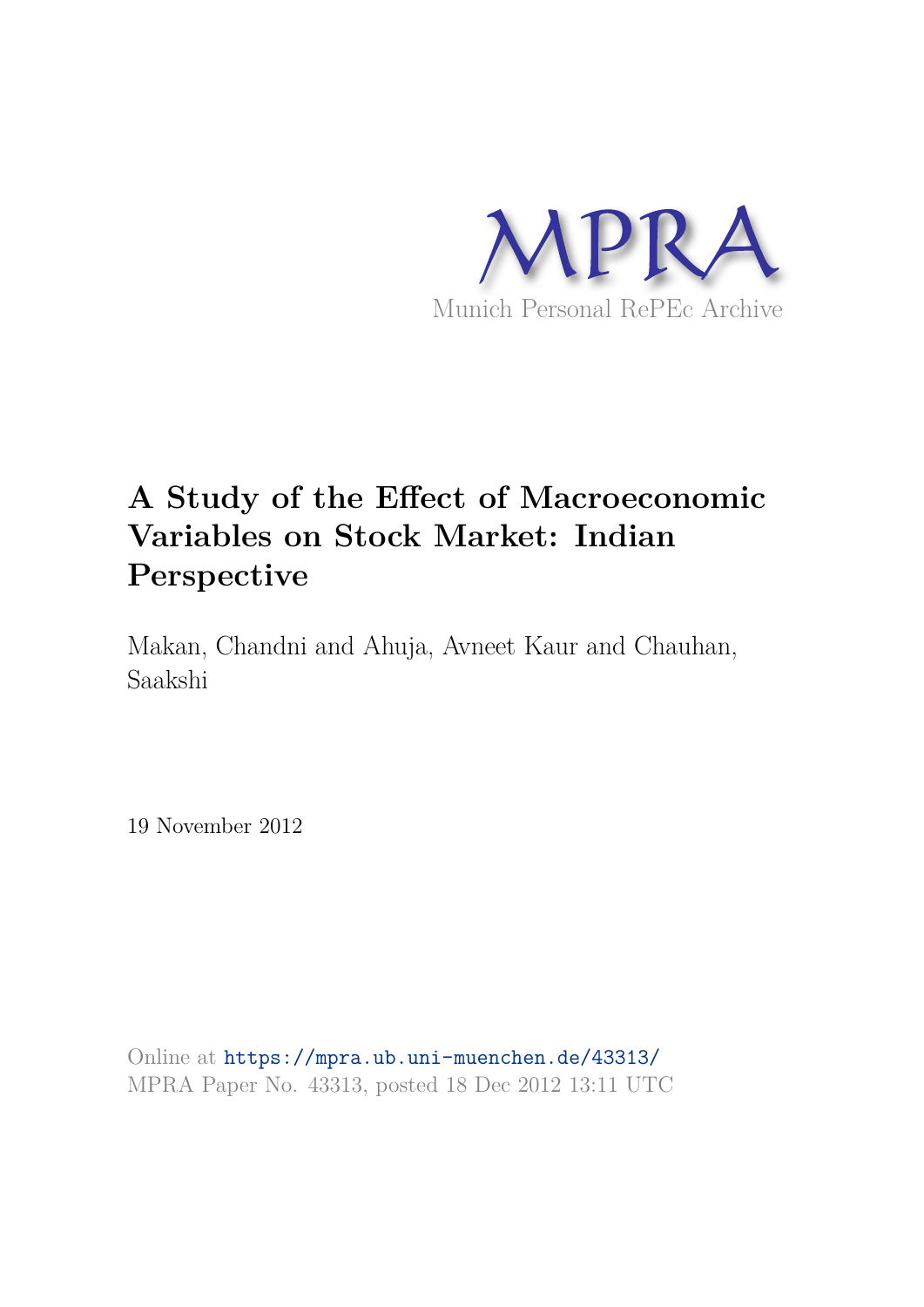Project Report

# **A Study of the effect of Macroeconomic Variables on Stock Market: Indian Perspective**

*Submitted in partial fulfillment of the requirements for degree of* 

B.A. (Hons) Business Economics

By

# **Avneet Kaur Ahuja**

(Roll No. - 10071208032)

# **Chandni Makan**

(Roll No. - 10071208006)

# **Saakshi Chauhan**

(Roll No. - 10071208031)

Supervisor:

# **Abhishek Kumar**

Assistant Professor

(University of Delhi)



University of Delhi, New Delhi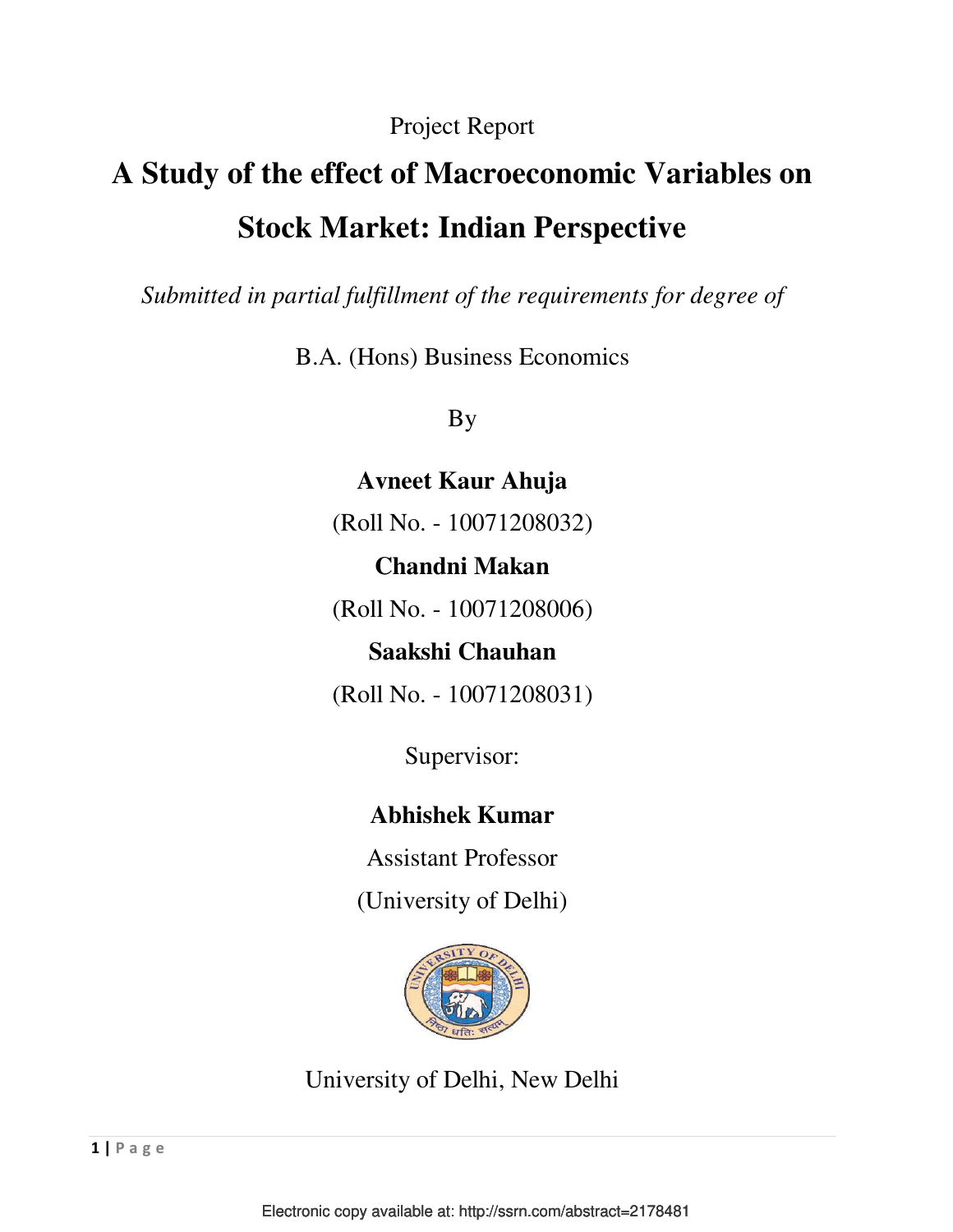# **DECLARATION**

This is to certify that the material embodied in this project report entitled is based on our original research work. Our indebtedness to other works, studies and publications have been duly acknowledge at the relevant places. This project work has not been submitted in part or in full for any other diploma or degree in this or any other university.

AVNEET KAUR AHUJA ABHISHEK KUMAR (Roll No. - 10071208032) Assistant Professor CHANDNI MAKAN (University of Delhi) (Roll No. - 10071208006) SAAKSHI CHAUHAN (Roll No. - 10071208031)

Group Members: Project Supervisor: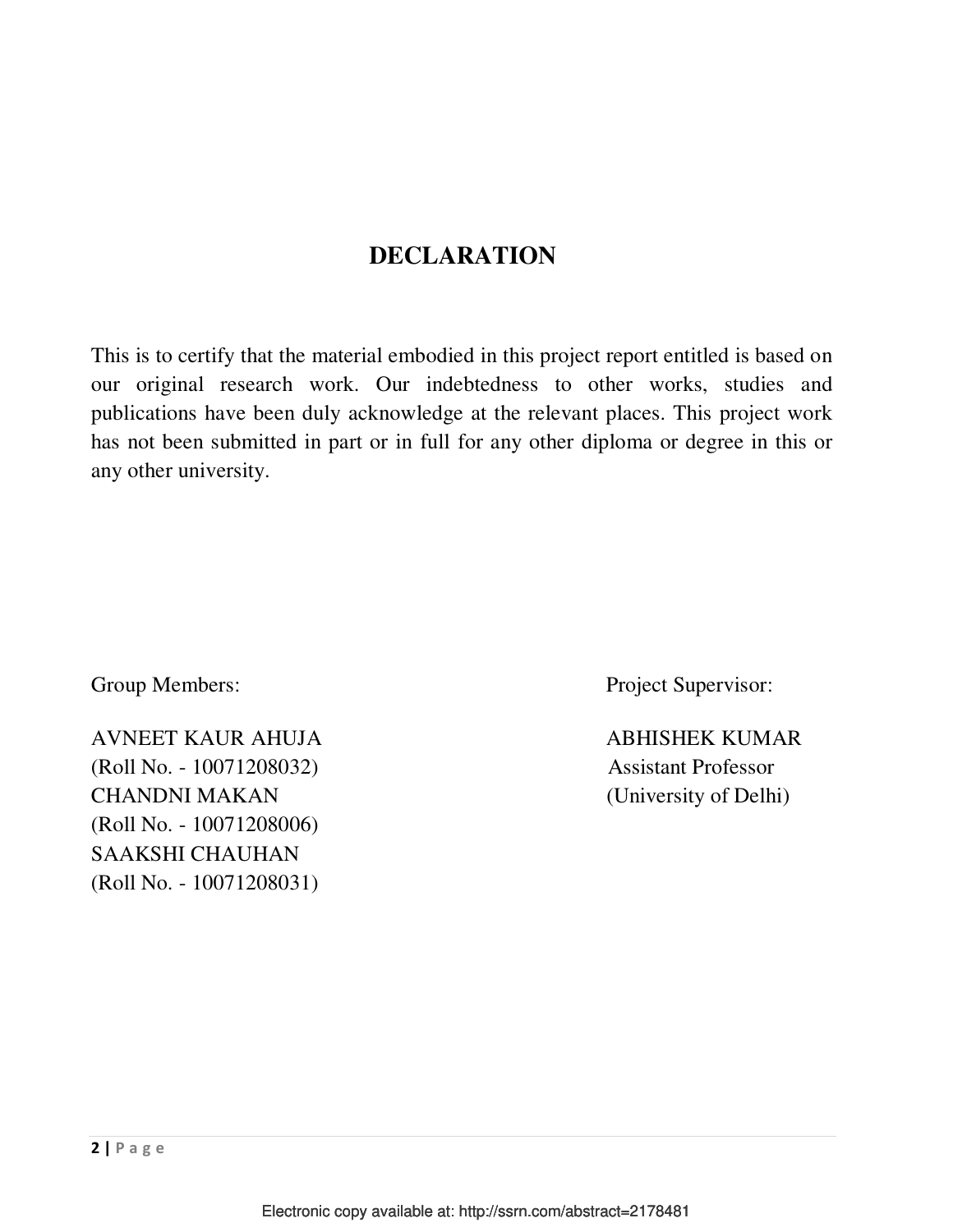### **ACKNOLEDGEMENT**

It is great pleasure for us to acknowledge the kind of help and guidance received to us during our research work. We were fortunate enough to get support from a large number of people to whom we shall always remain grateful.

We sincerely thank Mr. Abhishek Kumar, Assistant Professor (University of Delhi), Person of amiable personality, for assigning such a challenging project work which has enriched our work experience and for his extended guidance, encouragement, support and reviews without whom this project would not have been a success.

> **Avneet Kaur Ahuja**  (Roll No. -10071208032) **Chandni Makan**  (Roll No. - 10071208006) **Saakshi Chauhan**  ((Roll No. - 10071208031)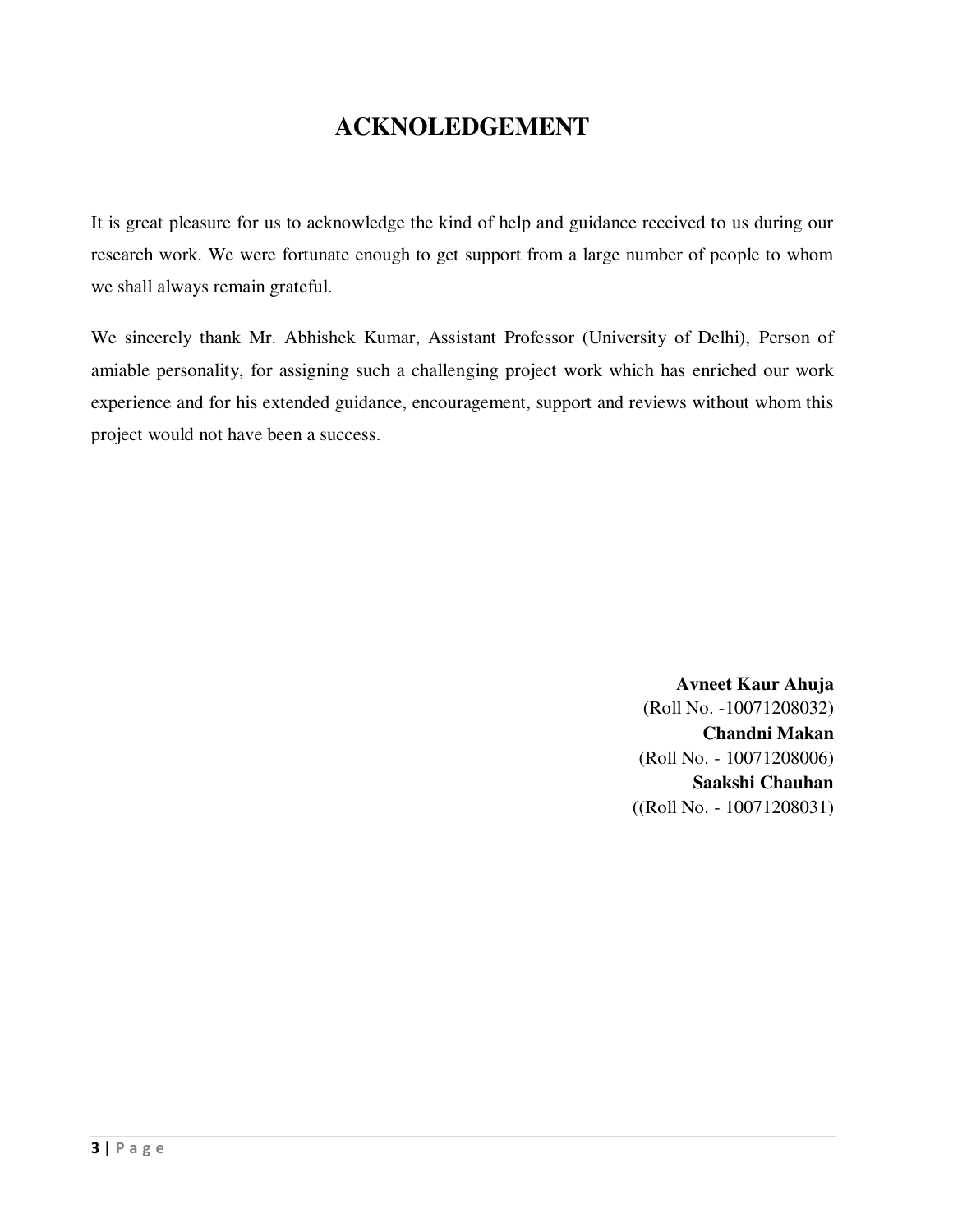# **TABLE OF CONTENTS**

| <b>DECLARATION</b>       | $\overline{2}$ |
|--------------------------|----------------|
| <b>ACKNOWLEDGMENTS</b>   | $\mathfrak{Z}$ |
| <b>INTRODUCTION</b>      | 5              |
| <b>LITERATURE REVIEW</b> | 6              |
| STATEMENT OF HYPOTHESIS  | $\overline{7}$ |
| DATA DESCRIPTION         | 11             |
| <b>METHODOLOGY</b>       | 18             |
| <b>EMPIRICAL RESULTS</b> | 23             |
| <b>CONCULSION</b>        | 39             |
| <b>REFERENCES</b>        | 40             |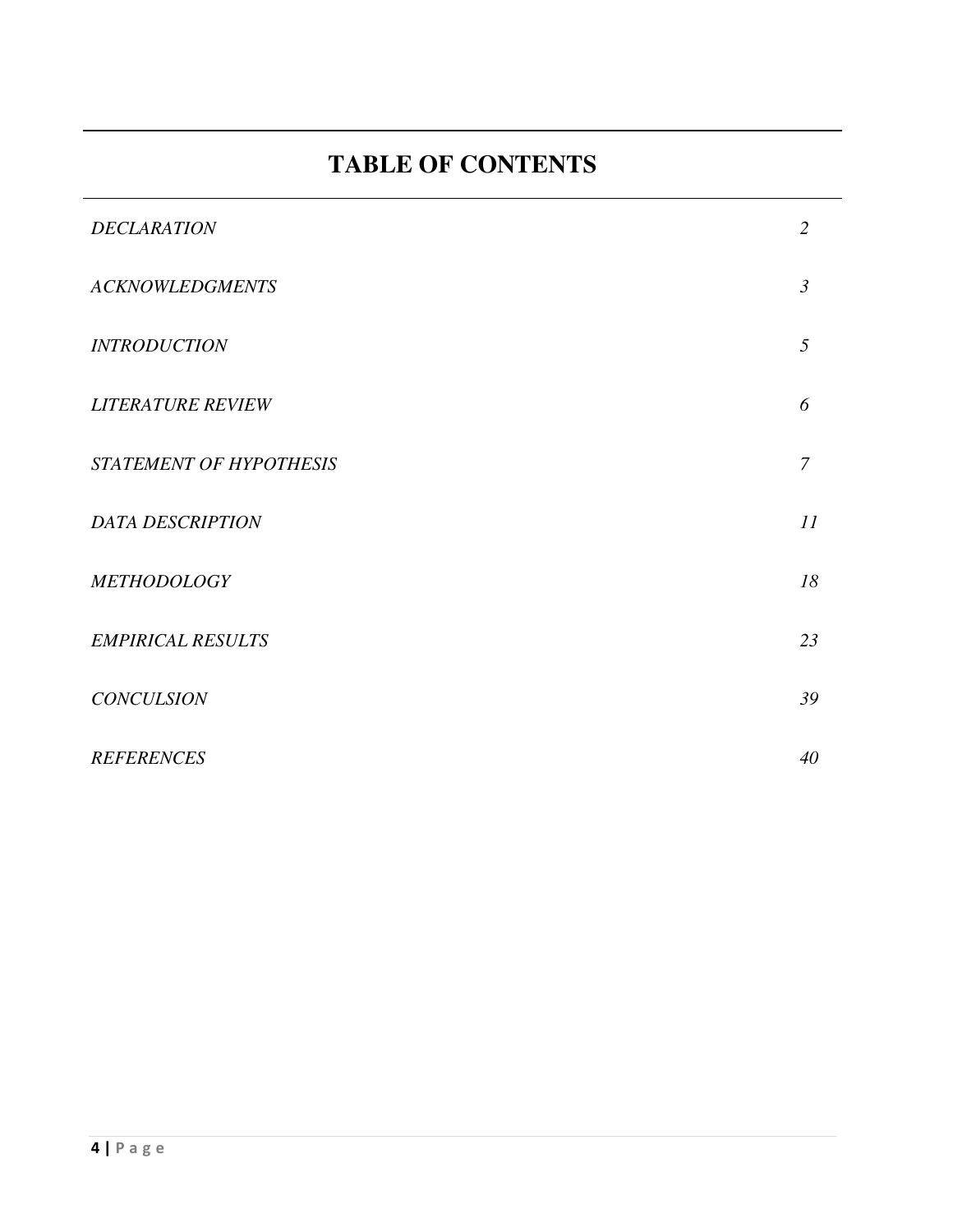### **INTRODUCTION**

Indian capital market has undergone tremendous changes since 1991, when the government has adopted liberalization and globalization polices. As a result, there is a growing importance of the stock market from aggregate economy point of view. Nowadays stock market have become a key driver of modern market based economy and is one of the major sources of raising resources for Indian corporate, thereby enabling financial development and economic growth. In fact, Indian stock market is one the emerging market in the world.

The smoothing development process in Indian stock markets continues to be breath taking. Form 3,739.69 points on March  $31<sup>st</sup>$  1999, with in nine years; Bombay Stock Exchange (BSE) Sensitivity Index (SENSEX) had reached to 21,000 level points in January, 2008. But this impact doesn't last long as it was affected by the recent global financial crisis of 2008-09 and emerging euro-crisis. Now SENSEX is around 18,000 points. In the context of this effect in Indian Stock Market, the critical question is whether the decades old development or recent degradation in the markets are in any way influenced by the domestic and international macroeconomic fundamentals. Agrawalla (2006) stated that rising indices in the stock markets cannot be taken to be a leading indicator of the revival of the economy in India and vice-versa. However, Shah and Thomas (1997) supported the idea that stock prices are a minor which reflect the real economy. Similarly results were found in Kanakaraj et al. (2008). There are several other studies regarding the interaction of share market returns and the macroeconomic variables and all studies provide different conclusion related to their test and methodology.

Result of this study help in exploring whether the movement of Bombay Stock Exchanges indices is the result of some selected macroeconomic variables or it is one of the causes of movement in those variables of the Indian economy. The study consider macroeconomic variables as Index of Industrial production (IIP), Consumer price Index (CPI), Call Money Rate (CMR), Dollar Price (DP), Foreign Institutional Investment (FII), Crude Oil Prices (CO), Gold Price (GP) and Bombay Stock Exchanges indices in the form of SENSEX, BSE- Metals, Auto, Capital Goods, Fast Moving Consumer Goods and Consumer Durables by using monthly data that span from April, 2005 to March, 2012. More specifically, in the study we use ADF test, Correlation and Regression analysis and Granger Casually test to see the effect of macroeconomic variables on Bombay Stock Exchange Indices and vice versa (by using granger causality test). The results would be very useful for the policy markers, traders, investors, and other concerned along with the future researchers.

The rest of the study is organized as follow. Module 1 is a survey of the existing literature including empirical results on the nature of casual relationship between macroeconomic variables and stock prices is conducted. Module 2 is presents the data descriptions and variables undertaken for the study. Module 3 presents research methodology to be employed for investigation and analysis purposes. Module 4 reports the empirical results and discussions of descriptive statistics, ADF test, Correlation and Regression analysis and Granger Casually test which are followed by conclusion.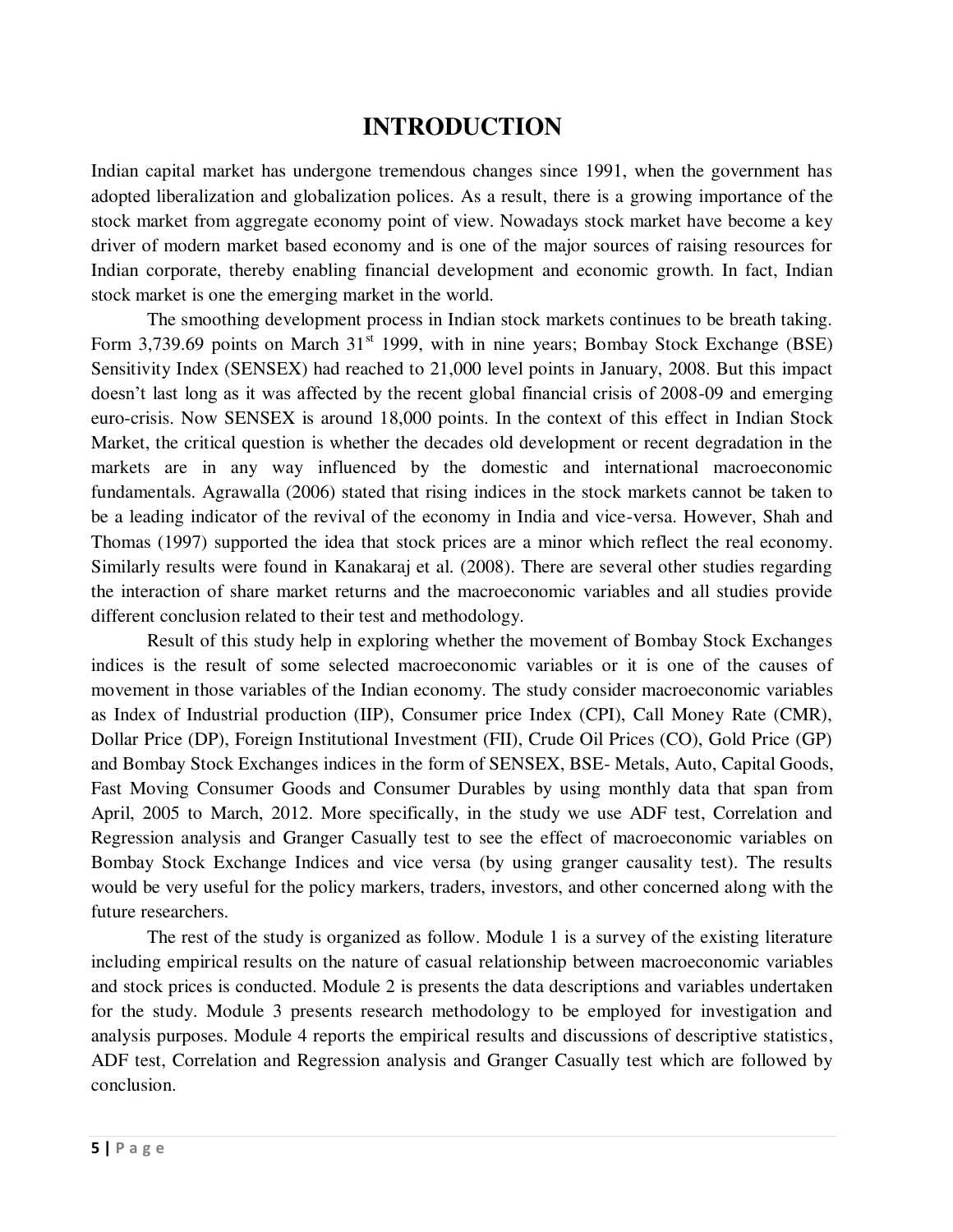# **LITERATURE REVIEW**

Relationship between Stock markets movement and Macroeconomic Variables.

In the past decades, many industry researchers, financial analysts and practitioners have attempted to predict the relationship between stock markets movement and macroeconomic variables. They have conducted empirical studies to examine the effect of stock price on macroeconomic variables or vice-versa or relationship between the two and the results of all those studies have provided different conclusions according to the combination of variables, methodologies and tests used. Here, we have discussed some previous research works/papers and their empirical conclusions that are related to our sector analysis.

**Fama (1981, 1982)** and many other research studies like Fama and Schwert (1977), Gallagher and Taylor (2002), Geske and Roll (1983) empirically find that stock returns are negatively affected by both expected and unexpected inflation. Marshall (1992) also finds that negative effect of inflation on stock return is generated by real economic fluctuations, by monetary fluctuations or changes in both real and monetary variables.

 **Darat and Mukherjee (1987)** applied a Vector Auto Regression (VAR) model and found that a significant causal relationship exists between stock returns and selected macroeconomic variables of China, India, Brazil and Russia which are emerging economies of the world using oil price, exchange rate, and moving average lags values as explanatory variables employed MA (Moving Average) method with OLS (Ordinary Least Square) and found insignificant results which postulate inefficiency in market. Finally they concluded that in emerging economies the domestic factors influence more than external factors, i.e., exchange rate and oil prices.

**Bahmani and Sohrabian (1992)** studied the causal relationship between U.S. stock market (S&P 500 index) and effective exchange rate of dollar in the short period of time. Their theory established bidirectional causality between the two for the time period taken. However, cointegration analysis failed to identify any long run relationship between the two variables.

**Mukherjee and Naka (1995)** applied Johansen's (1998) VECM to analyze the relationship between the Japanese Stock Market and exchange rate, inflation rate, money supply, real economic activity, long-term government bond rate, and call money rate. They concluded that a cointegrating relation indeed existed and that stock prices contributed to this relation. Maysami and Koh (2000) examined such relationships in Singapore. They found that inflation money supply growth, changes in short- and long-term interest rate and variations in exchange rate formed a cointegrating relation with changes in Singapore's stock market levels.

**Abdalla and Murinde (1997)** investigated the intersections between exchange rates and stock prices in the emerging financial markets of India, Korea, Pakistan and the Philippines. They found that results show unidirectional granger causality from exchange rates to stock prices in all the sample countries, except the Philippines, where they found that the stock price lead the exchange rate.

**Mookerjee and Yu (1997)** studied the Singapore stock market pricing mechanism by investigating whether there were long-term relationships between macroeconomic variables and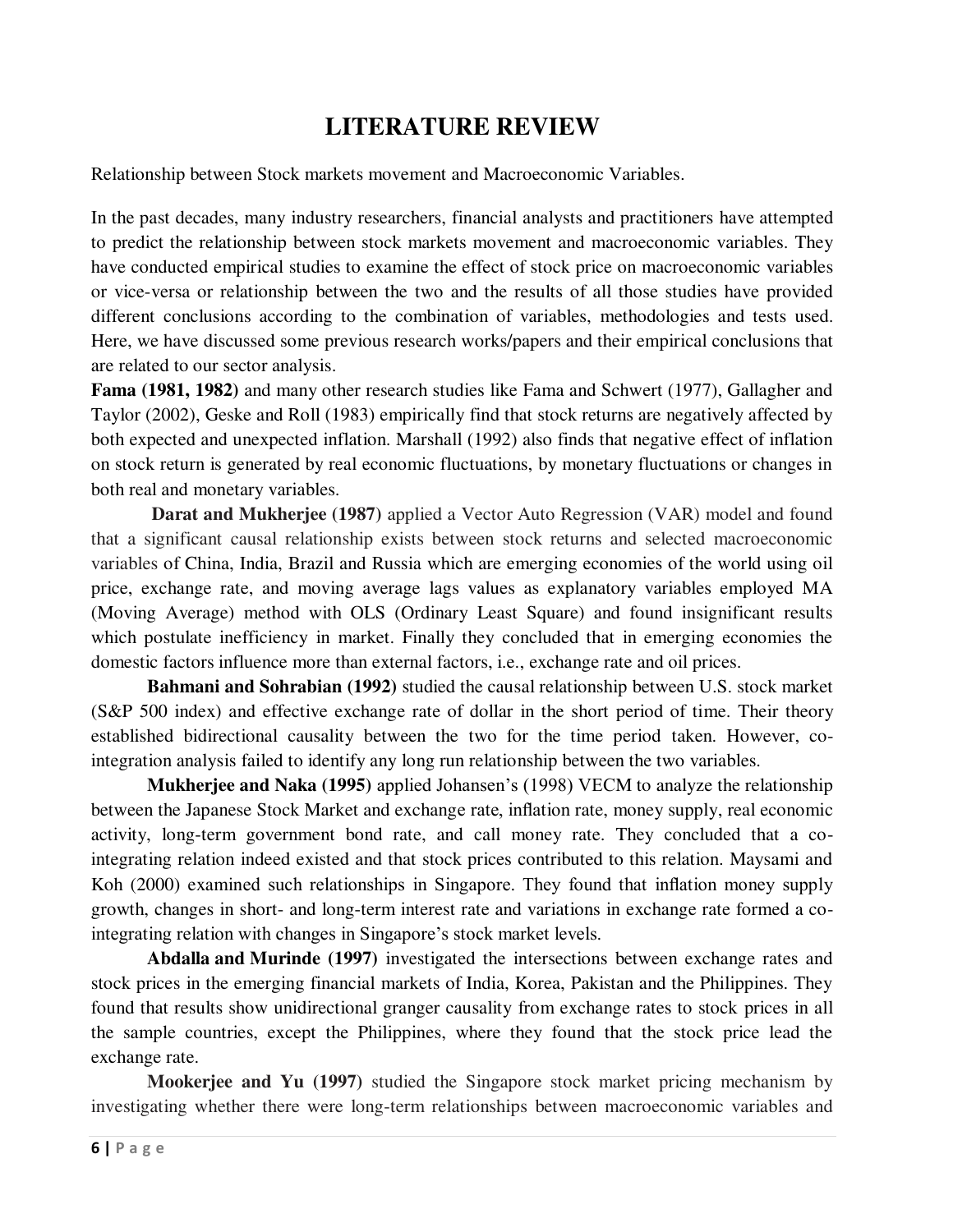stock market pricing. They found that three out of four macroeconomic variables were cointegrated with stock market prices. Using bi-variate cointegration and causality tests, they noted significant interactions between M2 money supply and foreign exchange reserves and stock prices for the case of Singapore.

**Kwon and Shin (1999)** applied Engle-Granger cointegration and the Granger causality tests from the VECM and found that the Korean stock market was cointegrated with a set of macroeconomic variables. However, using the Granger-causality test on macroeconomic variables and the Korean stock index, the authors found that the Korean stock index was not a leading indicator for economic variables.

**Ibrahim (1999)** also investigated the dynamic interactions between the KLSE Composite Index, and seven macroeconomic variables (CPI, industrial production index, money supply M1 and M2, foreign reserves, credit aggregates and exchange rate) and concluded that Malaysian stock market was informationally inefficient. Chong and Koh's (2003) results were similar and showed that stock prices, economic activities, real interest rates and real money balances in Malaysia were linked in the long run both in the pre- and post capital control sub periods.

**Pethe and Karnik (2000)**, using Indian data for April, 1992 to December, 1997, attempted to find the way in which stock price indices were affected by and had affected other crucial macroeconomic variables in India. But, this study had run causality tests in an error correction framework on non-cointegrated variables, which is inappropriate and not econometrically sound and correct. The study reported weak causality running from IIP to share price indices (i.e., Sensex and S&P CNX Nifty) but not the other way round. In other words, it holds the view that the state of economy had affected stock prices.

**Naka, Mukherjee and Tufte (2001)** analyzed long-term equilibrium relationships among selected macroeconomic variables and the BSE Sensex. The study used data for the period 1960 to 1995 and macroeconomic variables; namely, the Industrial production index, the consumer price index, a narrow measure of money supply, and the money market rate in the Bombay interbank market. The study employed a VECM to avoid potential misspecification biases that might result from the use of a more conventional VAR modeling technique. The study found that the five variables were cointegrated and there exists three long-term equilibrium relationships among these variables. The results of the study also suggested that domestic inflation was the most severe deterrent to Indian stock markets performance, and domestic output growth as its predominant driving force.

**Bhattacharya and Mukherjee (2002)** investigated the nature of the causal relationship between BSE Sensitive Index and the five macroeconomic aggregates in India (i.e., IIP, money supply, national income, interest rate and inflation rate) using monthly data for the period 1992- 93 to 2000. By applying the techniques of unit–root tests, co-integration and the long–run Granger non–causality test recently proposed by Toda and Yamamoto (1995), their major findings suggested that there was no causal linkage between stock prices and money supply, national income and interest rate while IIP lead the stock price, and there was two- way causation between stock price and inflation rate.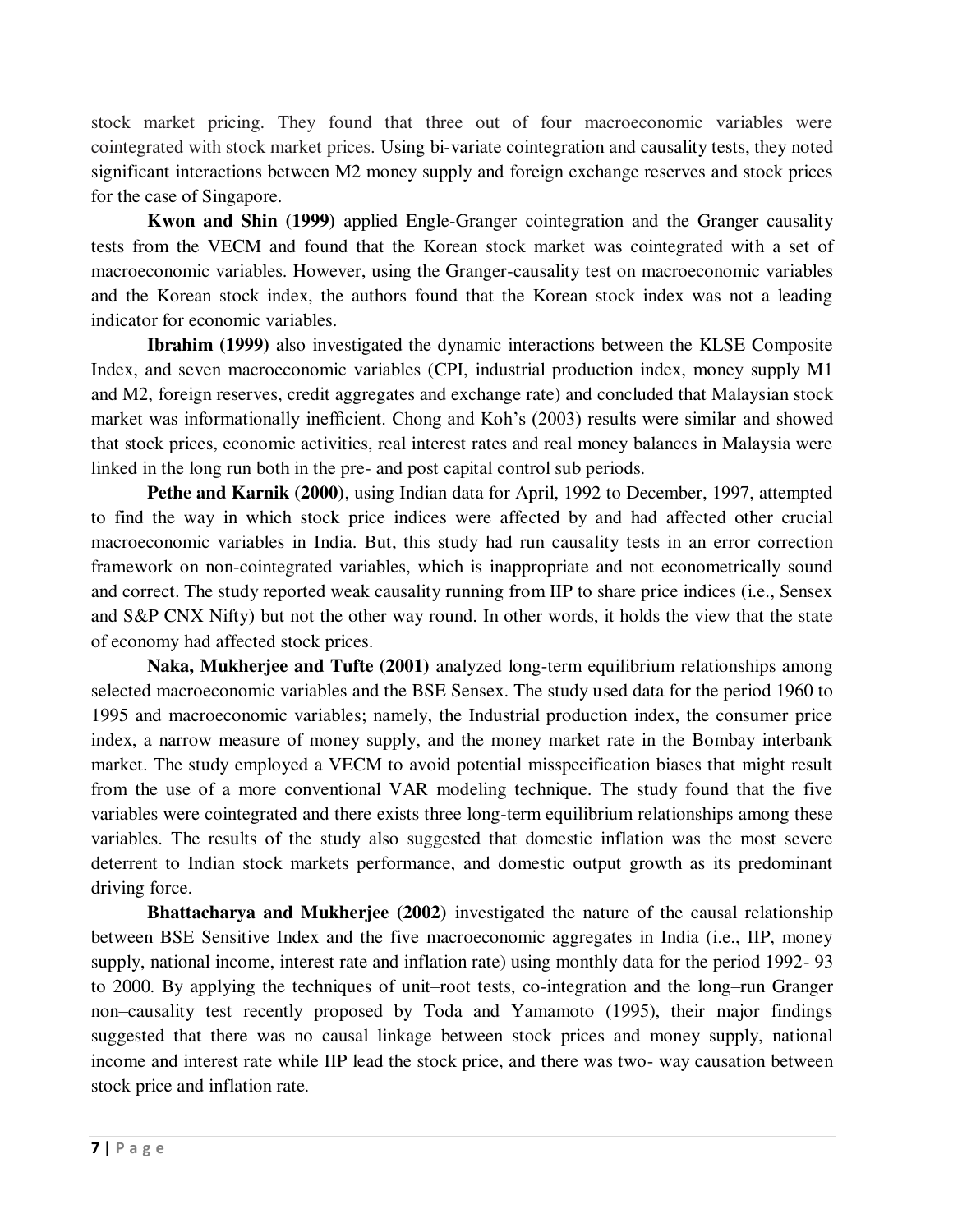**Gan, Lee, Yong and Zhang (2006)** have examined the macroeconomics variables and stock market interaction: New Zealand Evidence. Their studied had a set of seven macroeconomic variables and used co-integration tests, johansen maximum likelihood and granger-causality tests. In addition, their paper also investigated the short run dynamic linkages between NZSE40 and macroeconomic variables using innovation accounting analyses. In general analysis it was found that the NZSE40 is consistently determined by the interest rate, money supply and real GDP but there is no evidence that the New Zealand Stock Index is a leading indicator for changes in macroeconomic variables.

**Chen (2008)** investigated whether macroeconomic variables can predict recessions in the stock market. Series such as interest rate spreads inflation rates, money stocks, aggregate output, and unemployment rates are evaluated individually. Empirical evidence from monthly data on the Standard and Poor's S&P 500 price index suggests that among the macroeconomic variables that are considered, yield curve spreads and inflation rates are the most useful predictors of recessions in the U.S. stock market according to in-sample and out-of sample forecasting performance.

**Ahmed (2008)** studied and found the nature of the causal relationships between stock prices (i.e., Nifty and Sensex) and the key macroeconomic variables (i.e., IIP, FDI, exports, money supply, exchange rate, interest rate) representing real and financial sectors of India. Using quarterly data, Johansen`s approach of co-integration and Toda and Yamamoto (1995) Granger causality test have been applied to explore the long-run relationships while BVAR modeling for variance decomposition and impulse response functions has been applied to examine short run relationships. The study indicates that stock prices in India lead economic activity except movement in interest rate which seems to lead the stock prices. The study indicates that Indian stock market seems to be driven not only by actual performance but also by expected potential performances. The study reveals that the movement of stock prices is not only the outcome of behaviour of key macro economic variables but it is also one of the causes of movement in other macro dimension in the economy.

**Kumar (2008)** established and validate the long-term relationship of stock prices with exchange rate and inflation in Indian context. There were numerous studies on the relationship of stock indices with macroeconomic variables. This gave a strong subjective background to test the existence of any such relationship in India. The research primarily dealt with an empirical method by combining different statistical techniques to check the presence of co-integration between the stock index (Sensex) and other variables. Co-integration is a well accepted indicator of a long term relationship between more than one time series variables. The study took into consideration past ten years experience of Indian economy reflected into the stock index, wholesale price index and exchange rates. A causal relationship could not be established without the existence of cointegration between the selected macroeconomic variable

**Dharmendra Singh (2010)** tried to explore the relation especially the causal relation between stock market index i.e. BSE Sensex and three key macro economic variables by using correlation, unit root stationarity tests and Granger causality test. Monthly data has been used for all the variables and results showed that the stock market index, IIP, WPI, and exchange rate contained a unit root and were integrated of order one. They found that results show bilateral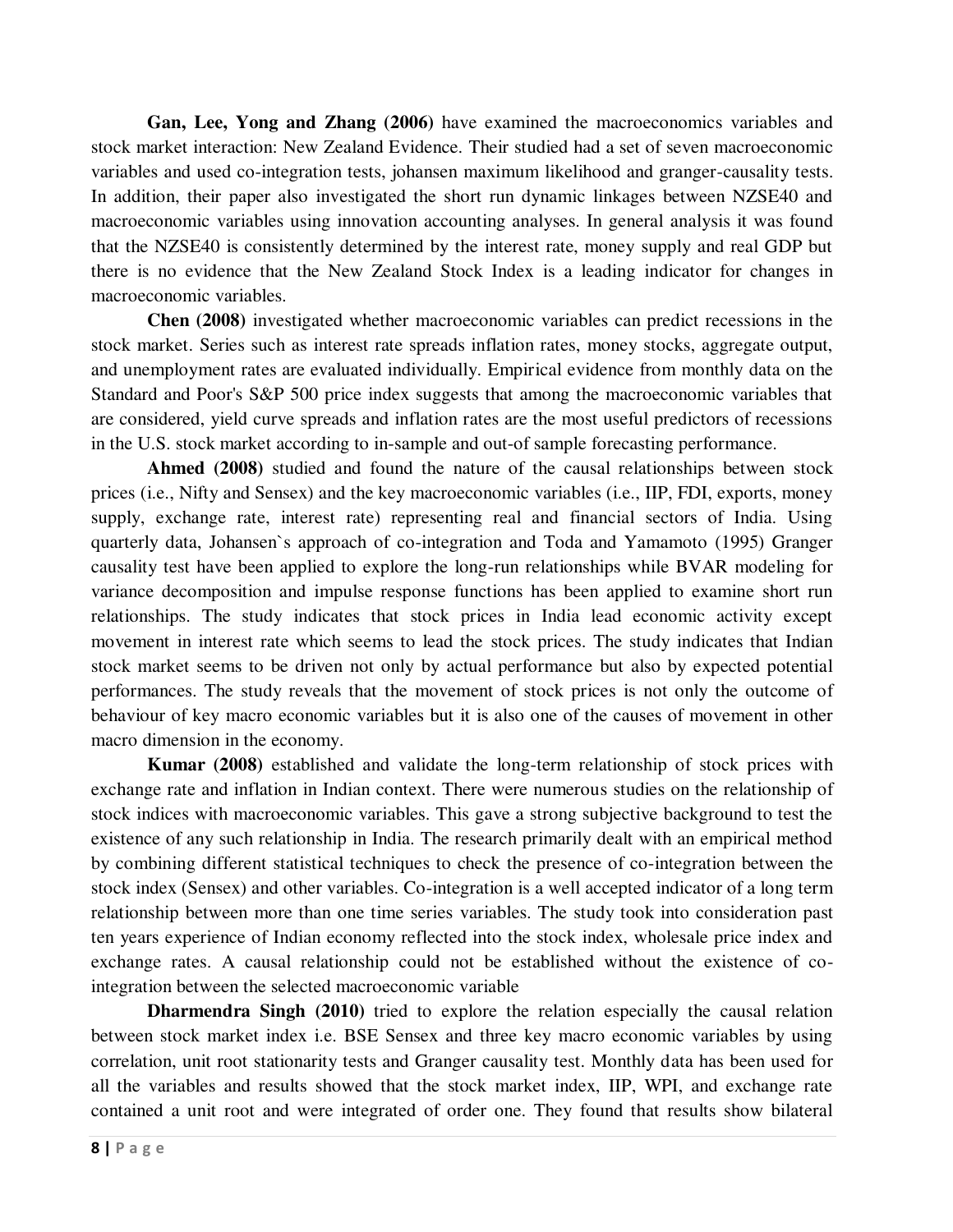granger causality between IIP and Sensex while WPI is having strong correlation and unilateral causality with Sensex which means Indian stock market is approaching towards informational efficiency at least with respect to two macroeconomic variables, viz. exchange rate and inflation

**Tripathy (2011)** studied investigated the market efficiency and causal relationship between selected Macroeconomic variables and the Indian stock market by using Ljung-Box Q test, Breusch-Godfrey LM test, Unit Root test, Granger Causality test. The study confirms the presence of autocorrelation in the Indian stock market and macro economic variables which implies that the market fell into form of Efficient Market Hypothesis. Then the Granger-causality test shows the bidirectional relationship between stock market and interest rate and exchange rate, international stock market and BSE volume, exchange rate and BSE volume. The study also reported unidirectional causality running from international stock market to domestic stock market, interest rate, exchange rate and inflation rate indicating sizeable influence in the stock market movement.

**Dasgupta (2012)** has attempted to explore the long-run and short-run relationships between BSE Sensex and four key macroeconomic variables of Indian economy by using descriptive statistics, ADF tests, Johansen and Juselius's cointegration test and Granger causality test. Monthly data has been used for all the variables, i.e., BSE Sensex, WPI,, IIP, EX and call money rate. Results showed that all the variables has contained a unit root and are integrated of order one. Johansen and Juselius's cointegration test pointed out at least one cointegration vector and longrun relationships between BSE Sensex with index of industrial production and call money rate. Granger causality test was then employed. The Granger causality test has found no short-run unilateral or bilateral causal relationships between BSE Sensex with the macroeconomic variables. Therefore, it is concluded that, Indian stock markets had no informational efficiency.

Several other studies have considered the relationship between stock prices or returns and long- term bonds (Fama and French, 1989), Tobin's q theory (Barro, 1990), output (Chen, Roll and Ross, 1986; Fama, 1990; Dhakal, Kandil and Sharma, 1993; Humpe and Macmillan, 2009), budget deficits (Darrat, 1990a; Abdullah and Hayworth, 1993), the money supply (Bulmash and Trivoli, 1991; Abdullah and Hayworth, 1993; Dhakal, Kandil and Sharma, 1993; Humpe and Macmillan, 2009), interest rates (Bulmash and Trivoli, 1991; Abdullah and Hayworth, 1993; Dhakal, Kandil and Sharma, 1993; Humpe and Macmillan, 2009), the exchange rate (Abdullah and Hayworth, 1993; Choi, 1995; Ajayi and Mougoue, 1996; Nieh and Lee, 2001), the inflation rate or the consumer price index (Chen, Roll and Ross, 1986; Abdullah and Hayworth, 1993; Dhakal, Kandil and Sharma, 1993; Humpe and Macmillan, 2009), and other related variables. Their findings suggest that most of these variables are associated with stock prices or returns to varying degrees.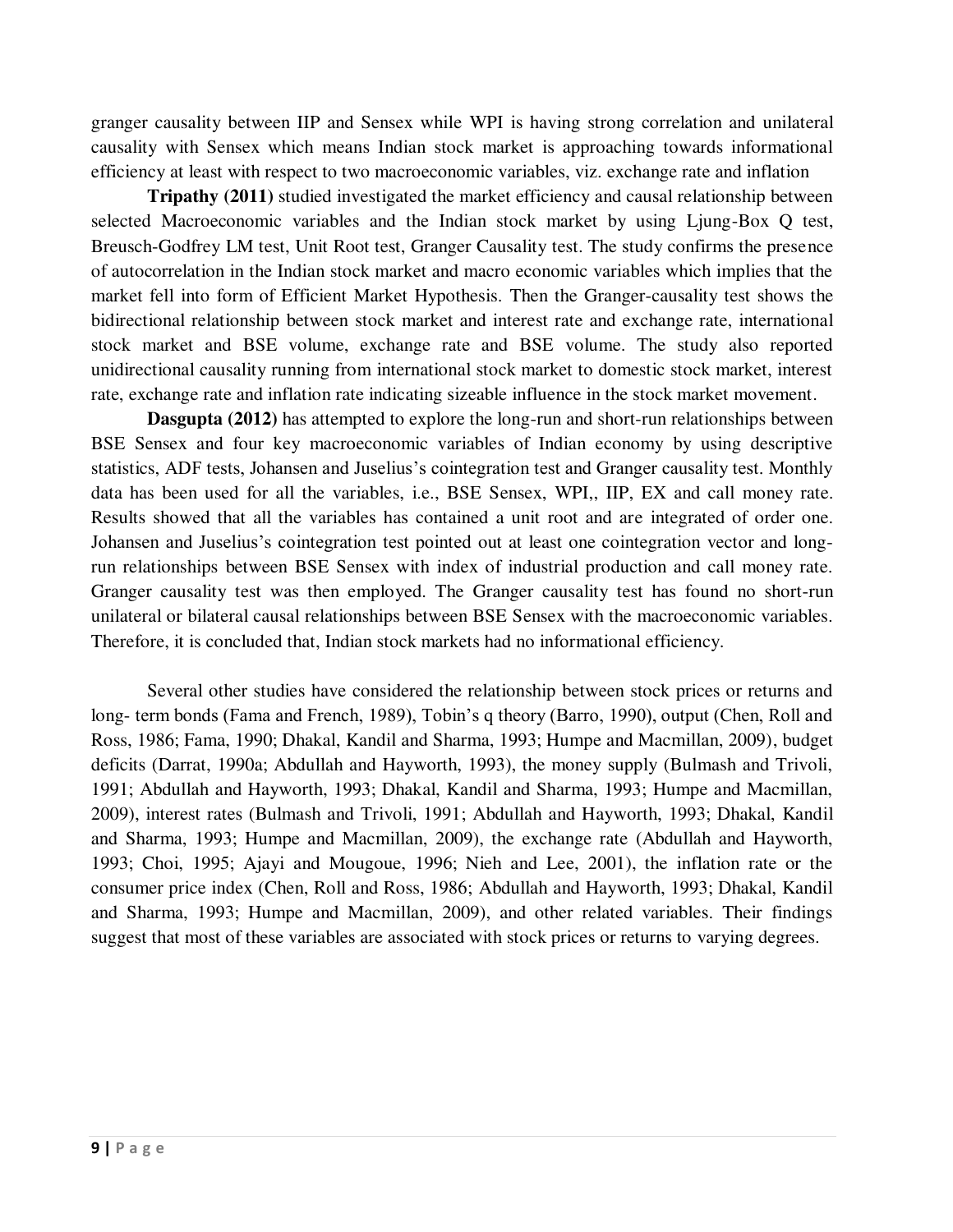# **STATEMENT OF HYPOTHESIS**

The hypothesis for this study has been stated below:

#### **NULL HYPOTHESIS**

**H0 :** There is no significant relation between Index of industrial production and SENSEX

**H0 :** There is no significant relation between Consumer Price Index and SENSEX

**H0 :** There is no significant relation between Call Rate and SENSEX

**H0 :** There is no significant relation between Dollar price and SENSEX

**H0 :** There is no significant relation between Gold price and SENSEX

**H0 :** There is no significant relation between Crude oil and SENSEX

**H0 :** There is no significant relation between Foreign Institutional Investment and SENSEX

**H0 :** There is no significant relation between all these macroeconomic variables and Stock market sector wise

#### **NULL HYPOTHESIS**

- **Ha :** There is a significant relation between Index of industrial production and SENSEX
- **Ha :** There is a significant relation between Consumer Price Index and SENSEX
- **Ha :** There is a significant relation between Call Rate and SENSEX
- **Ha :** There is a significant relation between Dollar price and SENSEX
- **Ha :** There is a significant relation between Gold price and SENSEX
- **Ha :** There is a significant relation between Crude oil and SENSEX
- **Ha :** There is a significant relation between Foreign Institutional Investment and SENSEX
- **Ha :** There is a significant relation between all these macroeconomic variables and Stock market sector wise

**Note:** First differencing of all the variables has been considered for testing the hypothesis.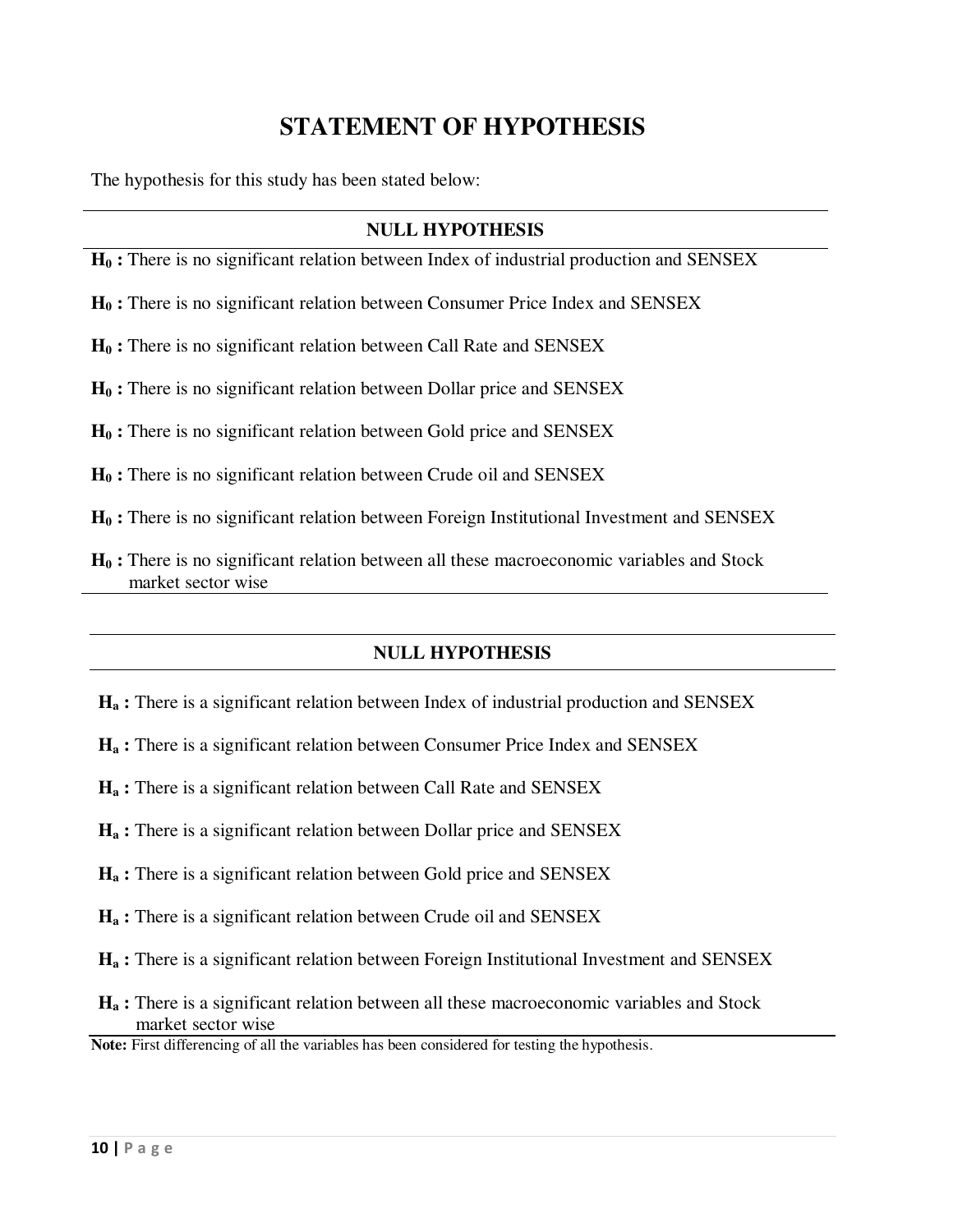# **DATA DESCRIPTION**

Data study

#### **Title of study**

"A Study of the effect of Macroeconomic Variables on Stock Market: Indian Perspective"

#### **Objective of study**

#### *Main Objective*

The main objective is to investigate the relationship between Indian stock market and seven macroeconomic variables namely Index of Industrial production (IIP), Consumer price Index (CPI), Call Money Rate (CMR), Dollar Price (DP), Foreign Institutional Investment (FII), Crude Oil Prices (CO), Gold Price (GP). BSE SENSEX has been considered as representing Indian stock market.

#### *Other objectives*

- Studying the impact of Macroeconomic variables on Indian stock market sector wise.
- $\triangle$  Examining the existence of correlation between stock price & macroeconomic variables & the extent to which they are correlated.

#### **Scope of study**

The current study unravels the linkage between stock market & macroeconomic variables in the Indian context using techniques like regression, Granger causality test, ADF test & Unit root test using SPSS. A time span of 7 years has been chosen for this study from April, 2005 to March, 2012 uses monthly data to portray a larger view of the relationship.

The study also attempts to analyze the impact of macroeconomic variables on stock market sector wise. Five sectors have been taken for this analysis namely Auto, metals, Capital goods, FMCG and Consumer Durables sectors of BSE.

Not only the domestic economic variables have been considered but the linkage with the external world through the exchange rate movement has also been included in the analysis.

The study does not assume any a prior relationship between these variables and the stock market and is open to the possible two-way relationship between them which has been tested through Granger causality test.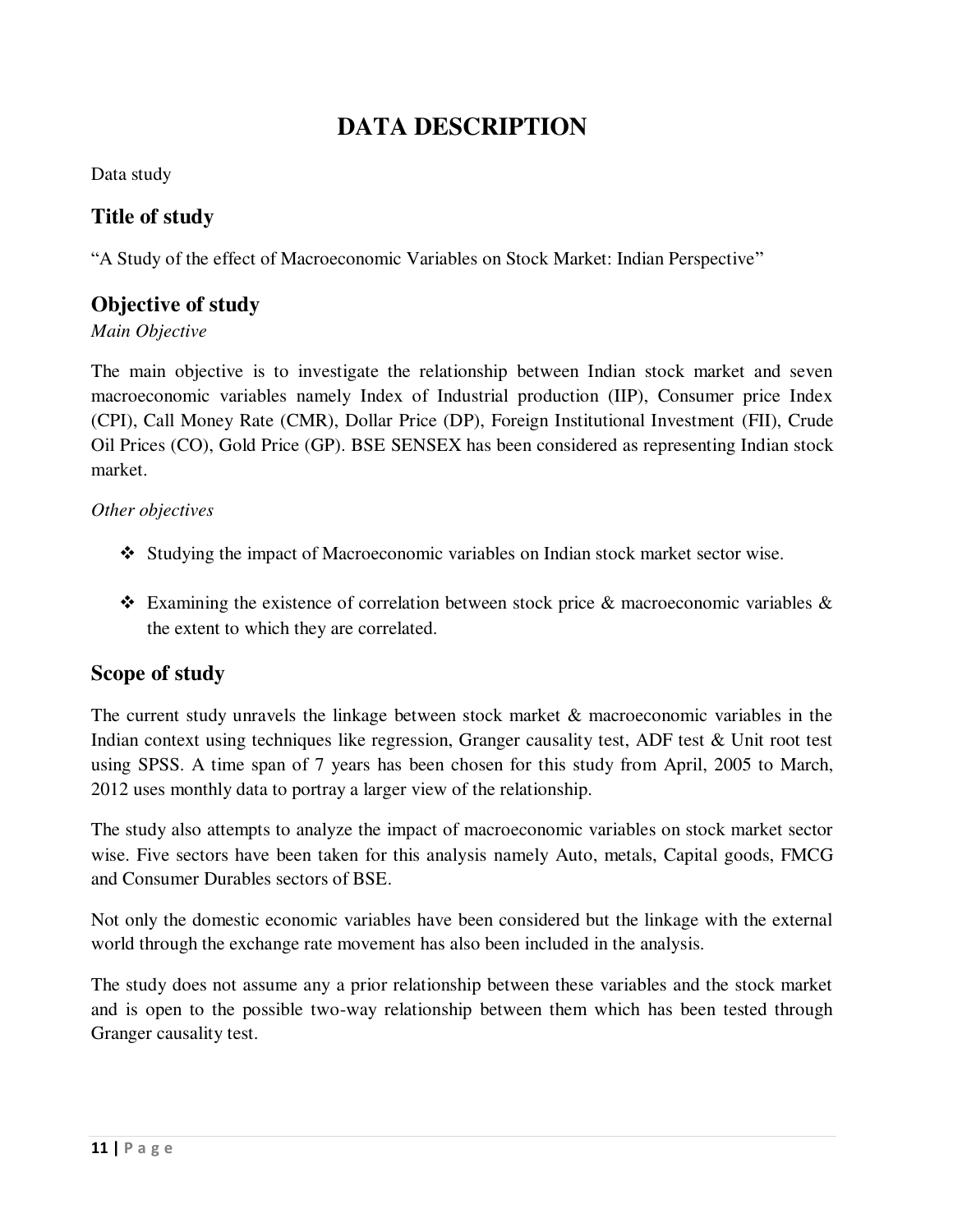#### **Limitations of study**

There are four limitations that need to be acknowledged and addressed regarding the present study. And these limitations are as follows:

#### *Reliability*

This study is based on the analysis of the secondary data that has been collected. Secondary data is the data that is already available  $\&$  has been used for analysis  $\&$  thus might not be reliable.

#### *Accuracy*

The result & conclusion of this study might not be accurate due to reliability of the secondary data  $&$  limitation on the variables selected  $&$  the time span considered.

#### *Time period*

A time span of only 7 years has been considered for examining the relation between macroeconomic variables and Indian stock market.

#### *Limited variables*

This study mainly focuses on selected seven independent variables which may not completely represent the macroeconomic variables.

#### **Importance of study**

Stock market is an important part of the economy of a country. The stock market plays a pivotal role in the growth of the industry and commerce of the country that eventually affects the economy of the country to a great extent. Stock market is seen as a very significant component of the financial sector of any economy. Furthermore it plays a vital role in the mobilization of capital in many of the emerging economies.

The importance of this study stems from the vital role of the Indian stock Market in the economy for the following reasons:

Indian stock market plays an important role in collecting money and encouraging investments, so this study was designed to explore the influences of some factors on stock market prices in BSE.

This study will be useful for the investors who might be able to identify some basic economic variables that they should focus on while investing in stock market and will have an advantage to make their own suitable investment decisions.

Many different kinds of investors would find this study as an assistant, especially, individual investors, portfolio managers, institutional investors and foreign investors.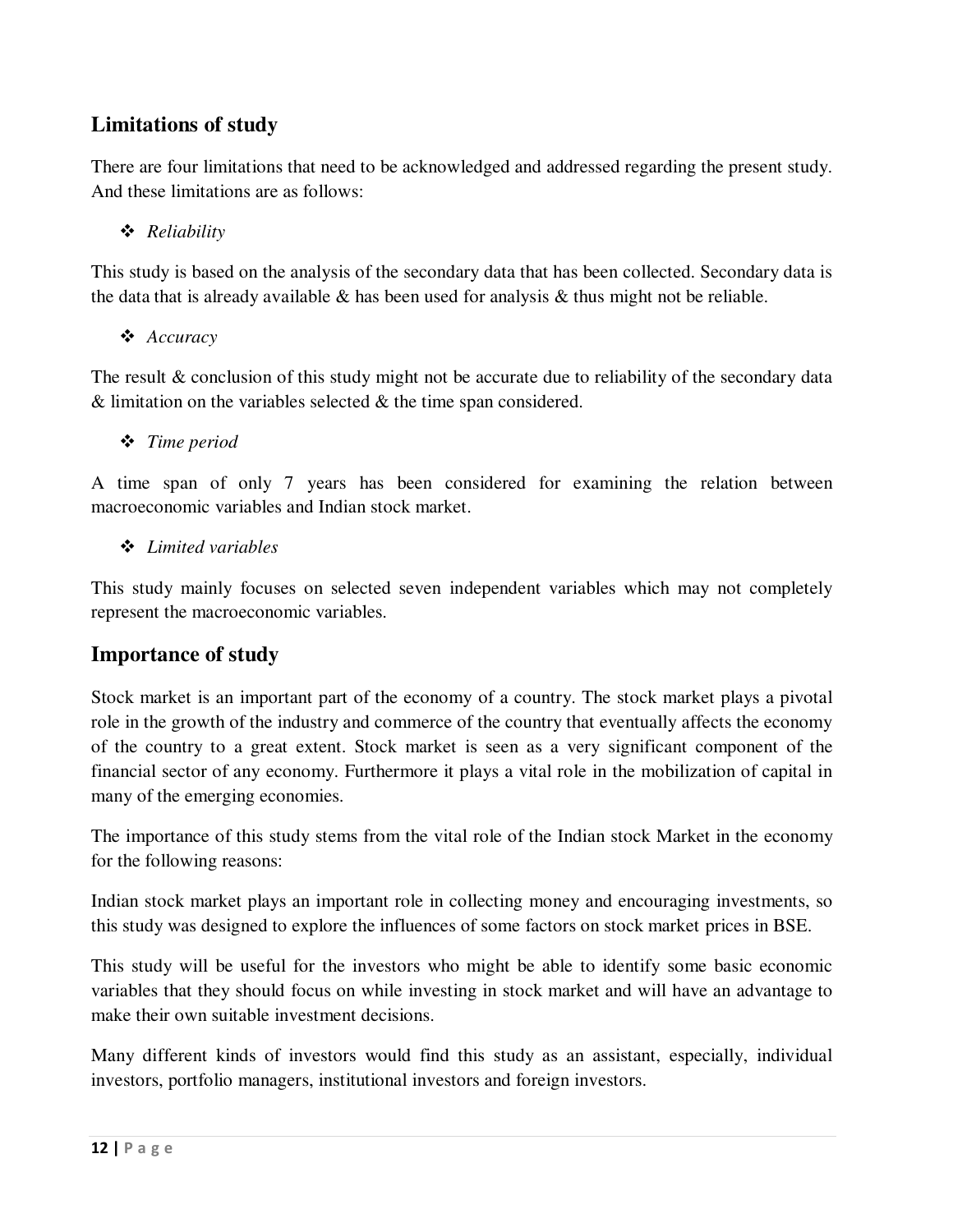Big businesses also depend on the stock market for floating their share & Initial public offering thus might consider factors that affect stock market.

#### **Variable selection and data source**

This empirical analysis has used particular software like Gretl and SPSS and depends on both availability of data and established statistical criteria that are frequently used in the selection of variables.

 The Bombay Stock Exchange- Sensitive Index (SENSEX) has been considered as a proxy of the Indian Stock Market and used to obtain a measure of market price movement of Indian securities since this index is comprehensive. To address the objective of this research 7 variables and 5 sectors namely Auto, Metals, Capital goods, Consumer goods, FMCG have been considered. Consumer price index has been used as a proxy to inflation in Indian economy, Call rate as a proxy of domestic interest rate affecting stock market, dollar price to show the effect of external world on Indian stock market. To test the common perception that Foreign Institutional Investment has been a driver to stock market in India we have included FII as another crucial variable. Also any slight fluctuation in crude oil and gold prices can have both indirect  $\&$  direct influence on the economy of the country. Thus these 2 variables have also been included to analyze their effect on stock market. Even after being a very important variable GDP growth rate was not included in the analysis because of unavailability of monthly data series of GDP growth rate (only quarterly series was available). Industrial Production Index of all commodities is considered as a proxy to GDP growth rate.

The empirical investigation is carried out using monthly data from April, 2005 to March, 2012 which covers 84 monthly observations. The data of BSE SENSEX (including sector wise data) has been extracted from BSE website. Database of Industrial Production Index (including sector wise data) & Consumer price index has been extracted from DULS website. RBI website has been referred for FII, gold price, call rate and dollar price data. Lastly Index Mundi has been referred for database of crude oil (Shown in table 2.1).

### **Indian stock market**

#### *BSE Sensitive Index*

Stock market is a market in which shares are issued and traded either through exchanges or overthe-counter markets. The Indian stock exchanges hold a place of prominence not only in Asia but also at the global stage. Till the decade of 1980s there was no scale to measure the ups and downs in the Indian stock markets. In 1986, the BSE came out with a stock index (i.e., the SENSEX) that subsequently became the barometer of the Indian stock markets. **.** There are currently two major stock exchanges in India, The Bombay Stock exchange (BSE) and The National Stock Exchange (NSE). Our study has used BSE indices as representing the Indian stock market.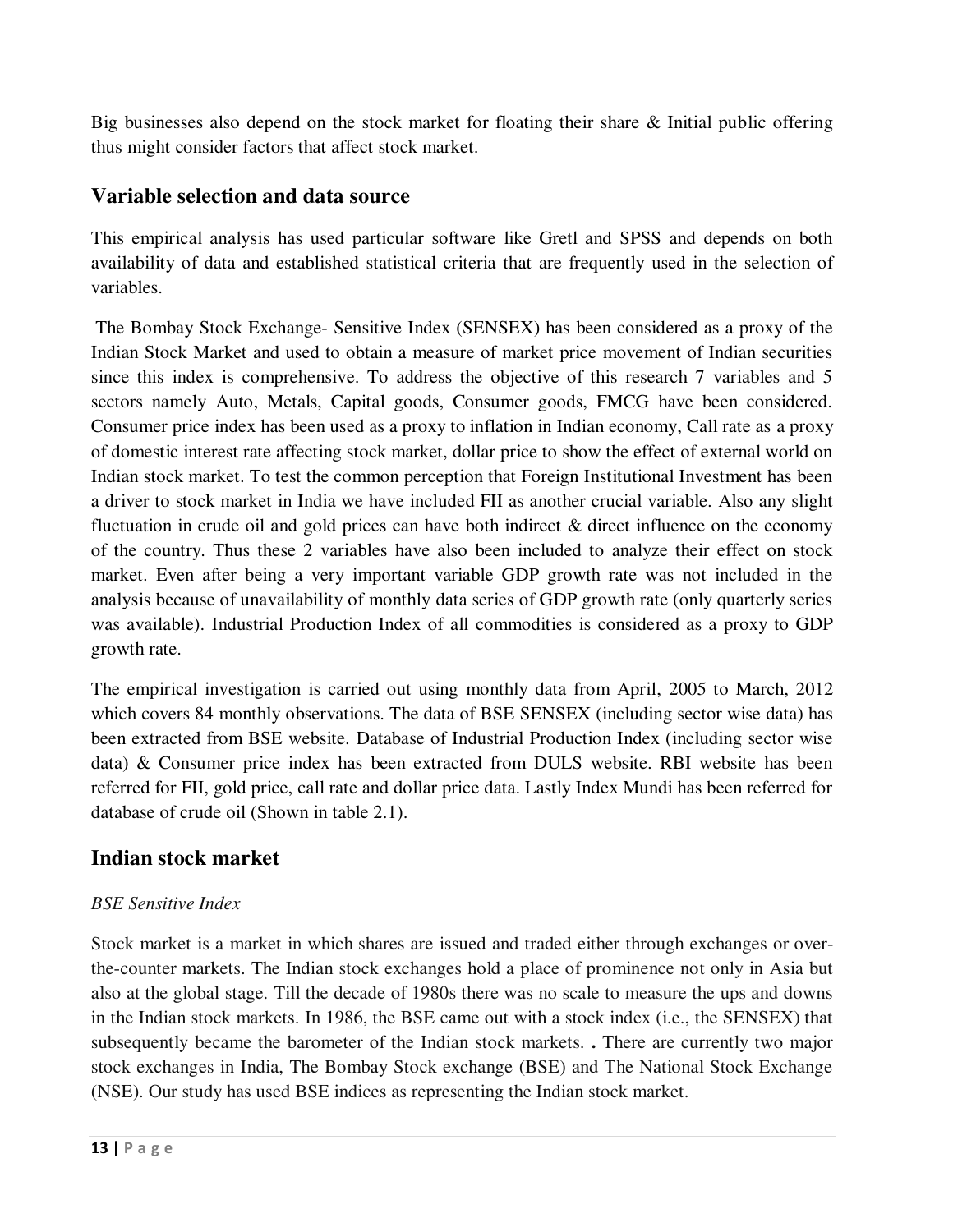| <b>Symbol</b>  | <b>Variable</b>                        | <b>Base year</b>  | units                                 |  |  |
|----------------|----------------------------------------|-------------------|---------------------------------------|--|--|
| <b>BSE</b>     | <b>BSE Sensex 30</b>                   | $1978 - 79 = 100$ | Crore                                 |  |  |
| $\mathbf{IIP}$ | Industrial<br>Index of<br>Production   | $2004 - 05 = 100$ | Weight (1000)                         |  |  |
| <b>CPI</b>     | <b>Consumer Price Index</b>            |                   |                                       |  |  |
| CO             | Crude Oil                              | Actual value      | INR per barrel                        |  |  |
| <b>CMR</b>     | Call Money Rate                        | Percentage        | Percentage per annum                  |  |  |
| <b>GP</b>      | Gold Price                             | Actual value      | Rupee per 10gm                        |  |  |
| <b>FII</b>     | Institutional<br>Foreign<br>Investment | Actual value      | Billion (Rs)                          |  |  |
| <b>DP</b>      | <b>Dollar Price</b>                    | Actual value      | Rupee per unit of<br>foreign currency |  |  |

Table 2.1: Description of Variables

Bombay stock exchange or BSE is the largest stock exchange in India in terms of number of listed companies in the exchange and the market capitalization of the listed companies. The prime index of the Bombay Stock Exchange is the BSE 30 that is popularly known as the Sensex. First compiled in 1986, Bombay Stock Exchange Sensitive (SENSEX) is a basket of 30 constituent stocks representing a sample of large, liquid and representative companies. The base year of SENSEX is 1978-79 and the base value is 100. The index is widely reported in both domestic and international markets through print as well as electronic media. The SENSEX is not only scientifically designed but also based on globally accepted construction and review methodology By including the prestigious companies & due to is wide acceptance amongst the Indian investors; SENSEX is regarded to be the pulse of the Indian stock market. As the oldest index in the country, it provides the time series data over a fairly long period of time (From 1979 onwards). Also it is a value weighted stock average, using the free float market capitalization methodology, of 30 largest and most actively traded stocks of Indian stock markets from varied sectors being the most quoted Index. So, BSE-SENSEX has been selected for this study as the representative of Indian stock markets.

If the SENSEX goes up, it means that the prices of the stocks of most of the companies under the BSE SENSEX (30 companies) have gone up. If the Sensex goes down, this tells you that the stock price of most of the major stocks on the BSE have gone down.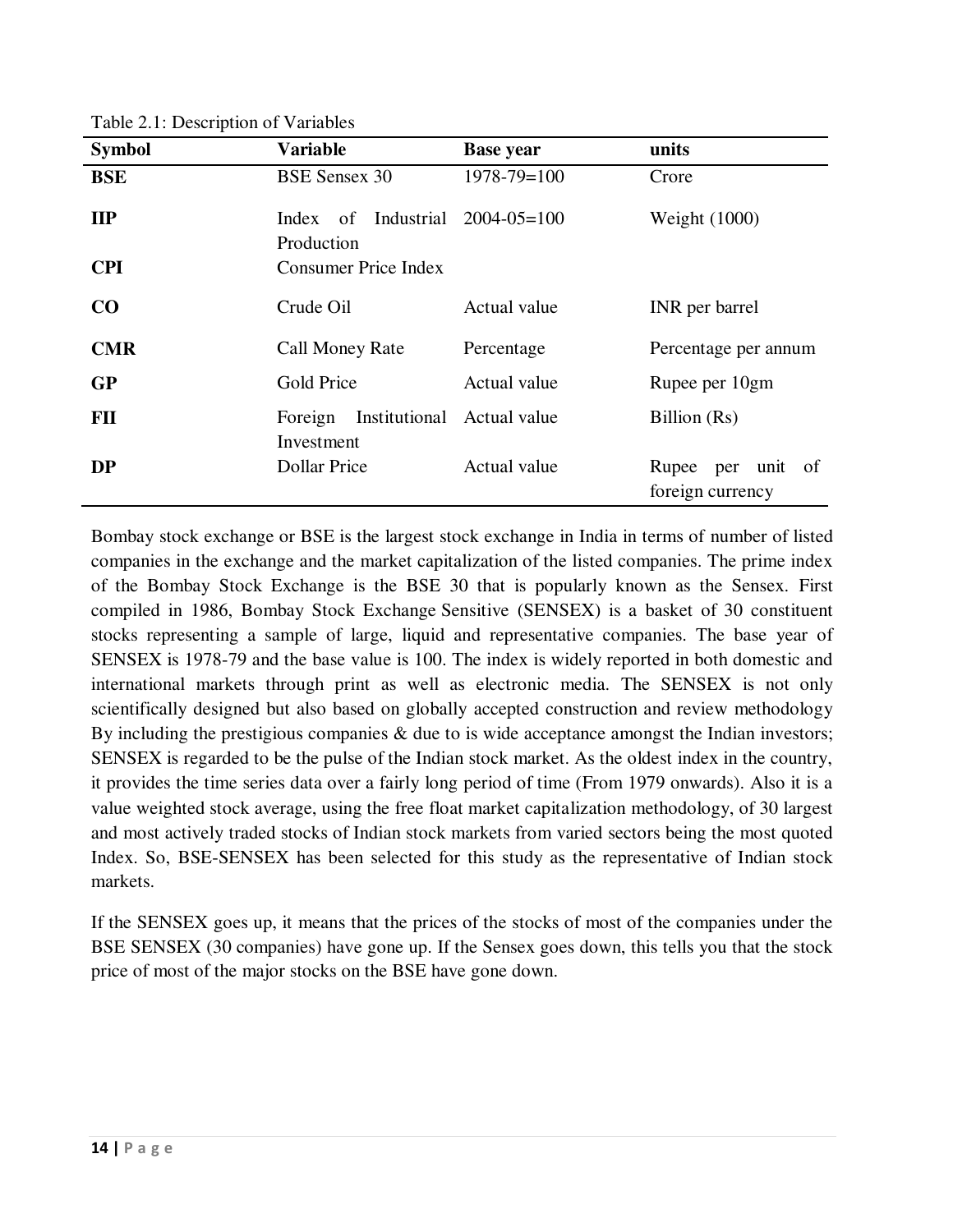#### **Explanatory Variables**

#### *Index of Industrial Production (IIP)*

Industrial Production Index is used as proxy to measure the growth rate in real sector. Industrial production presents a measure of overall economic activity in the economy and affects stock prices through its influence on expected future cash flows. Thus, it is expected that an increase in industrial production index is positively related to stock price. The IIP and stock prices are positively related because increase in IPI results in increase in production of industrial sector that leads to increase in the profit of industries and corporations. As dividend increases, it results in increase of share prices, therefore, it is expected to have positive relationship between IPI and share price according to economic theory.

#### *Consumer Price Index (CPI)*

Inflation is measured by changes in the Consumer Price Index (CPI). High rate of inflation increase the cost of living and a shift of resources from investments to consumption. This leads to a fall in demand for market instruments which lead to reduction in the volume of stock traded.. High rate of inflation increase the cost of living and a shift of resources from investments to consumption. This leads to a fall in demand for market instruments which lead to reduction in the volume of stock traded. Also the monetary policy responds to the increase in the rate of inflation with economic tightening policies. Inflation is ultimately translated into nominal interest rate and an increase in nominal interest rates increase discount rate which results in reduction of present value of cash flows. High Inflation affects corporate profits, which in turn causes dividends to diminish thereby lower stock prices. When inflation begins to move upward, it likely leads to tight monetary policies which result in increase in the discount rate. It indicates that the cost of borrowing increases which in turn leads to investment reduction in the stock market. So, it is said that an increase in inflation is negatively related to equity prices.

#### *Crude Oil (CO)*

Crude oil is an indispensable input for production and therefore, the price of oil is included as a proxy for real economic activity. India is largely an importer of crude oil and consequently, oil price takes part an imperative role in Indian economy. It is apparent that any key movement in oil prices leads to uncertainties in the stock market which could persuade investors to suspend or delay their investments. Moreover, increase in oil prices results in higher transportation, production and heating costs which have negative effect on corporate earnings. Rising fuel prices also raise alarm about inflation and diminish consumers' discretionary spending. Therefore, the financial risk of investments increases when there is wide fluctuation in oil prices. Therefore, for oil importing countries like India, an increase in oil price will lead to an increase in production costs and hence to decreased future cash flow, leading to a negative impact on the stock market. Therefore, an increase in the price of oil in the international market means lower real economic activity in all sectors which will cause stock price to fall.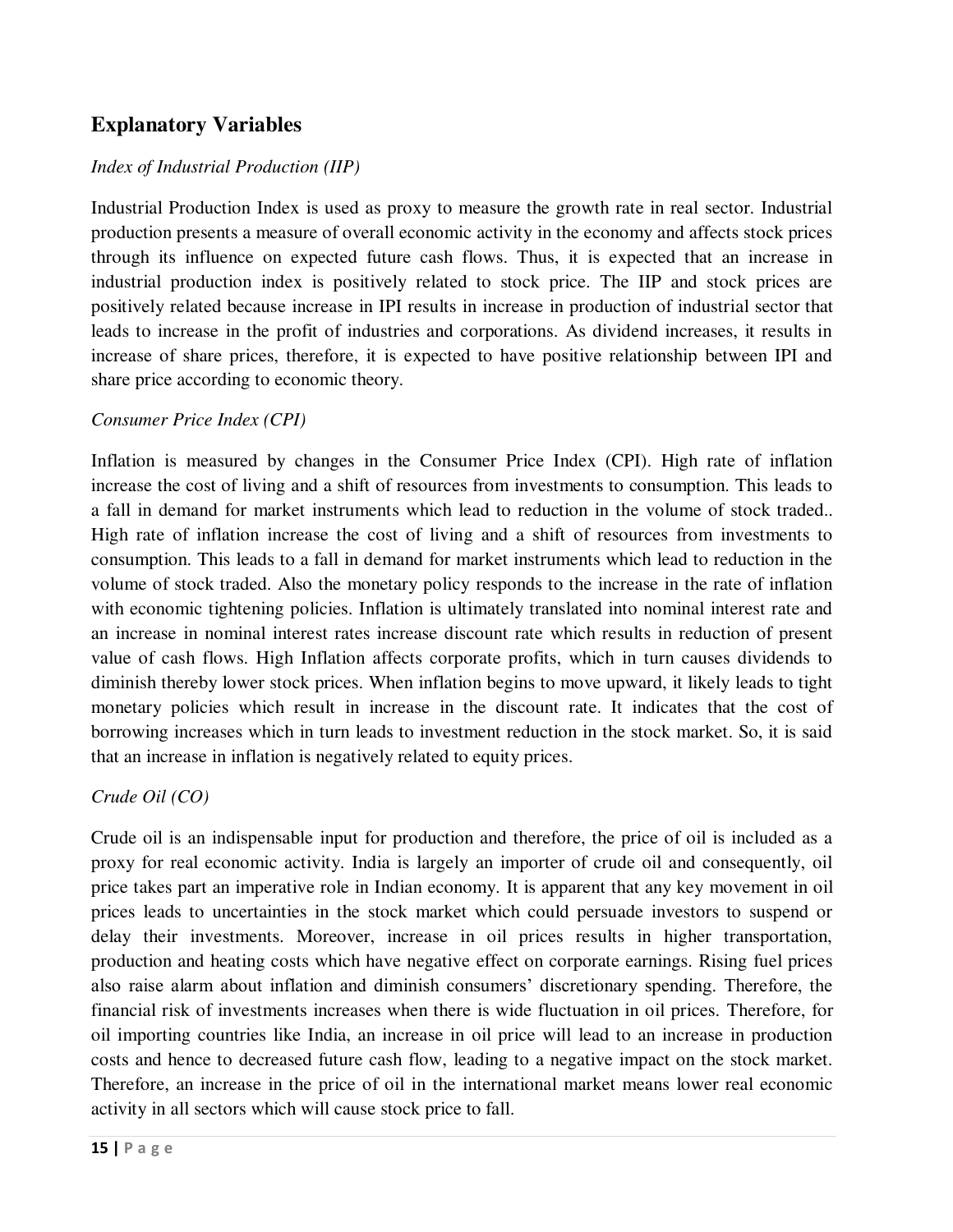#### *Call Money Rate (CMR)*

The observations in regard to the relationship between interest rates and stock prices generally suggests that an increase in interest rates increases the opportunity cost of holding money and thereby causing substitution of stocks with interest bearing securities, and hence would result in falling stock prices. It is mention worthy here that the expected exchange rate (Rs./US\$) and inflation rate do play roles in the determination of the domestic interest rates along with the domestic money supply. The CMR has been selected in this study as a proxy to interest rate. It is selected because the Reserve Bank of India (RBI) has no control on it unlike the Repo Rate, Cash Reserve Ratio (CRR), Prime Lending Rate (PLR), etc. This rate is fully market-driven and dependent on the demand-supply equilibrium relationships. Changes in the CMR affect the Indian stock markets by affecting the corporate profits, general demand for goods and services in the economy, relative attractiveness of competing financial assets like shares, bonds, and other fixedinterest investments, the way companies finance their operations and cost of borrowing money for the purchase of shares.

#### *Dollar Price (DP)*

The next macroeconomic variable used in this study has been the exchange rate/dollar price, which represents the bilateral nominal rate of exchange of the Indian Rupee (Rs.) against one unit of a foreign currency. US Dollar (\$) has been taken to be the foreign currency against which the Indian Rupee exchange rate is considered. This is because the US Dollar has remained to be the most dominating foreign currency used for trading and investment throughout the period of this study. Generally, a depreciating currency causes a decline in stock prices because of expectations of inflation. On an average, export-oriented companies are adversely affectedly a stronger domestic currency while import-oriented firms benefit from it. Though these arguments suggest a linkage between exchange rates and stock prices, the empirical evidence supporting such a linkage was weak at best.

Also, at the micro level, exchange rate changes influence the value of a portfolio of domestic and multinational firms and it is predicted that a negative relationship exists between the strength of the home currency and the aggregate stock prices index.

#### *Gold Price (GP)*

Gold is a substitute investment avenue for Indian investors. As the gold price rises, Indian investors tend to invest less in stocks, causing stock prices to fall. Therefore, a negative relationship is expected between gold price and stock price. Thus this very important macroeconomic variable has also been included in this study.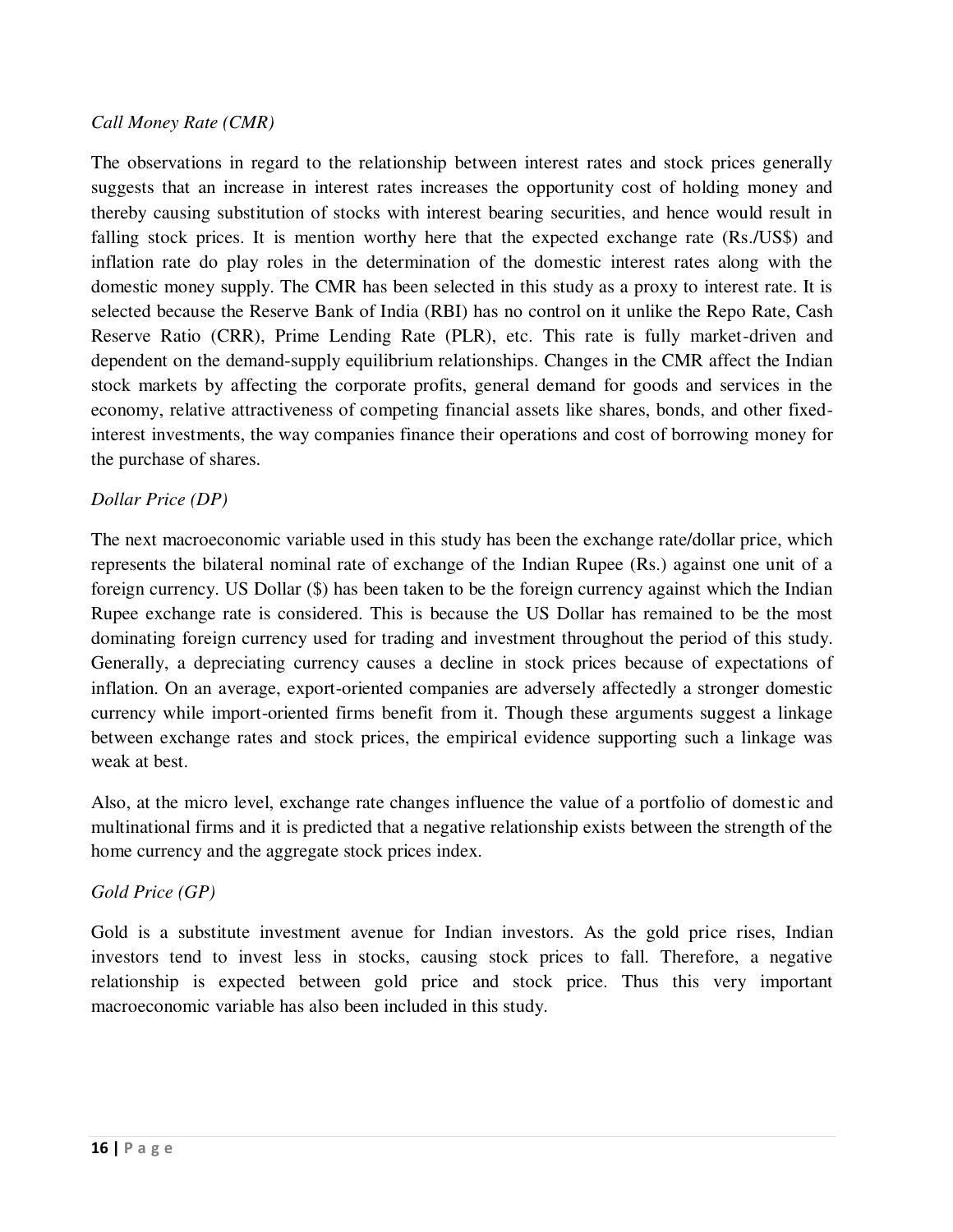#### *Foreign Intuitional Investment (FII)*

FII includes an investor or investment fund that is from or registered in a country outside of the one in which it is currently investing. Institutional investors consist of hedge funds, insurance companies, pension funds and mutual funds. The term is used most commonly in India to refer to outside companies investing in the financial markets of India. International institutional investors must register with the Securities and Exchange Board of India to participate in the market. FII is allowed to enter into our country only through stock exchanges either in the form of equity or debt. Thus it makes an impact on the rise or fall of SENSEX, since FII is allowed to be purchased or sold daily. The daily transaction of FII is the reason behind the volatility in the stock markets movement to a greater extent. It has been observed that Sensex increases when there are positive inflows of FIIs & decreases when there are negative FII inflows.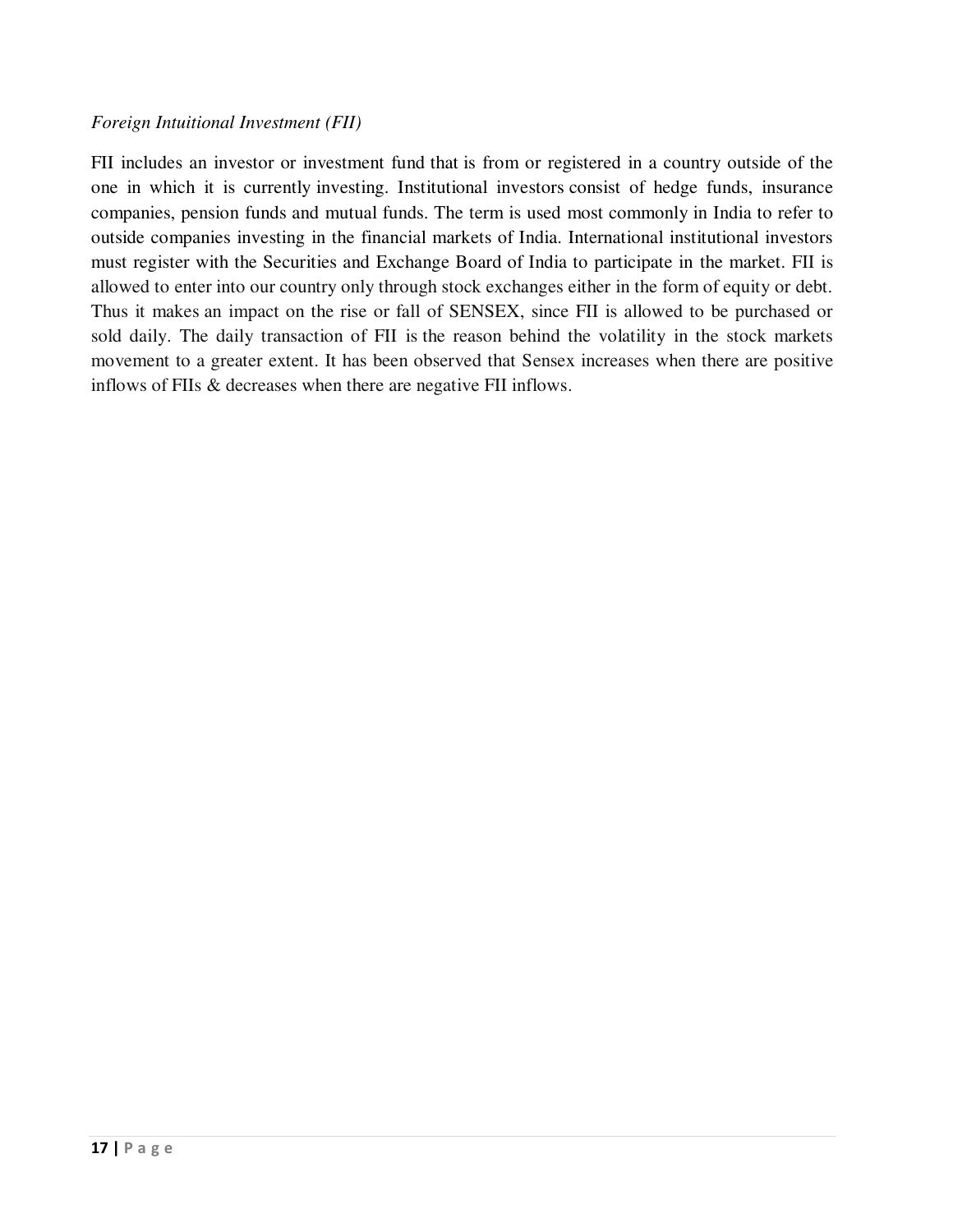### **METHODOLGY**

#### Theoretical Framework

With a view to accomplish the pre determined set of objectives of our research, different set of techniques and tests have been adopted. First and foremost, to fulfill the research objectives, descriptive statistics technique like mean, standard deviation, variance, etc are carried to show the nature and basic characteristics of the variables used in the analysis. ADF test is used to find the stationarity or non stationarity variables of data series. Inferential statistics technique is used to inference about the results by using different ways of inferential statistics like Correlation matrix analysis which finds any strength of association between Bombay stock exchange indices (share price) and selected macroeconomic variables. Then the second type of inferential statistics is used that is linear regression analysis which create a mathematical model that can be used to predict the values of a stock price of Bombay stock exchange indices based upon the values of an macroeconomic variables. In other words, we use the model to predict the value of Y when we know the value of X. Here, we used the sign-f to analysis the overall significance of the sample regressions and t- test and p-value to check the individual significance of the macroeconomic variables. Then**,** finally we see the two way relationship between variables by using granger causality test.

#### **Descriptive statistics technique**

Descriptive statistics is the discipline of quantitatively describing the patterns and general trends of a dataset and summarize it in single value. It enables a reader to quickly understand and interpret the set of data that has been collected. In our study, descriptive statistics provide a useful quantitative summary of macroeconomics variables and BSE indices. Here, descriptive statistics provide a historical account of variables behavior and convey some future aspects of the distribution of dataset. We used measures of central tendency (mean) and measures of Variability (standard deviation, range, minimum and maximum) to explain the dataset.

#### **Inferential statistics technique**

Inferential statistics is defined as the branch of statistics that is used to make inferences/ valid judgments about the characteristics of a populations based on sample data. These statistics are ways of analyzing data that allow the researcher to make conclusions about whether a hypothesis was supported by the results.

A *hypothesis* is an educated guess about a trend, group difference or association believed to exist. A null hypothesis states that the results will be due to chance whereas an alternate hypothesis tells that the results are due to the manipulation of the independent variable. Here in our study, *null hypothesis (H0)* is there is no relationship between Bombay stock exchange indices and selected macroeconomics variables while *alternate hypothesis (Ha)* is that there is relationship between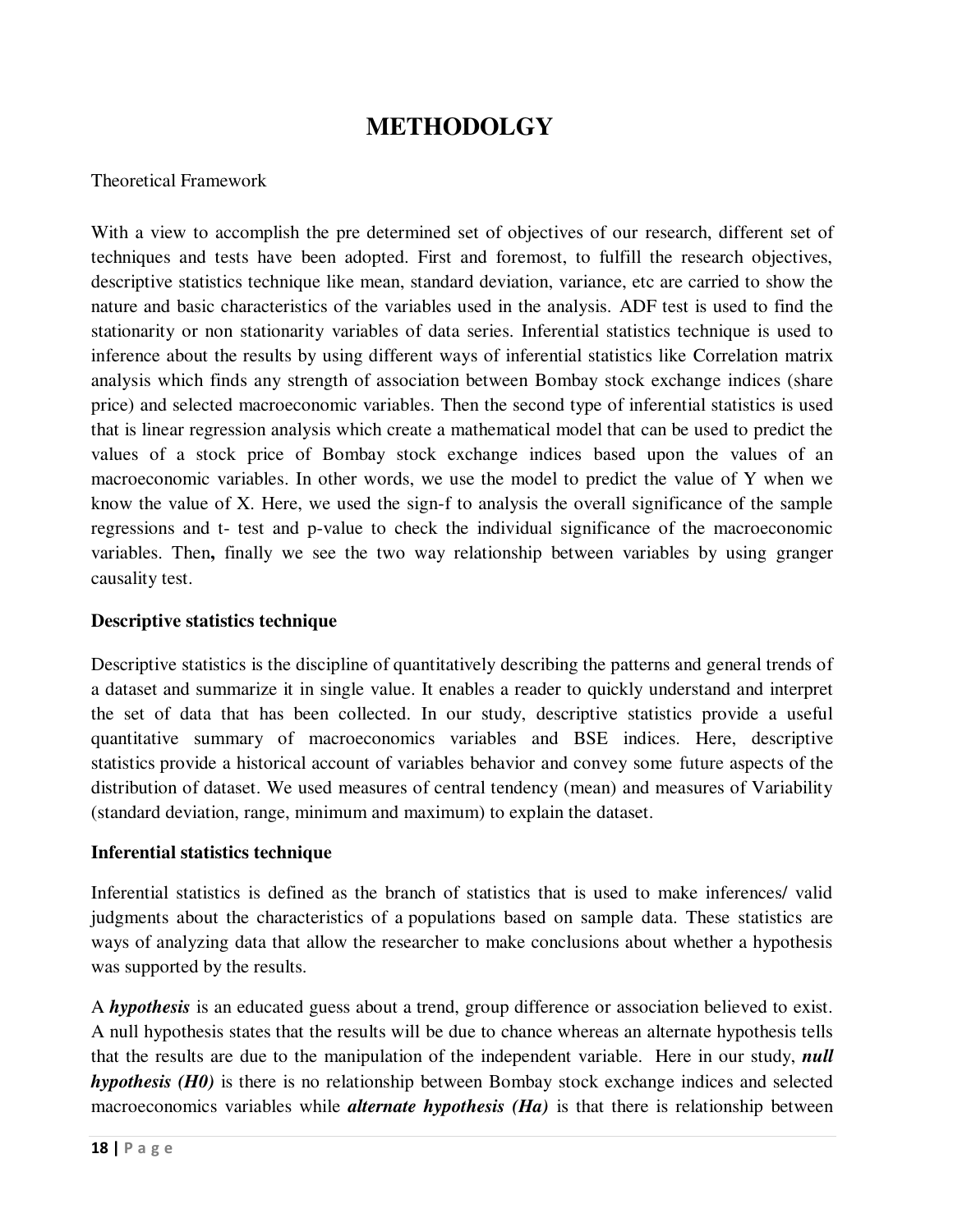Bombay stock exchange indices and selected macroeconomics variables. There are different ways to inference the results. Here, we used correlation matrix analysis and linear regression analysis (tratio, f-sign, p- value, r-square) which allows us to make a conclusion related to our hypothesis. We have used 5% of level of significance and two tailed test so as to accept or reject our null hypothesis according. Regression analyses are typically done using statistics software and here we used SPSS.

#### **Correlation matrix analysis**

Correlation is a term that refers to the strength of a relationship between two variables. A strong, or high, correlation means that two or more variables have a strong relationship with each other while a weak, or low, correlation means that the variables are hardly related. Correlation coefficients can range from -1.00 to +1.00. The value of -1.00 represents a perfect negative correlation while a value of +1.00 represents a perfect positive correlation. A value of zero means that there is no relationship between two variables.

Here, the study used Karl Pearson r, type of correlation coefficient, which is also referred to as linear or product-moment correlation. This analysis assumes that the two variables being analyzed are measured on at least [interval scales.](http://sociology.about.com/od/S_Index/g/Scale-Of-Measurement.htm) The coefficient is calculated by taking the covariance of the two variables and dividing it by the product of their standard deviations. It is used to show the strength and the relationship between Bombay stock exchange indices and macroeconomic variables.

#### **Econometric Regression Model**

The term *regression* was introduced by Francis Galton. Linear regression analysis is an inferential statistical technique that is used to learn more about the relationship between a independent variable (referred to as X) and dependent variable (referred to as Y) When there is only one independent variable, the prediction method is called simple regression. So, the regression equation  $Yi = \beta 0 + \beta I Xi + ui$  where *Yi* is the dependent variable, *Xi* is the independent variable,  $\beta 0$ is the constant (or intercept), *β1* is the slope of the regression line which represent the strength and direction of the relationship between the independent and dependent variables and *ui* is random error term. Here, in our study we carried out this method to see and interpret the effect of macroeconomic variables on stock exchange indices (share price).

#### **Statistic test**

R-square: also known as the coefficient of determination is commonly used to evaluate the model fit of a regression equation. That is, how good are all of your independent variables at predicting your dependent variable? The value of R-square ranges from 0.0 to 1.0 and can be multiplied by 100 to obtain a percentage of variance explained.

Sign-F: whether the model as a whole is significant. It tests whether R- square is significantly different from zero.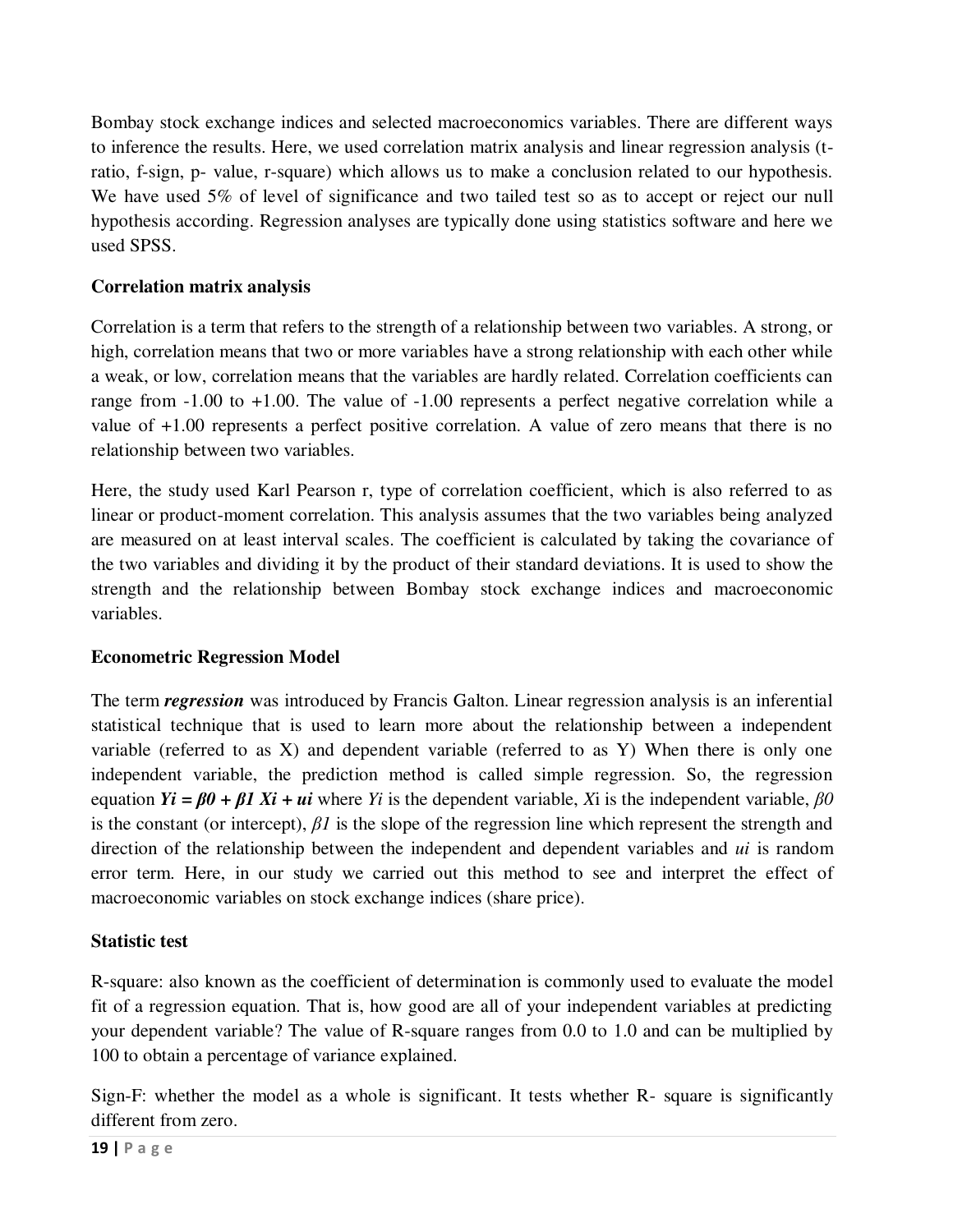T-ratios: the reliability of our estimate of the individual beta. For that we can look at p- values.

#### **Unit root test (Augmented Dickey –Fuller test)**

Empirical research in stock markets is based on time series data. And the stationarity of a data series is a prerequisite for drawing meaningful inferences in a time series analysis and to enhance the accuracy and reliability of the models constructed. If the variable is not stationary estimation can obtain a very high  $R^2$ , although there is no meaningful relationship between the variables. This situation reflects the problem of spurious regression between totally unrelated variables generated by a non-stationary process. Generally a data series is called a stationary series if its mean and variance are constant over a given period of time and the covariance between the two extreme time periods does not depend on the actual time at which it is computed but it depends only on lag amidst the two extreme time periods.

One of the common methods to find whether a time series is stationary or not is the unit root test. There are numerous unit root tests. One of the most popular among them is the Augmented Dickey-Fuller (ADF) test. Augmented Dickey -Fuller (ADF) is an extension of Dickey -Fuller test. Following equation of ADF test checks the stationarity of time series data:

$$
\Delta Y_t = \alpha + \beta T + \rho Y_{t-1} + \sum_{i=1}^k \gamma_i \Delta Y_{t-i} + e_t
$$

where  $Y_t$  is the variable in period t, T denotes a time trend,  $\Delta$  is the difference operator,  $e_t$  is an error term disturbance with mean zero and variance  $\sigma^2$ , and k represents the number of lags of the differences in the ADF equation. The ADF is restricted by its number of lags. It decreases the power of the test to reject the null of a unit root, because the increased number of lags necessitates the estimation of additional parameters and a loss of degree of freedom. The test for a unit root is conducted on the coefficient of  $y_{t-1}$  in the regression. If the coefficient is significantly different from zero (less than zero) then the hypothesis that y contains a unit root is rejected. Rejection of the null hypothesis denotes stationarity in the series.

Null and alternative hypothesis are as follows:

 $H_{0}$ [Variable is not stationary]

$$
H_a: \mathfrak{o} \preceq 0
$$

 $\mathbf{I}_a$ :  $\rho \le 0$  [Variable is stationary]

Our study also contains time series data. The time series variables considered in this paper are the stock market indices and seven macroeconomic variables. This necessitates the inclusion of ADF test in the present study. Also our study includes Granger causality test which assumes that the variables involved are stationary. Thus prior to testing and implementing the Granger Causality test, econometric methodology needs to examine the stationarity for each individual time series. If the variables are not stationary the standard assumptions for asymptotic analysis in the Granger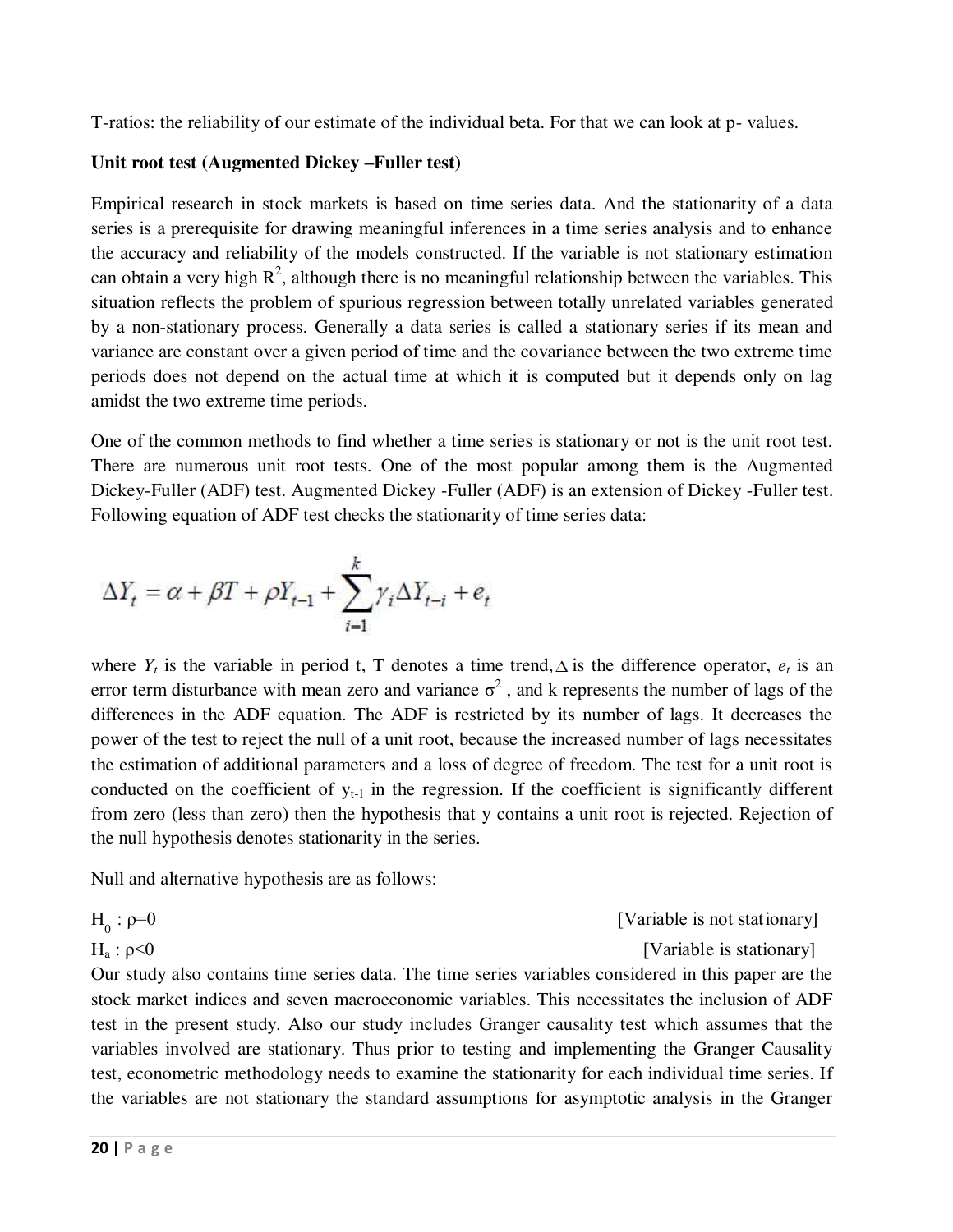test will not be valid. Null hypothesis in this case would be that particular macroeconomic variable /SENSEX is not stationary & alternative being that they are stationary.

**Note:** We have considered P value for testing at 5% significance level. If the p-value is smaller than 0.05 then Null hypothesis will be rejected & variables would be stationary & vice versa.

#### **Granger causality test**

Granger (1969) and Sim (1972) were the ones who first developed Granger causality test to examine the application of causality in economics. Granger causality test is a technique for determining whether one time series is significant in forecasting another. The standard Granger causality test seeks to determine whether past values of a variable helps to predict changes in another variable. Granger causality technique measures the information given by one variable in explaining the latest value of another variable. In addition, it also says that variable Y is Granger caused by variable X if variable X assists in predicting the value of variable Y. If this is the case, it means that the lagged values of variable X are statistically significant in explaining variable Y. The null hypothesis  $(H_0)$  that we test in this case is that the X variable does not Granger cause variable Y and variable Y does not Granger cause variable X. In summary, one variable  $(X_t)$  is said to granger cause another variable  $(Y_t)$  if the lagged values of  $X_t$  can predict  $Y_t$  and vice-versa. The test is based on the following regressions:

$$
Y_{t} = \beta_{0} + \sum_{k=1}^{M} \beta_{k} Y_{t-k} + \sum_{l=1}^{N} \alpha_{l} X_{t-l} + u_{t}
$$

$$
X_{t} = \gamma_{0} + \sum_{k=1}^{M} \gamma_{k} X_{t-k} + \sum_{l=1}^{N} \delta_{l} Y_{t-l} + v_{t}
$$

Where  $Y_t$  and  $X_t$  are the variables to be tested, and  $u_t$  and  $v_t$  are mutually uncorrelated errors, and t denotes the time period and 'k' and 'l' are the number of lags. The null hypothesis is:

$$
H_0: \alpha_t = \delta_t = 0 \text{ for all } i
$$

 $[X$  does not granger cause Y]

The alternative hypothesis is:

 $H_a: \alpha_t \neq 0$  and  $\delta_t \neq 0$  for at least some i [X granger cause Y]

If the coefficient  $\alpha_t$  are statistically significant but  $\delta_t$  are not, then X causes Y. In the reverse case, Y causes X. But if both  $\alpha_t \& S_t$  are significant, then causality runs both ways. The null hypothesis is tested by using the standard F-test of joint significance.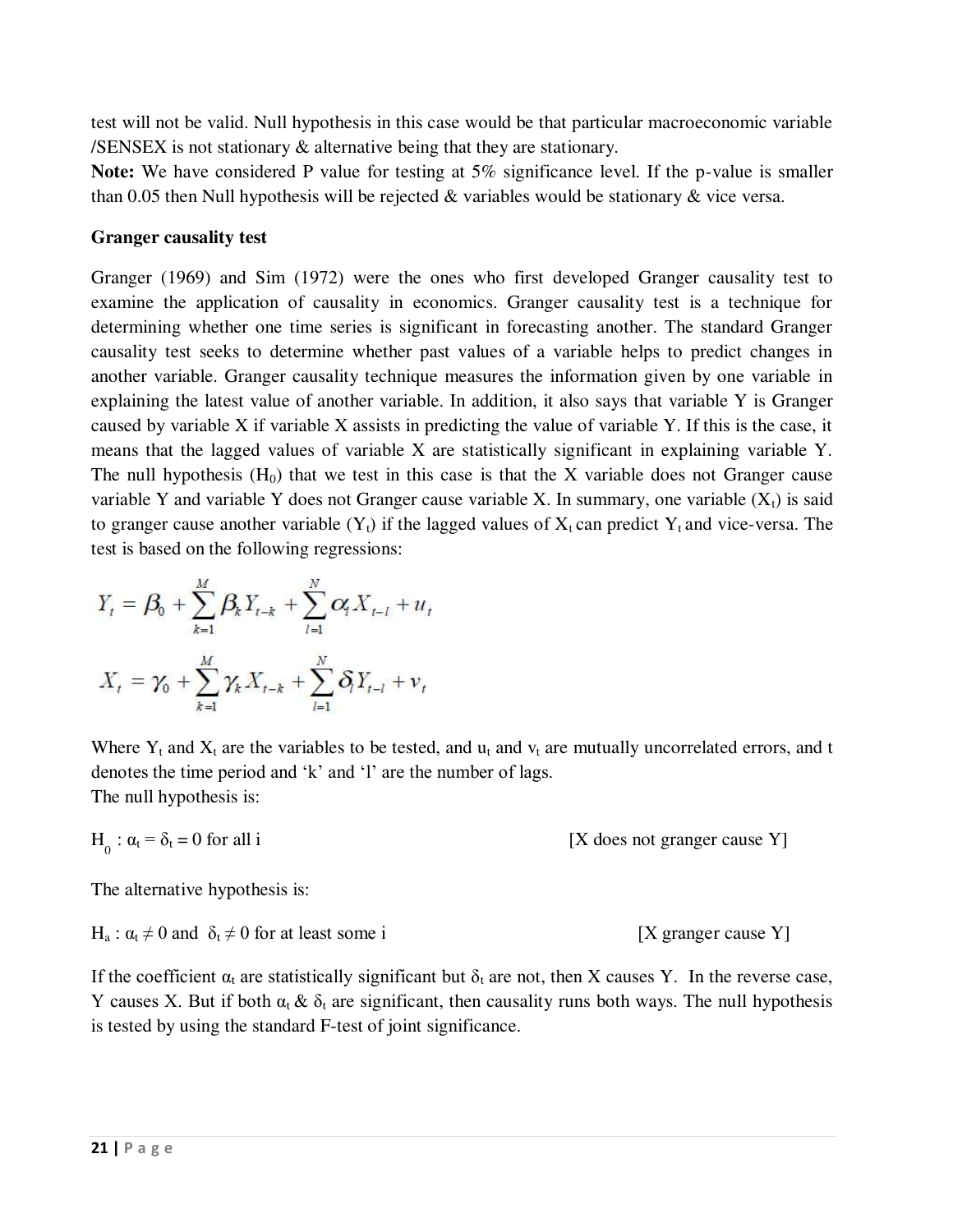The F-test is applied, as follows:

$$
F = \frac{(RSS_R - RSS_{UR})/m}{RSS_{UR}/(n-k)}
$$

Here  $RSS_R \& RSS_{UR}$  are the restricted and unrestricted residual sum of squares respectively. M is the number of lags, n is the number of observations and k is the parameters in the unrestricted equation. If the computed *F*-value exceeds the critical *F*-value at the chosen level of significance, the null hypothesis is rejected. This would imply that macroeconomic variable 'Granger cause' or improve the prediction in stock prices and vice versa.

**Note:** That it has been taken one period lag in the above equation. In practice, the choice of the lag is arbitrary.

In the present study Granger Causality Model has been used to test the causality between Indian stock market and macroeconomic variables. Here the test signifies whether past information on macroeconomic variables predict stock prices in India, Null & Alternative hypothesis being:

H 0 : Macroeconomic variables do not granger causes Indian stock market.

Ha : Macroeconomic variables granger causes Indian stock market.

**Note:** A lag of four years has been considered.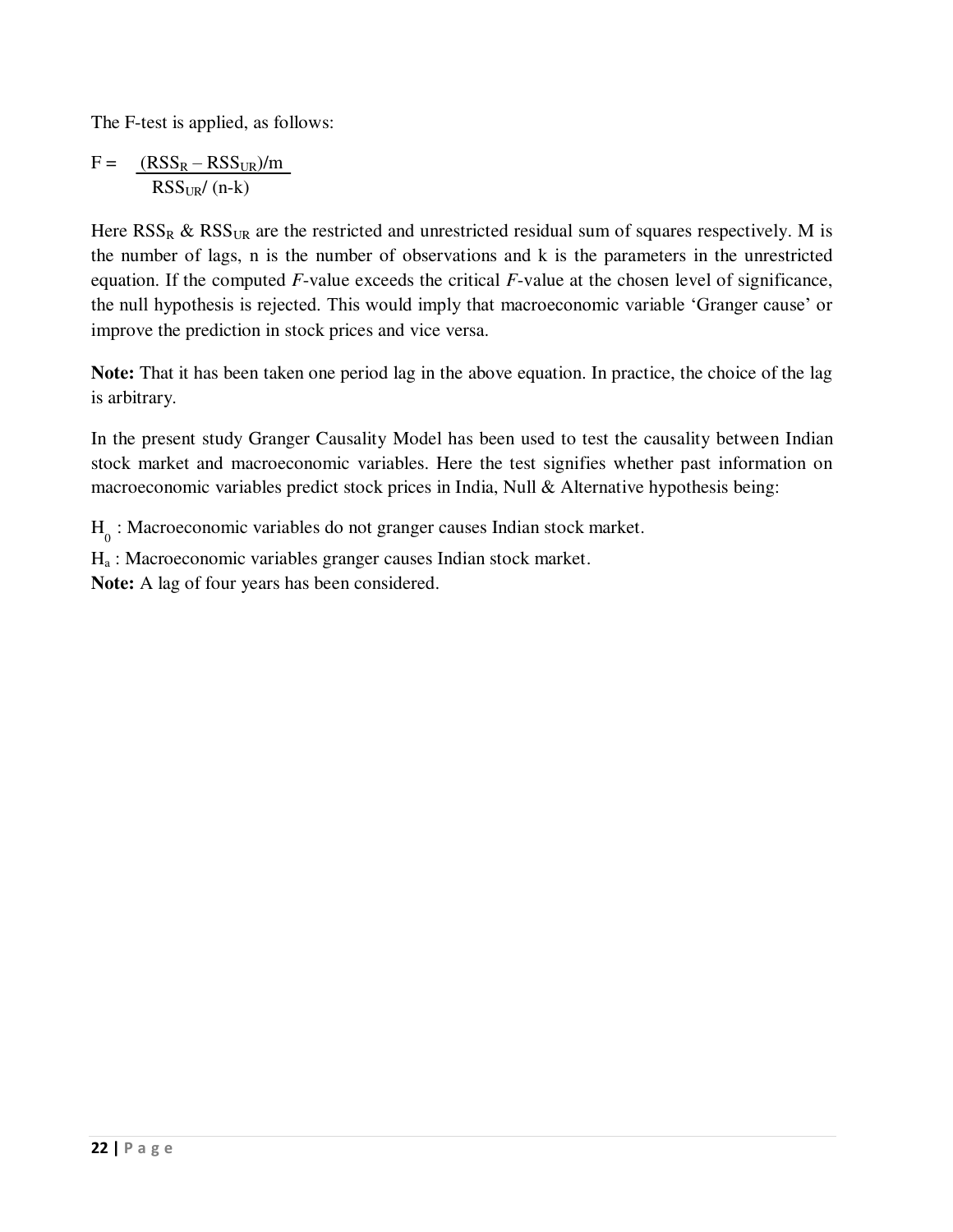# **EMPIRICAL ANALYSIS**

Empirical results and discussions are presented here in the different subsections.

#### **Descriptive Statistics Analysis**

|                     | <b>Mean</b> | Std.             | <b>Sum</b> | <b>Maximum</b> | <b>Minimum</b> | Range    |
|---------------------|-------------|------------------|------------|----------------|----------------|----------|
|                     |             | <b>Deviation</b> |            |                |                |          |
| <b>SENSEX</b>       | 14523.90    | 3825.04          | 1220008.20 | 20509.00       | 6154.40        | 14354.60 |
| <b>BSE Metal</b>    | 11554.28    | 4172.02          | 970559.80  | 20020.00       | 4383.40        | 15636.60 |
| <b>BSE</b> Auto     | 5904.54     | 2281.41          | 495981.50  | 10235.00       | 2330.60        | 7904.40  |
| <b>BSE CG</b>       | 10883.21    | 3862.39          | 914190.10  | 19795.00       | 3286.90        | 16508.10 |
| <b>BSE FMCG</b>     | 2529.66     | 859.88           | 212491.80  | 4493.10        | 1111.80        | 3381.30  |
| <b>BSE CD</b>       | 4091.19     | 1542.94          | 343660.50  | 6956.80        | 1542.70        | 5414.10  |
| <b>IIP</b>          | 143.82      | 22.47            | 12081.50   | 193.10         | 99.10          | 94.00    |
| <b>IIP</b> Metals   | 156.36      | 25.23            | 13135.00   | 202.10         | 105.60         | 96.50    |
| <b>IIP</b> Auto     | 172.62      | 55.65            | 14500.20   | 306.90         | 74.00          | 232.90   |
| <b>IIP CG</b>       | 215.73      | 65.66            | 18121.400  | 392.20         | 85.30          | 306.90   |
| <b>IIP FMCG</b>     | 153.11      | 27.64            | 12861.40   | 208.00         | 101.70         | 106.30   |
| <b>IIP CD</b>       | 215.10      | 65.74            | 18068.700  | 327.10         | 102.70         | 224.400  |
| <b>CPI</b>          | 130.40      | 23.71            | 10954.00   | 173.57         | 98.32          | 75.24    |
| <b>Call rate</b>    | 6.09        | 2.11             | 512.2683   | 14.0700        | .7300          | 13.3400  |
| <b>Dollar price</b> | 45.24       | 3.03             | 3800.46    | 52.67          | 39.37          | 13.30    |
| <b>FII</b>          | 43.7        | 86.38            | 3672.28    | 295.06         | $-134.61$      | 429.68   |
| Crude oil price     | 3527.89     | 1007.63          | 296343.08  | 5927.55        | 2020.10        | 3907.45  |
| Gold price          | 14041.90    | 6111.50          | 1179520.33 | 28451.69       | 5899.96        | 22551.73 |
| <b>Observations</b> | 84          | 84               | 84         | 84             | 84             | 84       |

Table 4.1: Descriptive Statistics

Table 4.1 presents a summary of descriptive statistics of all the variables. Sample mean, standard deviation, sum, maximum, minimum and range have been reported. These variables are Bombay stock exchange's main and sectors, Index of Industrial Production and its sectors, CPI, call rate, dollar price, FII, gold price and crude oil price. In the group of 84 observations, the mean of share price (SENSEX) is 14,523.90, while its maximum price is 20,509.00 for our data series and the standard deviation is 3,825.04 which is considered to be very high. It reflects significant variability in stock prices (SENSEX). Similarly, the mean of BSE Metal, Auto, CG, FMCG and CD sectors are 11,554.28, 5,904.54, 10,883.21, 2,529.66 and 4,091.19 and the standard deviation of the same are 4,172.02, 2,281.41, 3,862.39, 859.88 and 1,542.94 respectively. All Bombay stock exchanges sectors also have very high and significant variability form their mean. IIP and its sectors mean and standard deviation are shown in the table 4.1 and all IIP variables have moderate variability form their respective means. Consumer price index mean is 130.40 and standard deviation is 23.71 implying that there is moderate variability in consumer price index. Maximum value of CPI is 173.57 and minimum is 98.32.Call rate mean is 6.09 and standard deviation is 2.11. It shows that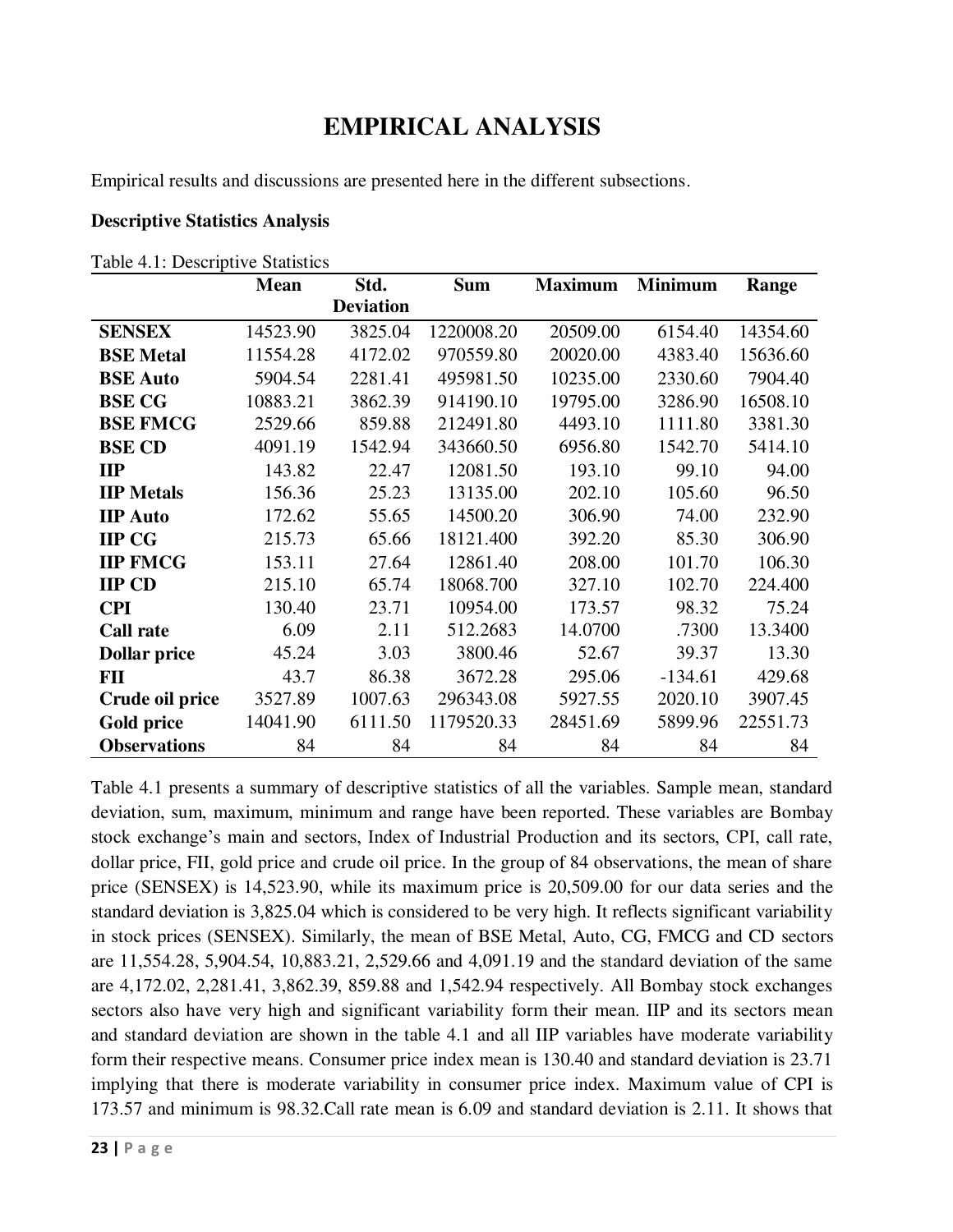there is moderate variability in call rate. Dollar price mean is 45.24 and standard deviation is 3.03. So, there is not so significant variability in dollar price form its mean. The maximum and minimum values of dollar price are 52.67 and 39.37 respectively. FII mean is 43.7 and its standard deviation is 86.38 which imply that there is a greater degree and even more than variability of standard deviation from FII mean and there is possibility why FII data have so greater standard deviation because of that fact it is normally distributed among its means. Crude oil and gold price mean are 3,527.89 and 14,041.90 and its standard deviation is 1,007.63 and 6,111.50 respectively. There is high moderate variability in oil and gold prices. The maximum price of gold is 28,451.69 for our data series and minimum is 2,020.10.

#### **ADF Test**

As already stated stationarity of a data series is a prerequisite for drawing meaningful inferences in a time series analysis. It enhances the accuracy and reliability of the models constructed. Reason being that if the variable is not stationary it might lead to spurious result in the analysis. The first and simplest type of test one can apply to check for stationarity is to actually plot the time series and may look for possibility of trend in mean and variance, evidence of autocorrelation and seasonality in the data. If these patterns are found in the series then the series can be regarded as non stationary. The eighteen time series displayed in figure: dataset graph exhibit different such patterns. BSE FMCG, IIP, IIP Metals, IIP CG, IIP FMCG, IIP CD, CPI, and gold prices seem to exhibit a trend in the mean since they have a clear upward slope. In fact, sustained upward or downward sloping patterns (linear or nonlinear) are signs of a non-constant mean. This is a sign of non-stationarity.

Figure 1: dataset graph

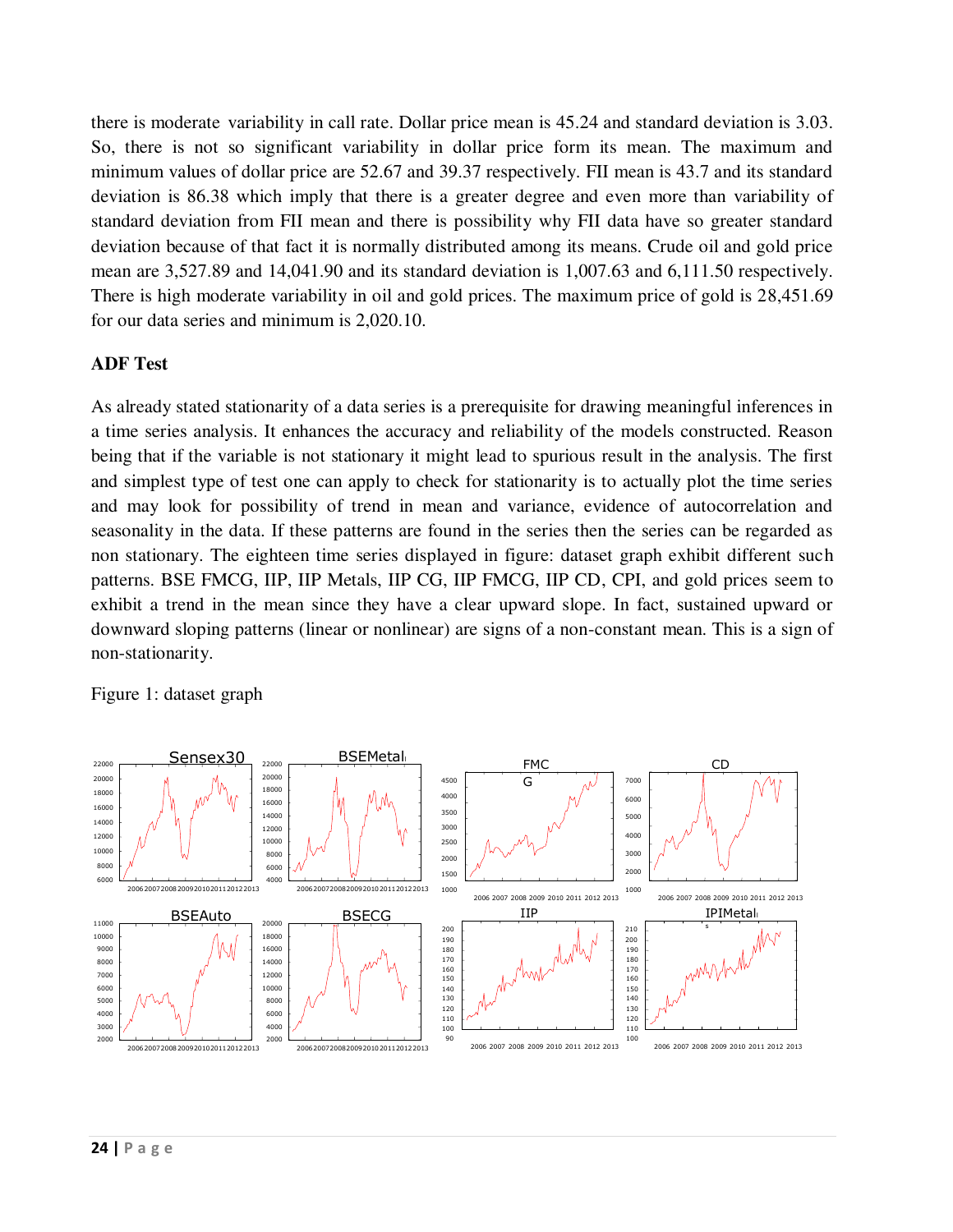

Apart from visual inspection, formal test for stationarity is essential to opt for appropriate methodological structure. As a first step, we tested all the variables for stationarity by applying ADF test which is one of the common types of Unit Root test which help to describe whether a time series is stationary or not. The result of ADF test statistics is gives in the table below.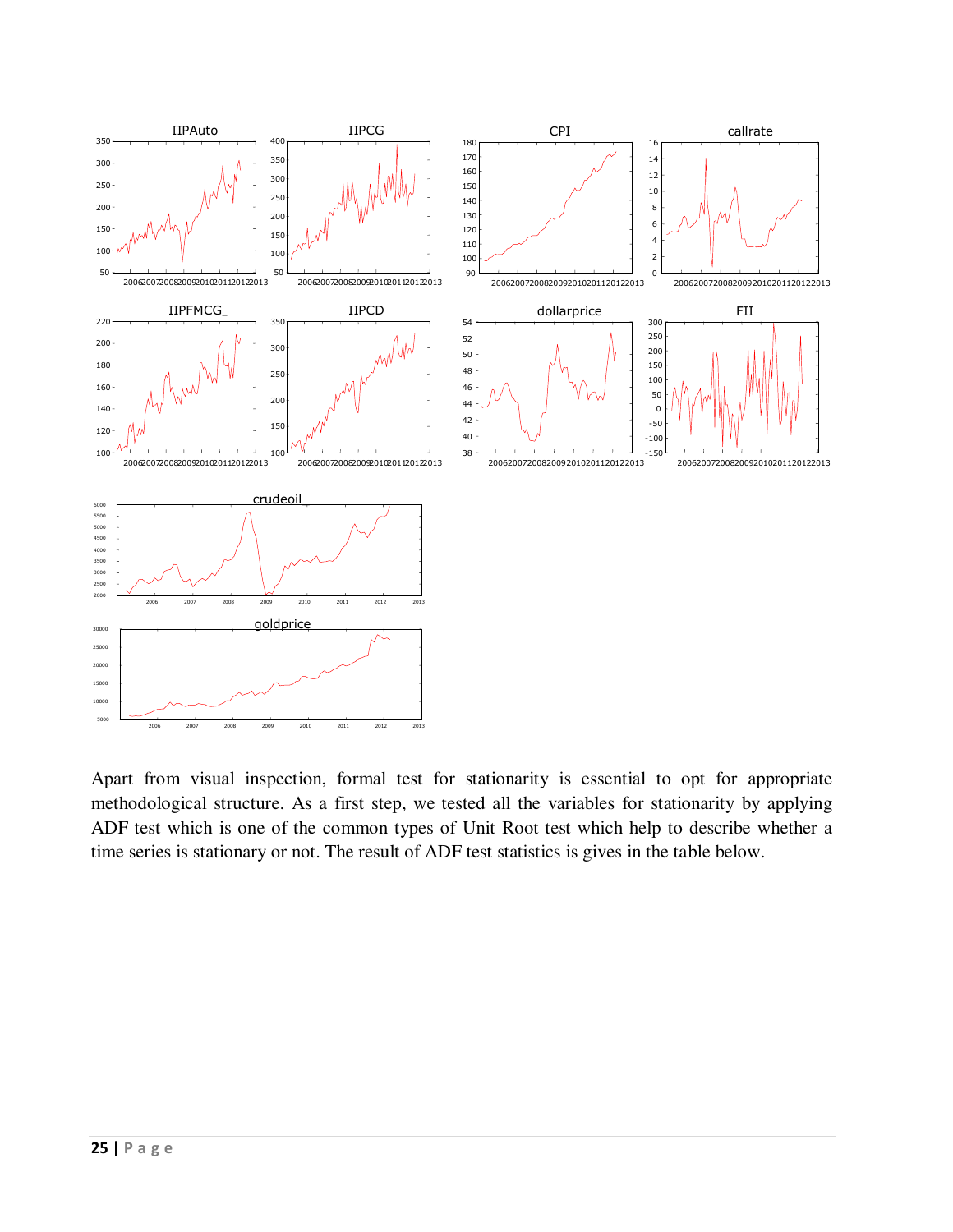Table 4.2: ADF Level

| <b>Null Hypothesis</b>             | P value | <b>Null</b>       | <b>Result</b>              |
|------------------------------------|---------|-------------------|----------------------------|
|                                    |         | <b>Hypothesis</b> |                            |
| <b>Sensex is not stationary</b>    | 0.1534  | <b>ACCEPT</b>     | Variable is not stationary |
| <b>BSE</b> metal is not stationary | 0.08648 | <b>ACCEPT</b>     | Variable is not stationary |
| <b>BSE</b> auto is not stationary  | 0.8192  | <b>ACCEPT</b>     | Variable is not stationary |
| <b>BSE</b> CG is not stationary    | 0.07356 | <b>ACCEPT</b>     | Variable is not stationary |
| <b>BSE FMCG</b> is not stationary  | 0.9814  | <b>ACCEPT</b>     | Variable is not stationary |
| <b>BSE CD</b> is not stationary    | 0.5786  | <b>ACCEPT</b>     | Variable is not stationary |
| <b>IIP</b> main is not stationary  | 0.6738  | <b>ACCEPT</b>     | Variable is not stationary |
| <b>IIP</b> metal is not stationary | 0.6703  | <b>ACCEPT</b>     | Variable is not stationary |
| <b>IIP</b> auto is not stationary  | 0.9658  | <b>ACCEPT</b>     | Variable is not stationary |
| <b>IIP CG</b> is not stationary    | 0.4766  | <b>ACCEPT</b>     | Variable is not stationary |
| <b>IIP FMCG</b> is not stationary  | 0.6322  | <b>ACCEPT</b>     | Variable is not stationary |
| <b>IIP CD</b> is not stationary    | 0.8521  | <b>ACCEPT</b>     | Variable is not stationary |
| <b>CPI</b> is not stationary       | 0.999   | <b>ACCEPT</b>     | Variable is not stationary |
| Call rate is not stationary        | 0.2874  | <b>ACCEPT</b>     | Variable is not stationary |
| Dollar price is not stationary     | 0.427   | <b>ACCEPT</b>     | Variable is not stationary |
| Gold price is not stationary       | 0.9992  | <b>ACCEPT</b>     | Variable is not stationary |
| <b>FII</b> is not stationary       | 0.04164 | <b>REJECT</b>     | Variable is stationary     |
| Crude oil is not stationary        | 0.6191  | <b>ACCEPT</b>     | Variable is not stationary |

From the table it can be concluded that none of the variables except FII attains stationarity in the time series as the P-values of all these variables is greater than the critical P-value at 5%. Thus the null hypothesis that variables are not stationary was accepted. However FII is the only variable that has attained stationarity as its P-value is less than the critical P value.

Now in order to do analysis it is important to make these variables stationary. Thus we have calculated the first differencing of all the variables except FII. ADF Test results for variables with first differencing are given below.

Thus first differencing of the variables is stationary at 5 % as the P value is less than the critical p value thus rejecting the null hypothesis and accepting the alternative hypothesis that the variables are stationary (shown in table 4.3).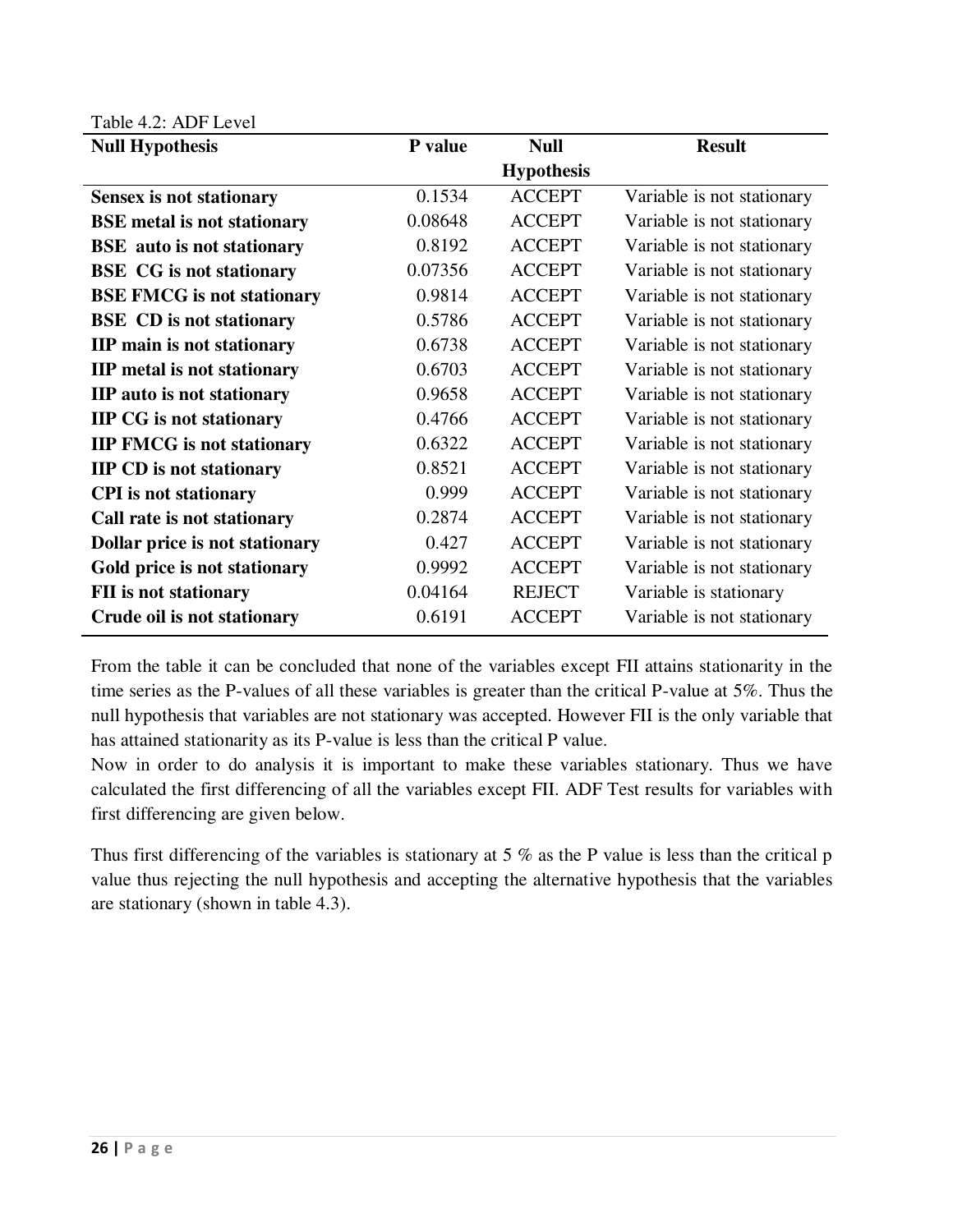Table 4.3: ADF  $1<sup>st</sup>$  difference

| <b>Null Hypothesis</b>                        | P value         | <b>Null</b>       | <b>Result</b>          |
|-----------------------------------------------|-----------------|-------------------|------------------------|
|                                               |                 | <b>Hypothesis</b> |                        |
| <b>Sensex return is not stationary</b>        | 0.0103          | <b>REJECT</b>     | Variable is stationary |
| <b>BSE</b> metal return is not stationary     | 0.01078         | <b>REJECT</b>     | Variable is stationary |
| <b>BSE</b> auto return is not stationary      | 0.0289          | <b>REJECT</b>     | Variable is stationary |
| <b>BSE</b> CG return is not stationary        | 0.0124          | <b>REJECT</b>     | Variable is stationary |
| <b>BSE FMCG return is not stationary</b>      | 0.0011          | <b>REJECT</b>     | Variable is stationary |
| <b>BSE CD return is not stationary</b>        | 0.0238          | <b>REJECT</b>     | Variable is stationary |
| <b>IIP</b> growth rate is not stationary      | 4.078e-005*     | <b>REJECT</b>     | Variable is stationary |
| <b>IIP</b> metal growth rate is not           | $2.221e-005*$   | <b>REJECT</b>     | Variable is stationary |
| stationary                                    |                 |                   |                        |
| <b>IIP</b> auto growth rate is not stationary | $1.71e - 006*$  | <b>REJECT</b>     | Variable is stationary |
| <b>IIP CG</b> growth rate is not stationary   | 2.871e-007*     | <b>REJECT</b>     | Variable is stationary |
| <b>IIP FMCG</b> growth rate is not            | 3.128e-007*     | <b>REJECT</b>     | Variable is stationary |
| stationary                                    |                 |                   |                        |
| <b>IIP CD growth rate is not stationary</b>   | $4.538e - 006*$ | <b>REJECT</b>     | Variable is stationary |
| <b>CPI</b> (inflation) is not stationary      | $6.257e-006*$   | <b>REJECT</b>     | Variable is stationary |
| Call rate is not stationary                   | 2.764e-005*     | <b>REJECT</b>     | Variable is stationary |
| Dollar rate is not stationary                 | 0.04236         | <b>REJECT</b>     | Variable is stationary |
| Gold rate is not stationary                   | 0.0001          | <b>REJECT</b>     | Variable is stationary |
| Crude oil rate is not stationary              | 4.398e-005*     | <b>REJECT</b>     | Variable is stationary |

 $*$  4.078e-005 = 4.078  $*$  10^ (-5). This formula has been applied to all such values. All the values are less than 0.05.

The graphs of first difference of the variables also show a trend of stationarity (shown in the graphs below). Hence now granger causality test & regression analysis can be applied using first differencing of the variables.

Figure 2:- Return graphs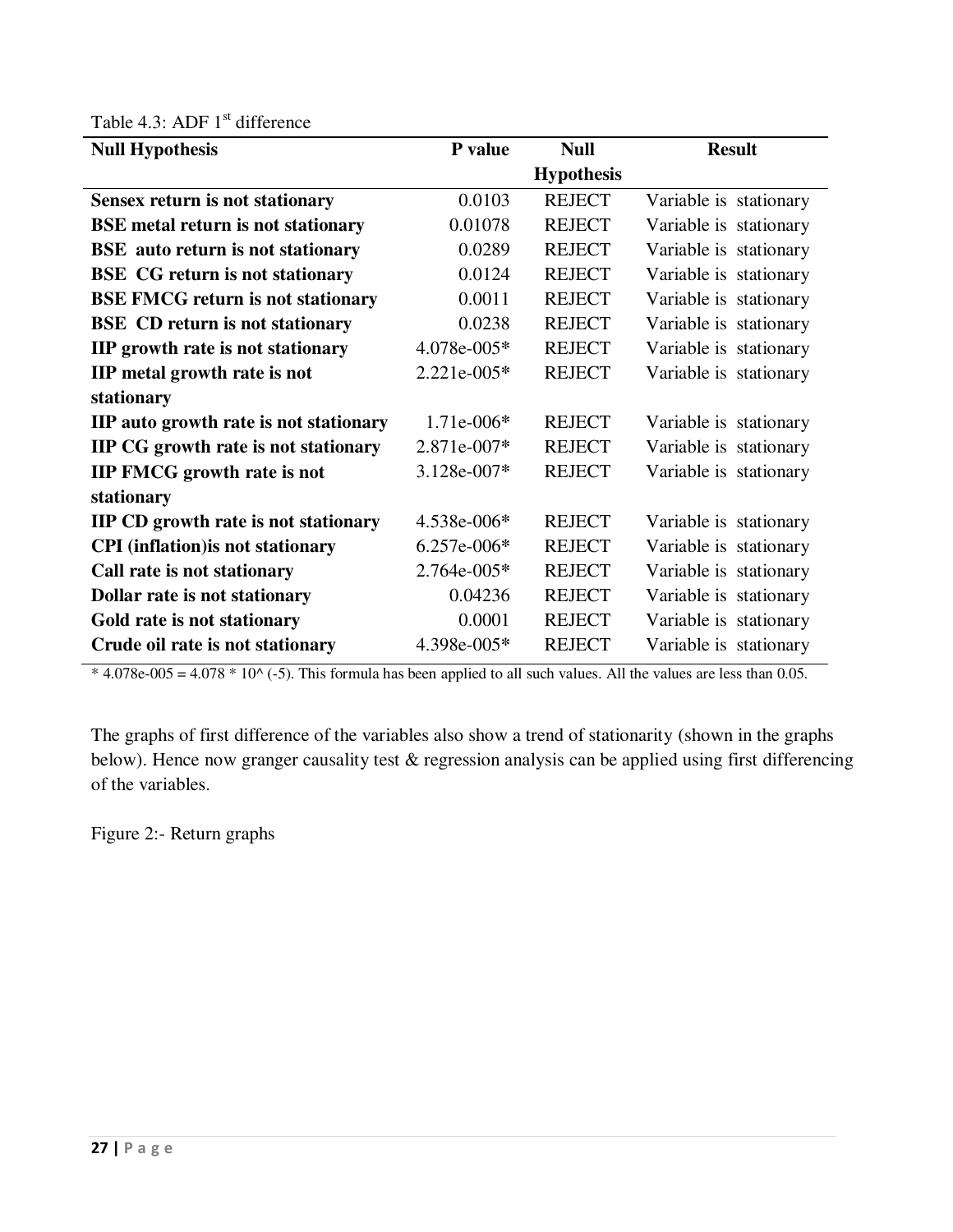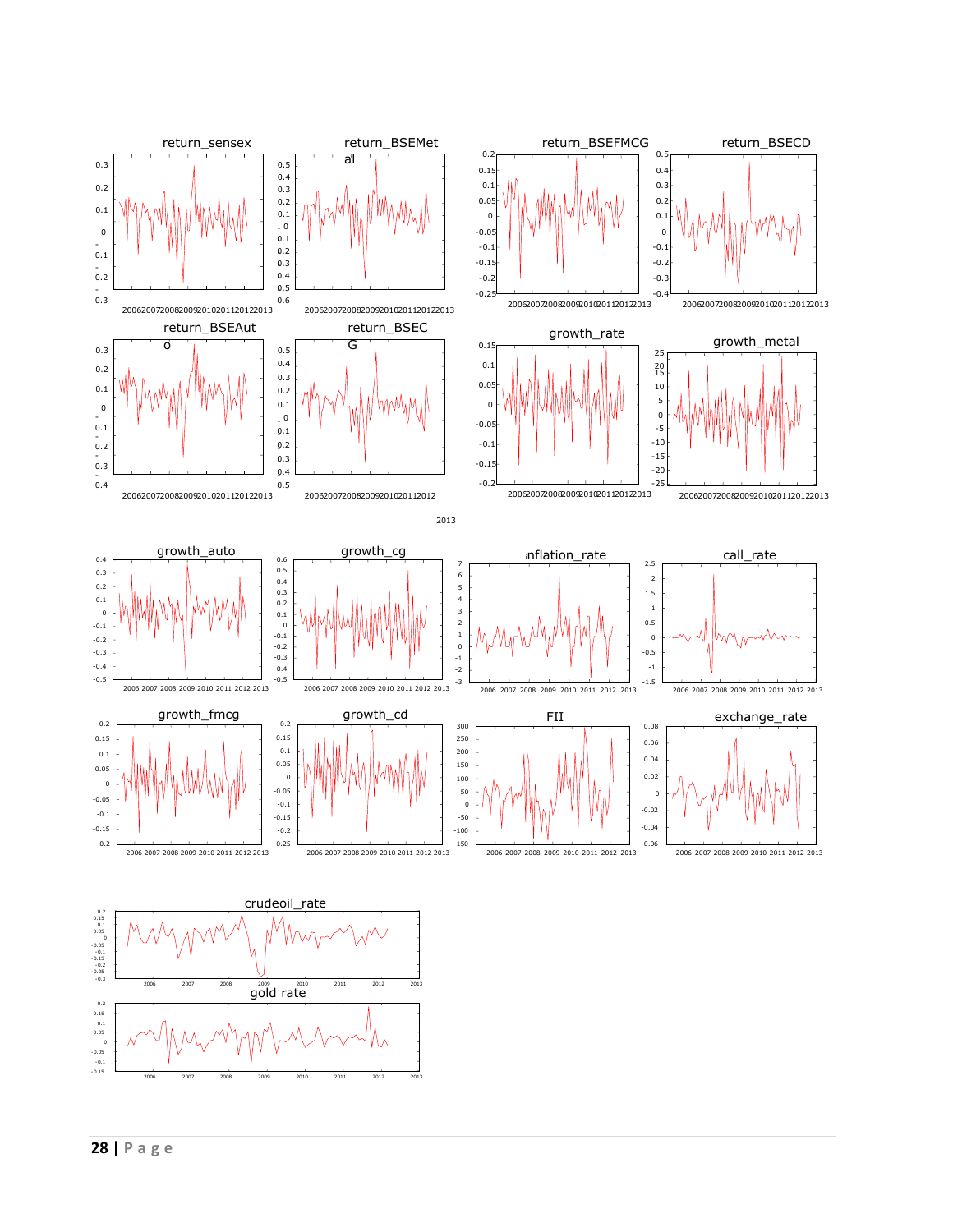#### **Inferential statistics Analysis**

#### **Correlation matrix**

Table 4.4 shows the correlation matrix of stock exchanges indices and macroeconomic variables. Correlations of all variables with their difference have been reported. Here, we have used Karl Pearson's correlation analysis with two tailed and 5% significant level. It assumes that the two variables are measured on at least interval scales, and it determines the extent to which values of the two variables are proportional to each other.

The results reveal that there is no significant instead there is very low or low or moderate relationship among macroeconomic variables and Bombay Stock Exchanges indices. Correlation coefficient between Bombay Stock Exchanges indices and many macroeconomic variables showed the weak relationship.

Inflation rate  $(-5.4\%)$ , exchange rate  $(-46.1\%)$ , and gold rate  $(-21.8\%)$  are negatively correlated with SENSEX where as growth rate  $(3.1\%)$ , call rate  $(9.3\%)$ , FII  $(63.3\%)$  and oil rate  $(16.4\%)$  are positively correlated. FII and exchange rate have moderate positive correlation with SENSEX. Inflation rate and exchange rate are negatively correlated with Bombay stock Exchange (BSE-SENSEX) in accordance economic theory that provides the increase discount rate leads in reduction in the present values of expected future cash flows. Similarly, depreciation in home currency affects negatively to SENSEX returns in expectations of inflation. Growth rate of metal  $(11.6\%)$ , call rate  $(4.6\%)$ , FII  $(61.6\%)$  and oil rate  $(28.6\%)$  are positively correlated and Inflation rate  $(-4.3\%)$ , exchange rate  $(-50.5\%)$ , and gold rate  $(-18.5\%)$  are negatively correlated with BSE metal. Here, FII, oil rate and exchange rate have moderate correlation with BSE Metal and other has low relation.

Growth rate of auto  $(4.1\%)$ , Inflation rate  $(4.9\%)$ , call rate  $(5.3\%)$ , FII  $(61.1\%)$  and oil rate  $(13.9\%)$ are positively correlated and exchange rate  $(-35.5\%)$ , and gold rate  $(-14\%)$  are negatively correlated with BSE Auto. Here, FII and exchange rate have moderate correlation with BSE Metal and other has low correlation degree. Growth rate of capital goods (7.2%), FII (56.1%) and oil rate (16.7%) are positively correlated with BSE Capital goods and Inflation rate (-4.9%), call rate (- 0.1%) exchange rate  $(-54.2\%)$  and gold rate  $(-19.1\%)$  are negatively correlated. Here also, FII and exchange rate have moderate correlation with BSE Metal and other has low correlation degree where as call rate have significantly no correlation with BSE Capital goods.

Growth rate of FMCG  $(-8\%)$ , exchange rate  $(-24.3\%)$ , and gold rate  $(-20.5\%)$  are negatively correlated while inflation rate (3.3%), FII (43.4%), call rate (8.2%) and oil rate (2%) are positively correlated with BSE Fast moving consumer goods. Here, FII have moderate correlation with BSE FMCG and other has low degree of correlation. Growth rate of Consumer durables (-5.2%), inflation rate  $(-4.1\%)$ , exchange rate  $(-48.8\%)$ , and gold rate  $(-23.9\%)$  are negatively correlated with BSE Consumer durables while FII  $(57.2\%)$ , call rate  $(5.6\%)$  and oil rate  $(17.4\%)$  are positively correlated. Here, FII have moderate correlation with BSE Consumer durables (BSE CG).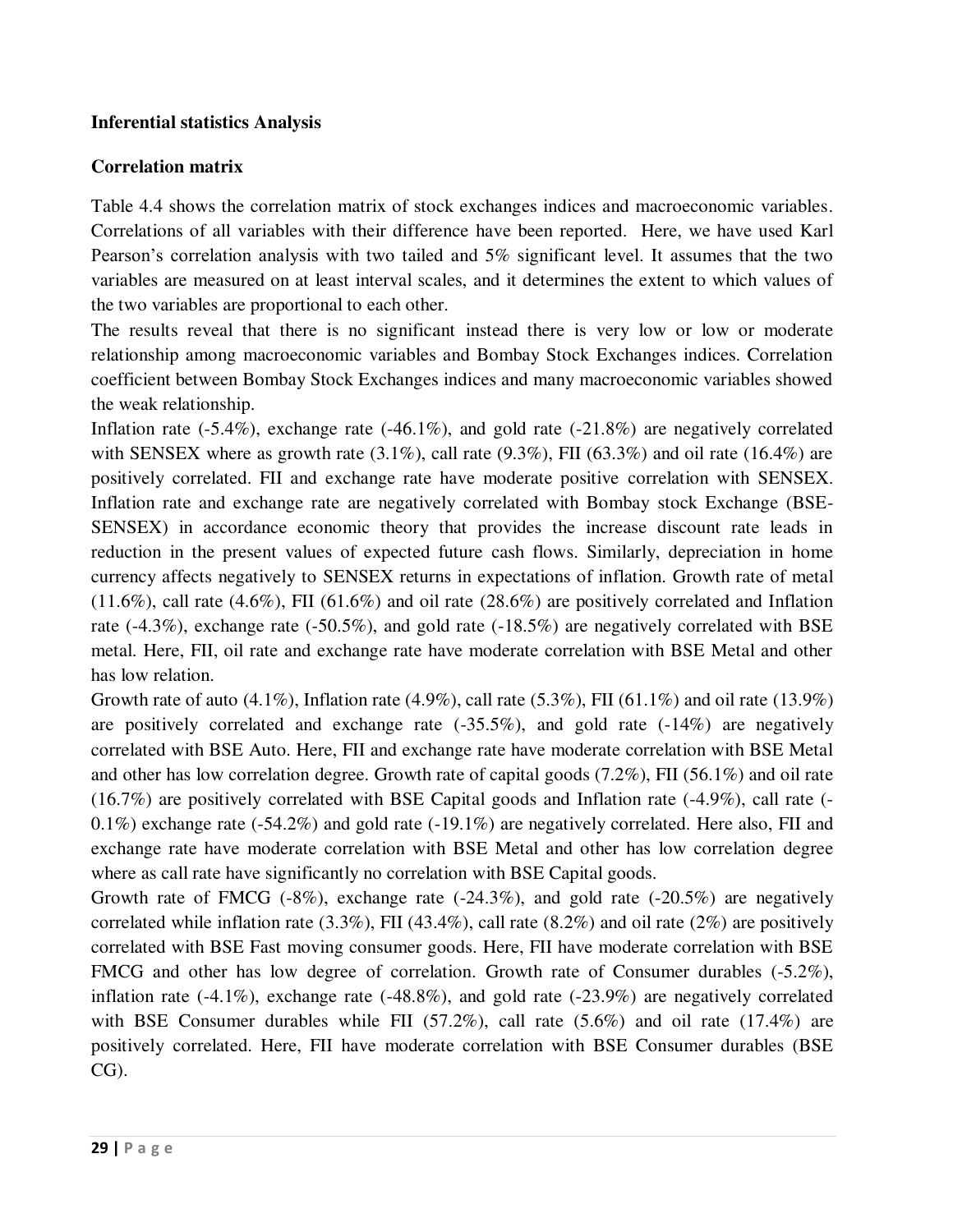| <b>Variables</b>      | $\triangle$ Sensex | $\triangle$ BSE | $\triangle$ BSE | $\triangle$ BSE CG | $\triangle$ BSE | $\triangle$ BSE CD |
|-----------------------|--------------------|-----------------|-----------------|--------------------|-----------------|--------------------|
|                       |                    | metal           | auto            |                    | <b>FMCG</b>     |                    |
| $\Delta$ IIP          | $3.1\%$            | 11.6%           | 4.1%            | $7.2\%$            | $-8\%$          | $-5.2\%$           |
| $\triangle$ CPI       | $-5.4\%$           | $-4.3\%$        | 4.9%            | $-4.9\%$           | 3.3%            | $-4.1\%$           |
| $\triangle$ Call rate | $9.3\%$            | $4.6\%$         | 5.3%            | $-0.1\%$           | 8.2%            | 5.6%               |
| $\wedge$ Dollar       | $-46.1\%$          | $-50.5\%$       | $-33.5\%$       | $-54.2\%$          | $-24.3\%$       | $-48.8\%$          |
| price                 |                    |                 |                 |                    |                 |                    |
| $\Delta$ Gold         | $-21.8\%$          | $-18.5\%$       | $-14\%$         | $-19.1\%$          | $-20.5\%$       | $-23.9\%$          |
| $\Delta$ Oil price    | 16.4%              | 28.6%           | 13.9%           | 16.7%              | $2\%$           | 17.4%              |
| $\Delta$ FII          | 63.3%              | 61.6%           | 61.1%           | 56.1%              | 43.4%           | 57.2%              |

Table: 4.4 Correlation Matrix

We can conclude that the proportion of variation in Bombay stock exchange indices is weakly attributed to macroeconomic variables. Since correlation matrix analysis is not a strong analysis to make conclusion of our study hypothesis for see the effect of macroeconomics variables on stock exchange indices (share price). So, for make our study more relevant for relationship between variables, we will conduct simple regression by creating econometric model.

#### **Econometric Regression analysis**

Econometric Regression analysis is a technique to check the effect macroeconomics variables on stock exchange indices (share price) and we have found some interesting results for a the relationship. Exchange rate and FII does affect Bombay stock exchange for all the BSE-30 and BSE sectors while there is no relationship growth rate and its different sectors with Bombay stock exchange indices. Similarly, Inflation rate, call rate and oil rate does affect BSE-30 and BSE sectors. Simple regressions models between SENSEX and macroeconomic variables, BSE Metal and macroeconomic variables, BSE Auto and macroeconomic variables, BSE CG and macroeconomic variables, BSE FMCG and macroeconomic variables and BSE CD and macroeconomic variables have been reported. The null hypothesis has been tested on the basis of the P-value while the overall significance of model has been tested on the basis of F-sign. If the Pvalue and F- sign is less than the critical P value and F- sign at 5% than the null hypothesis is rejected and there will be a significant relation between the variables.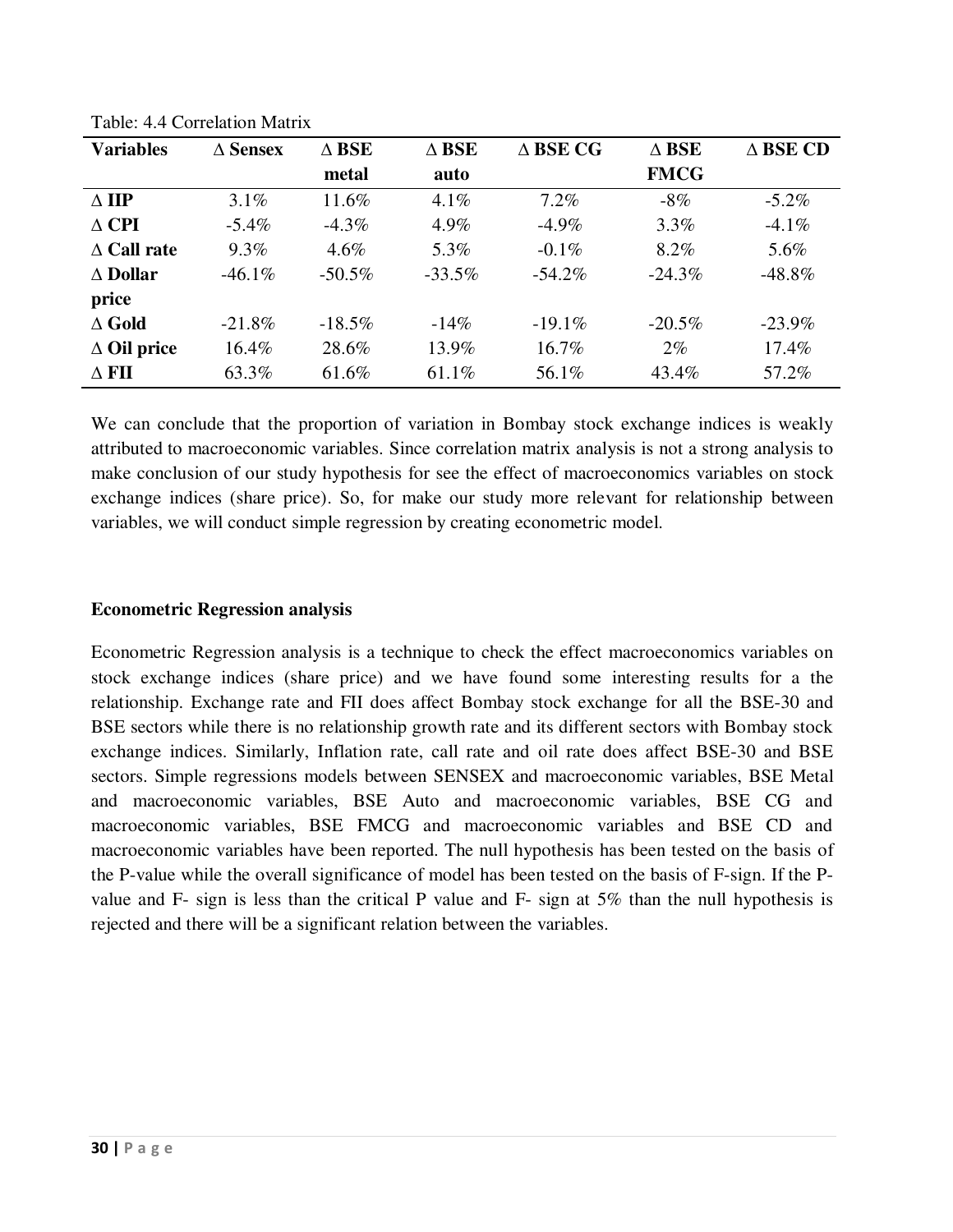|                           | $\mathbf{R}^2$ | Intercept | <b>Slope</b> | T            | D     | F           |                  |
|---------------------------|----------------|-----------|--------------|--------------|-------|-------------|------------------|
|                           | (R square)     | value     | value        | <b>stats</b> | value | <b>Sign</b> | <b>Remark</b>    |
| $\Delta$ Growth rate      | 0.001          | 0.012     | 0.042        | 0.276        | 0.784 | 0.784       | <b>Accept Ho</b> |
| $\Delta$ Inflation rate   | 0.003          | 0.016     | $-0.516$     | $-0.490$     | 0.626 | 0.626       | <b>Accept Ho</b> |
| $\triangle$ Call rate     | 0.009          | 0.012     | 0.023        | 0.840        | 0.403 | 0.403       | <b>Accept Ho</b> |
| $\triangle$ Exchange rate | 0.213          | 0.016     | $-1.788$     | $-4.678$     | 0.000 | 0.000       | <b>Reject Ho</b> |
| $\Delta$ FII              | 0.401          | $-0.014$  | 0.001        | 7.362        | 0.000 | 0.000       | <b>Reject Ho</b> |
| $\Delta$ Oil rate         | 0.027          | 0.011     | 0.159        | 1.498        | 0.138 | 0.138       | <b>Accept Ho</b> |
| $\Delta$ Gold rate        | 0.047          | 0.019     | $-0.377$     | $-2.009$     | 0.048 | 0.048       | <b>Reject Ho</b> |

Table 4.5: Simple regression between Δ SENSEX and Macroeconomic Variables

Null Hypothesis (H<sub>0</sub>): No significant relationship between SENSEX with each macroeconomic variable.

Alternative Hypothesis (*H<sub>a</sub>*): Significant relationship between SENSEX with each macroeconomic variable.

The table above shows simple regression test for seven macroeconomic variables and BSE SENSEX. It was found through P-value and F-sign that there is significant relationship between exchange rate and SENSEX, FII and SENSEX and gold rate and SENSEX. Hence, means exchange rate, FII and gold rate does affect SENSEX. We can accept the alternative hypothesis.  $\mathbb{R}^2$ shows the model fitness of a regression equation and growth rate; inflation rate, call rate, oil rate and gold rate explain very low variation in SENSEX while FII and exchange rate explain 40.1% and 21.3% of variation in SENSEX respectively. In the table, there are Intercept values and Slope values with help us in forming meaning regression equations in the form  $Y_i = \beta 0 + \beta 1 X_i$ .

Similarly, The tables below show simple regression test for BSE five sectors namely metal, auto, capital good (CG), FMCG, Consumer durables (CD).

| л.                        | ັ           |           |              |          |       |             |                  |
|---------------------------|-------------|-----------|--------------|----------|-------|-------------|------------------|
|                           | ${\bf R}^2$ | Intercept | <b>Slope</b> | T        | P     | F           |                  |
|                           | (R square)  | value     | value        | stats    | value | <b>Sign</b> | <b>Remark</b>    |
| $\Delta$ Growth rate      | 0.014       | 0.006     | 0.304        | 1.056    | 0.294 | 0.294       | <b>Accept Ho</b> |
| (Metal)                   |             |           |              |          |       |             |                  |
| Δ Inflation rate          | 0.002       | 0.013     | $-0.699$     | $-0.389$ | 0.699 | 0.699       | <b>Accept Ho</b> |
| $\Delta$ Call rate        | 0.002       | 0.009     | 0.019        | 0.413    | 0.681 | 0.681       | <b>Accept Ho</b> |
| $\triangle$ Exchange rate | 0.255       | 0.014     | $-3.338$     | $-5.260$ | 0.000 | 0.000       | <b>Reject Ho</b> |
| $\Delta$ FII              | 0.380       | $-0.035$  | 0.001        | 7.046    | 0.000 | 0.000       | <b>Reject Ho</b> |
| $\Delta$ Oil rate         | 0.082       | 0.003     | 0.472        | 2.684    | 0.009 | 0.009       | <b>Reject Ho</b> |
| $\Delta$ Gold rate        | 0.034       | 0.019     | $-0.548$     | $-1.697$ | 0.093 | 0.093       | <b>Accept Ho</b> |
|                           |             |           |              |          |       |             |                  |

|  | Table 4.6: Simple regression between $\Delta$ Sensex Metal and Macroeconomic Variables |  |  |  |
|--|----------------------------------------------------------------------------------------|--|--|--|
|--|----------------------------------------------------------------------------------------|--|--|--|

Null Hypothesis ( $H$ <sub>0</sub>): No significant relationship between BSE metal with each macroeconomic variable. Alternative Hypothesis (*H*<sub>a</sub>): Significant relationship between BSE metal with each macroeconomic variable.

It was found through P-value and F-sign in the table that exchange rate, FII and oil rate does affect BSE Metal. We can accept the alternative hypothesis.  $R^2$  shows that metal growth rate; inflation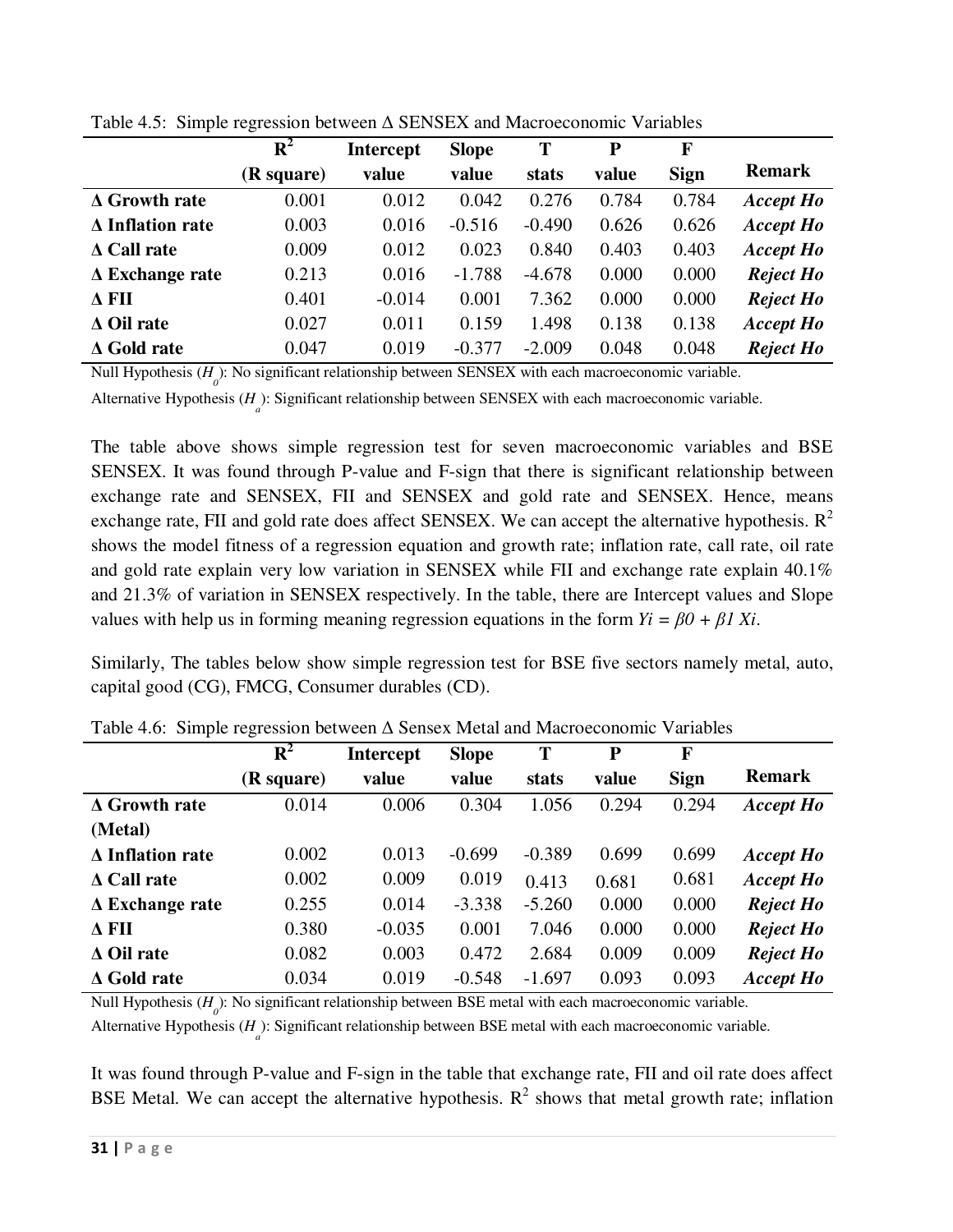rate, call rate, oil rate and gold rate explain very low variation in BSE Metal while FII and exchange rate explain 38% and 25.5% of variation in BSE Metal respectively.

|                           | $\mathbf{R}^2$ | <b>Intercept</b> | <b>Slope</b> | T            | P     | F           |                  |
|---------------------------|----------------|------------------|--------------|--------------|-------|-------------|------------------|
|                           | (R square)     | value            | value        | <b>stats</b> | value | <b>Sign</b> | <b>Remark</b>    |
| $\Delta$ Growth rate      | 0.002          | 0.016            | 0.029        | 0.373        | 0.710 | 0.710       | <b>Accept Ho</b> |
| (Auto)                    |                |                  |              |              |       |             |                  |
| $\Delta$ Inflation rate   | 0.002          | 0.013            | 0.518        | 0.444        | 0.658 | 0.658       | <b>Accept Ho</b> |
| $\Delta$ Call rate        | 0.003          | 0.016            | 0.015        | 0.479        | 0.633 | 0.633       | <b>Accept Ho</b> |
| $\triangle$ Exchange rate | 0.126          | 0.019            | $-1.523$     | $-3.421$     | 0.001 | 0.001       | <b>Reject Ho</b> |
| $\Delta$ FII              | 0.373          | $-0.012$         | 0.001        | 6.944        | 0.000 | 0.000       | <b>Reject Ho</b> |
| $\triangle$ Oil rate      | 0.019          | 0.015            | 0.149        | 1.266        | 0.209 | 0.209       | <b>Accept Ho</b> |
| $\Delta$ Gold rate        | 0.020          | 0.021            | $-0.269$     | $-1.275$     | 0.206 | 0.206       | <b>Accept Ho</b> |

Table 4.7: Simple regression between Δ Sensex Auto and Macroeconomic Variables

Null Hypothesis (H<sub>0</sub>): No significant relationship between BSE Auto with each macroeconomic variable.

Alternative Hypothesis (*H*<sub>a</sub>): Significant relationship between BSE Auto with each macroeconomic variable.

It was found through P-value and F-sign in the table exchange rate and FII does affect BSE Metal. We can accept the alternative hypothesis.  $R^2$  shows that auto growth rate; inflation rate, call rate, oil rate and gold rate explain very low variation in BSE Auto while FII and exchange rate explain 37.3% and 12.6% of variation in BSE Auto respectively.

Table 4.8: Simple regression between Δ Sensex Capital Goods (CG) and Macroeconomic Variables

|                           | $R^2$              | <b>Intercept</b> | <b>Slope</b> | T        | P     | F           |                  |
|---------------------------|--------------------|------------------|--------------|----------|-------|-------------|------------------|
|                           | ( <b>R</b> square) | value            | value        | stats    | value | <b>Sign</b> | <b>Remark</b>    |
| $\Delta$ Growth rate      | 0.005              | 0.013            | 0.048        | 0.649    | 0.518 | 0.518       | <b>Accept Ho</b> |
| (CG)                      |                    |                  |              |          |       |             |                  |
| $\Delta$ Inflation rate   | 0.002              | 0.018            | $-0.664$     | $-0.445$ | 0.657 | 0.657       | <b>Accept Ho</b> |
| $\Delta$ Call rate        | 0.000              | 0.013            | 0.000        | $-0.013$ | 0.990 | 0.990       | <b>Accept Ho</b> |
| $\triangle$ Exchange rate | 0.293              | 0.018            | $-2.971$     | $-5.799$ | 0.000 | 0.000       | <b>Reject Ho</b> |
| $\Delta$ FII              | 0.315              | $-0.020$         | 0.001        | 6.107    | 0.000 | 0.000       | <b>Reject Ho</b> |
| $\triangle$ Oil rate      | 0.028              | 0.011            | 0.229        | 1.526    | 0.131 | 0.131       | <b>Accept Ho</b> |
| $\Delta$ Gold rate        | 0.037              | 0.022            | $-0.469$     | $-1.754$ | 0.083 | 0.083       | <b>Accept Ho</b> |

Null Hypothesis (H<sub>0</sub>): No significant relationship between BSE CG with each macroeconomic variable.

Alternative Hypothesis (*H*<sub>a</sub>): Significant relationship between BSE CG with each macroeconomic variable.

It was found through P-value and F-sign in the table that exchange rate and FII does affect BSE CG. We can accept the alternative hypothesis for these two variables.  $R^2$  shows that CG growth rate; inflation rate, call rate, oil rate and gold rate explain very low variation in BSE CG and Call rate explain 0% variation in BSE CG. FII and exchange rate explain 31.5% and 29.3% of variation in BSE CG respectively.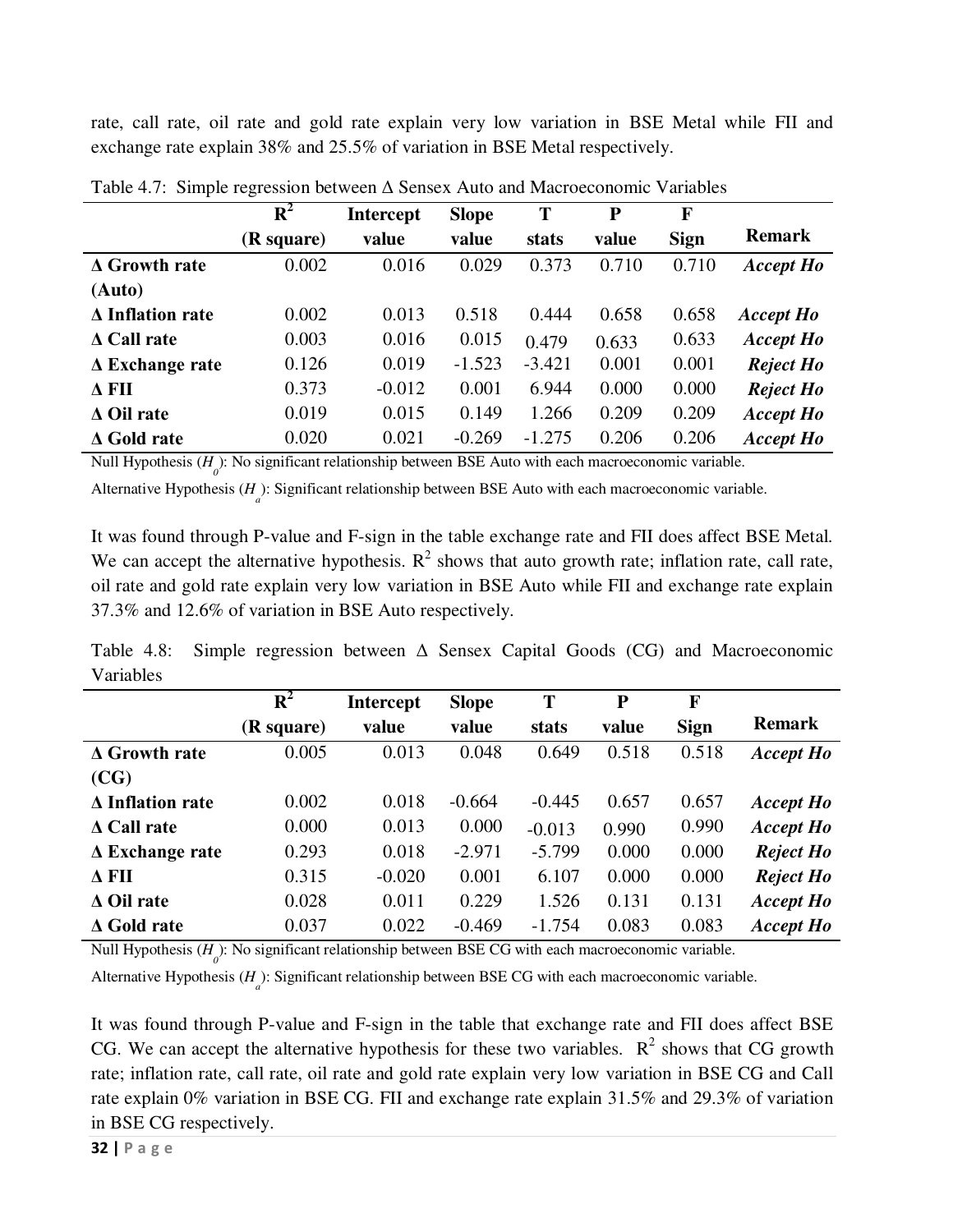|                           | $R^2$              | <b>Intercept</b> | <b>Slope</b> | T        | P     | F           |                  |
|---------------------------|--------------------|------------------|--------------|----------|-------|-------------|------------------|
|                           | ( <b>R</b> square) | value            | value        | stats    | value | <b>Sign</b> | <b>Remark</b>    |
| $\Delta$ Growth rate      | 0.006              | 0.018            | $-0.087$     | $-0.724$ | 0.471 | 0.471       | <b>Accept Ho</b> |
| (FMCG)                    |                    |                  |              |          |       |             |                  |
| $\Delta$ Inflation rate   | 0.001              | 0.015            | 0.246        | 0.296    | 0.768 | 0.768       | <b>Accept Ho</b> |
| $\triangle$ Call rate     | 0.007              | 0.017            | 0.016        | 0.745    | 0.459 | 0.459       | <b>Accept Ho</b> |
| $\triangle$ Exchange rate | 0.059              | 0.018            | $-0.743$     | $-2.257$ | 0.027 | 0.027       | <b>Reject Ho</b> |
| $\Delta$ FII              | 0.188              | 0.003            | 0.000        | 4.330    | 0.000 | 0.000       | <b>Reject Ho</b> |
| $\Delta$ Oil rate         | 0.000              | 0.017            | 0.015        | 0.178    | 0.859 | 0.859       | <b>Accept Ho</b> |
| $\Delta$ Gold rate        | 0.042              | 0.022            | $-0.280$     | $-1.885$ | .063  | 0.063       | <b>Accept Ho</b> |

Table 4.9: Simple regression between Δ Sensex Fast moving Consumer Goods (FMCG) and Macroeconomic Variables

Null Hypothesis (H<sub>0</sub>): No significant relationship between BSE FMCG with each macroeconomic variable.

Alternative Hypothesis (*H*<sub>a</sub>): Significant relationship between BSE FMCG with each macroeconomic variable.

It was found through P-value and F-sign in the table exchange rate and FII does affect BSE FMCG. We can accept the alternative hypothesis for these two variables.  $R^2$  shows that FMCG growth rate; inflation rate, call rate, exchange rate, oil rate and gold rate explain very low variation in BSE FMCG and each Inflation rate. Oil rate explain 0% variation in BSE FMCG while FII explain 18.8% of variation in BSE FMCG respectively.

|                           | $R^2$              | <b>Intercept</b> | <b>Slope</b> | T        | P     | F           |                  |
|---------------------------|--------------------|------------------|--------------|----------|-------|-------------|------------------|
|                           | ( <b>R</b> square) | value            | value        | stats    | value | <b>Sign</b> | <b>Remark</b>    |
| $\Delta$ Growth rate      | 0.003              | 0.018            | $-0.082$     | $-0.472$ | 0.638 | 0.638       | <b>Accept Ho</b> |
| (CD)                      |                    |                  |              |          |       |             |                  |
| Δ Inflation rate          | 0.002              | 0.021            | $-0.550$     | $-0.367$ | 0.715 | 0.715       | <b>Accept Ho</b> |
| $\Delta$ Call rate        | 0.003              | 0.017            | 0.020        | 0.509    | 0.612 | 0.612       | <b>Accept Ho</b> |
| $\triangle$ Exchange rate | 0.238              | 0.021            | $-2.686$     | $-5.028$ | 0.000 | 0.000       | <b>Reject Ho</b> |
| $\Delta$ FII              | 0.328              | $-0.017$         | 0.001        | 6.281    | 0.000 | 0.000       | <b>Reject Ho</b> |
| $\triangle$ Oil rate      | 0.030              | 0.014            | 0.239        | 1.586    | 0.117 | 0.117       | <b>Accept Ho</b> |
| $\Delta$ Gold rate        | 0.057              | 0.028            | $-0.588$     | $-2.215$ | .030  | 0.030       | <b>Reject Ho</b> |

Table 4.10: Simple regression between Δ Sensex Consumer Durables (CD) and Macroeconomic Variables

Null Hypothesis (H<sub>0</sub>): No significant relationship between BSE CD with each macroeconomic variable.

Alternative Hypothesis (*H*<sub>0</sub>): Significant relationship between BSE CD with each macroeconomic variable.

It was found through P-value and F-sign in the table that exchange rate, gold rate and FII does affect BSE CD. We can accept the alternative hypothesis for these two variables.  $R^2$  shows that CD growth rate; inflation rate, call rate, oil rate and gold rate explain very low variation in BSE CD and FII and exchange rate explain 32.8% and 23.8% of variation in BSE CD respectively.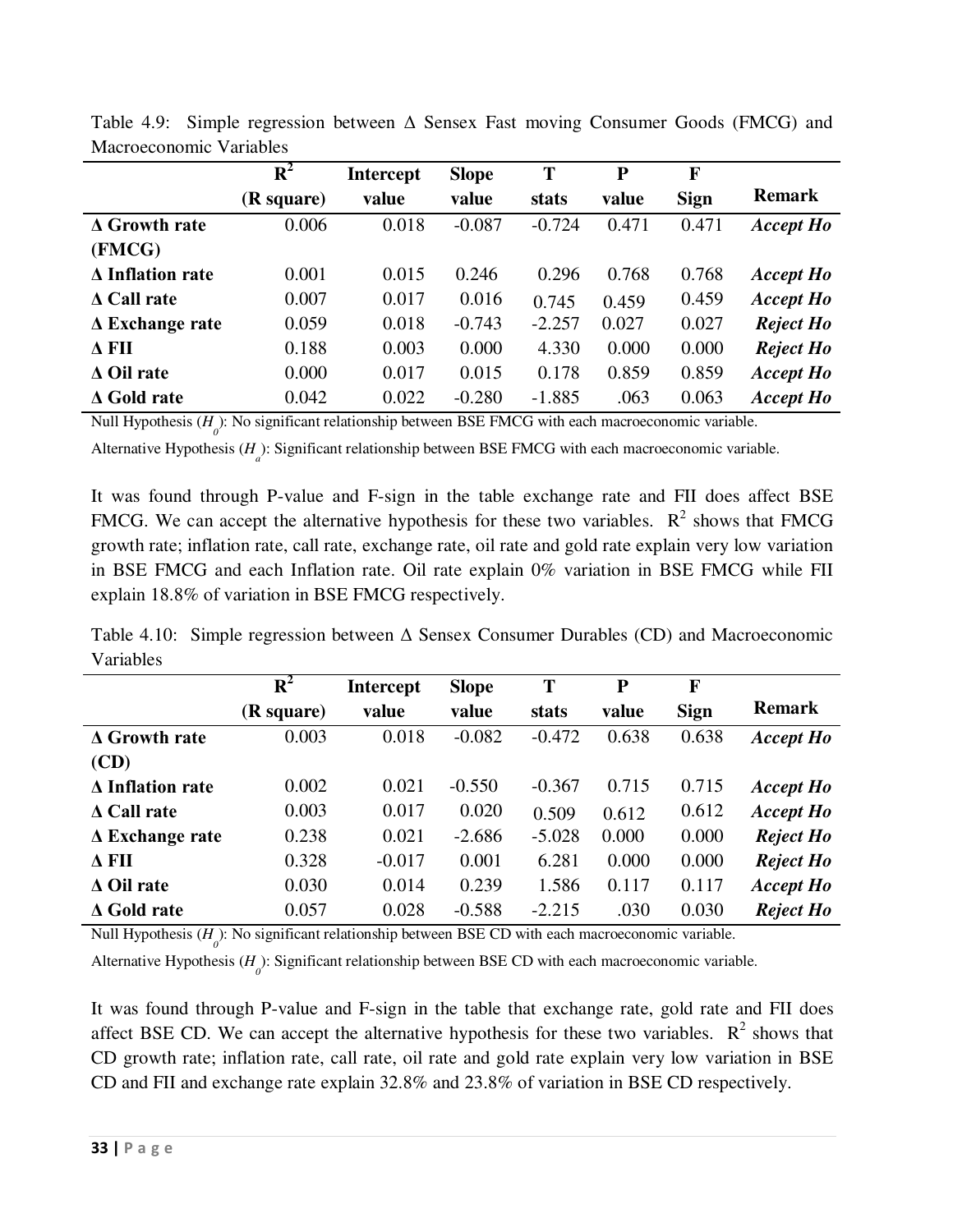#### **Granger causality test**

Granger causality test is a technique for determining whether one time series is significant in forecasting another or not. Here Granger-causality test has been conducted to study the causal relationship between macroeconomic variables and the Indian stock market. The tables below reports granger causality test results with lag of 4 that is the appropriate selection of lags. The null hypothesis has been tested on the basis of the P-value. If the P-value is less than the critical P value at 5% than the null hypothesis is rejected and there will be a significant relation between the variables. First differencing of the variables has been used to apply granger causality test.

| <b>Null Hypothesis</b>                             | <b>P-Value</b> | <b>Result</b> | <b>Relationship</b>   |
|----------------------------------------------------|----------------|---------------|-----------------------|
| IIP growth rate does not granger cause SENSEX      | 0.8697         | <b>ACCEPT</b> | <b>NO RELATION</b>    |
| SENSEX does not granger cause IIP growth rate      | 0.1280         | <b>ACCEPT</b> |                       |
| Inflation rate does not granger cause SENSEX       | 0.2923         | <b>ACCEPT</b> | <b>NO RELATION</b>    |
| SENSEX does not granger cause Inflation rate       | 0.4587         | <b>ACCEPT</b> |                       |
| Call Rate does not granger cause SENSEX            | 0.0042         | <b>REJECT</b> | UNIDIRECTIONAL        |
| SENSEX does not granger cause Call Rate            | 0.6400         | <b>ACCEPT</b> | <b>RELATION</b>       |
| Exchange Rate does not granger cause SENSEX        | 0.1114         | <b>ACCEPT</b> | <b>UNIDIRECTIONAL</b> |
| <b>SENSEX</b> does not granger cause Exchange Rate | 0.0088         | <b>REJECT</b> | <b>RELATION</b>       |
| Gold Rate does not granger cause SENSEX            | 0.9530         | <b>ACCEPT</b> | <b>NO RELATION</b>    |
| <b>SENSEX</b> does not granger cause Gold Rate     | 0.8868         | <b>ACCEPT</b> |                       |
| Oil Rate does not granger cause SENSEX             | 0.0876         | <b>ACCEPT</b> | <b>NO RELATION</b>    |
| SENSEX does not granger cause Oil Rate             | 0.0690         | <b>ACCEPT</b> |                       |
| FII does not granger cause SENSEX                  | 0.3145         | <b>ACCEPT</b> | <b>NO RELATION</b>    |
| SENSEX does not granger cause FII                  | 0.4224         | <b>ACCEPT</b> |                       |

Table 4.11: Pairwise Granger Causality Tests for SENSEX

The table above shows granger causality test for seven macroeconomic variables and BSE Sensex. It can be concluded that there is a unidirectional relation between Call rate and Sensex, exchange rate and Sensex. Exchange rate does not affect stock market (SENSEX). However Sensex does influence exchange rate. On the other hand call rate influences stock market (SENSEX). Granger causality test shows no relation between IIP and Sensex, CPI (inflation) and Sensex, oil rate and Sensex, gold rate and Sensex and FII and Sensex. Thus only call rate affects Indian stock market.

The tables below show Granger causality test for five sectors namely metal, auto, capital good (CG), FMCG, Consumer durables(CD).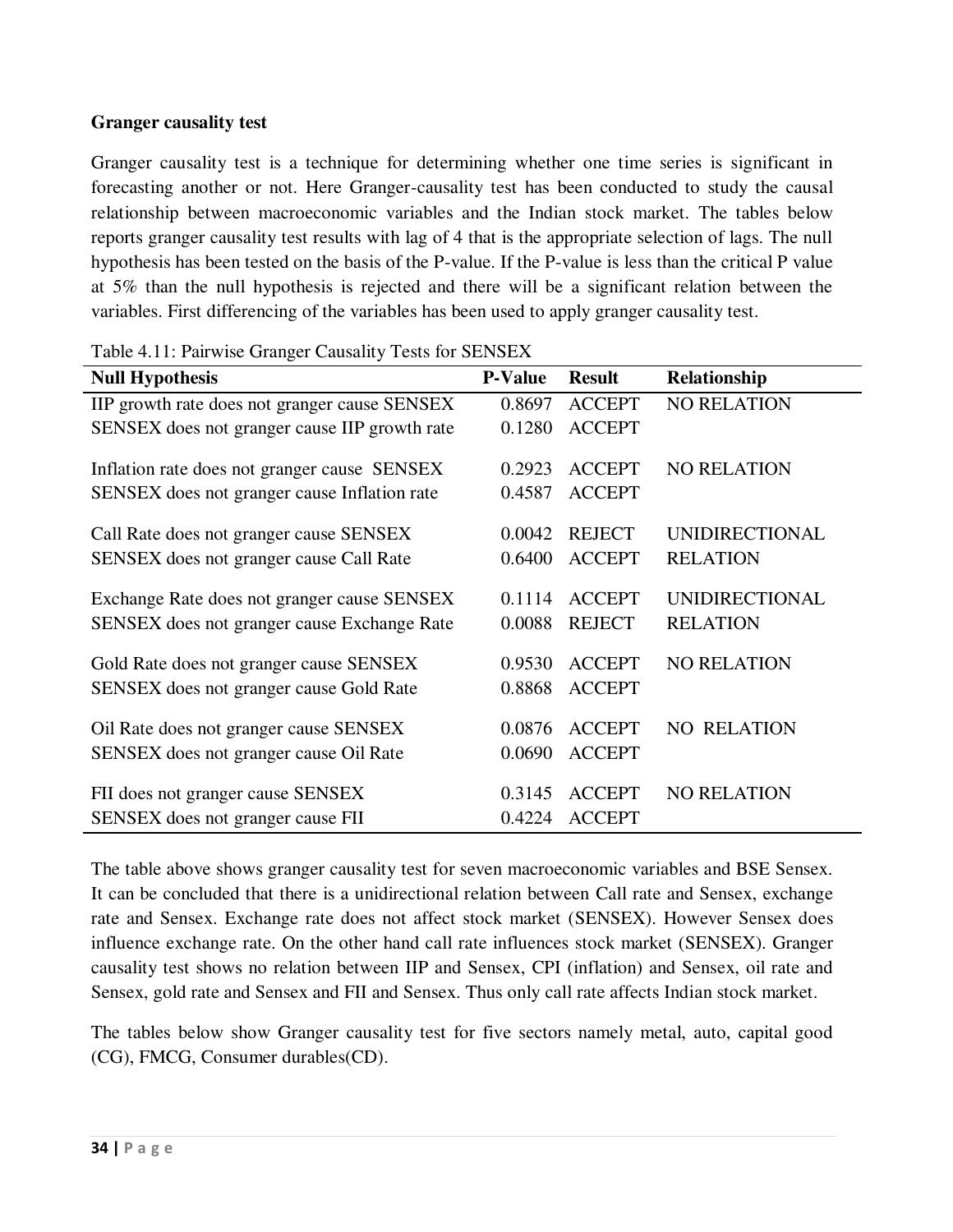| Table 4.12: Pairwise Granger Causality Tests for BSE METAL |  |  |  |  |
|------------------------------------------------------------|--|--|--|--|
|                                                            |  |  |  |  |

| <b>Null Hypothesis</b>                            | <b>P-Value</b> | <b>Result</b> | Relationship          |
|---------------------------------------------------|----------------|---------------|-----------------------|
| IIP growth rate does not granger cause BSE metals | 0.5440         | <b>ACCEPT</b> | <b>NO RELATION</b>    |
| BSE metals does not granger cause IIP growth rate | 0.5584         | <b>ACCEPT</b> |                       |
| Inflation rate does not granger cause BSE METAL   | 0.2824         | <b>ACCEPT</b> | <b>NO RELATION</b>    |
| BSE METAL does not granger cause Inflation rate   | 0.2673         | <b>ACCEPT</b> |                       |
| Call Rate does not granger cause BSE METAL        | 0.0119         | <b>REJECT</b> | <b>UNIDIRECTIONAL</b> |
| BSE METAL does not granger cause Call Rate        | 0.6506         | <b>ACCEPT</b> | <b>RELATION</b>       |
| Exchange Rate does not granger cause BSE METAL    | 0.1423         | <b>ACCEPT</b> | UNIDIRECTIONAL        |
| BSE METAL does not granger cause Exchange Rate    | 0.0449         | <b>REJECT</b> | <b>RELATION</b>       |
| Gold Rate does not granger cause BSE METAL        | 0.7663         | <b>ACCEPT</b> | <b>NO RELATION</b>    |
| BSE METAL does not granger cause Gold Rate        | 0.8617         | <b>ACCEPT</b> |                       |
| Oil Rate does not granger cause BSE METAL         | 0.0619         | <b>ACCEPT</b> | <b>NO RELATION</b>    |
| BSE METAL does not granger cause Oil Rate         | 0.0035         | <b>REJECT</b> |                       |
| FII does not granger cause BSE METAL              | 0.8484         | <b>ACCEPT</b> | <b>NORELATION</b>     |
| BSE METAL does not granger cause FII              | 0.5294         | <b>ACCEPT</b> |                       |

The table above shows granger causality test for BSE metal and macroeconomic variables. Call Rate and BSE metal, exchange rate and BSE metal depict a unidirectional relation. Thus exchange rate does not lead BSE metal however call rate influences BSE metal. The test result shows no relation between IIP and BSE metal, Inflation and BSE metal, gold rate and Sensex, oil rate and Sensex, FII and Sensex. Thus in metal sector only call rate affects stock market.

Table 4.13: Pairwise Granger Causality Tests for BSE Auto

| <b>Null Hypothesis</b>                          | <b>P-Value</b> | <b>Result</b> | <b>Relationship</b>   |
|-------------------------------------------------|----------------|---------------|-----------------------|
| IIP growth rate does not granger cause BSE AUTO | 0.2510         | <b>ACCEPT</b> | <b>UNIDIRECTIONAL</b> |
| BSE AUTO does not granger cause IIP growth rate | 0.0020         | <b>REJECT</b> | <b>RELATION</b>       |
| Inflation rate does not granger cause BSE AUTO  | 0.7284         | <b>ACCEPT</b> | <b>NO RELATION</b>    |
| BSE AUTO does not granger cause Inflation rate  | 0.3629         | <b>ACCEPT</b> |                       |
| Call Rate does not granger cause BSE AUTO       | 0.0322         | <b>REJECT</b> | <b>UNIDIRECTIONAL</b> |
| BSE AUTO does not granger cause Call Rate       | 0.8385         | <b>ACCEPT</b> | <b>RELATION</b>       |
| Exchange Rate does not granger cause BSE AUTO   | 0.0335         | <b>REJECT</b> | <b>BIDIRECTIONAL</b>  |
| BSE AUTO does not granger cause Exchange Rate   | 0.0093         | <b>REJECT</b> | <b>RELATION</b>       |
| Gold Rate does not granger cause BSE AUTO       | 0.9279         | <b>ACCEPT</b> | <b>NO RELATION</b>    |
| BSE AUTO does not granger cause Gold Rate       | 0.8414         | <b>ACCEPT</b> |                       |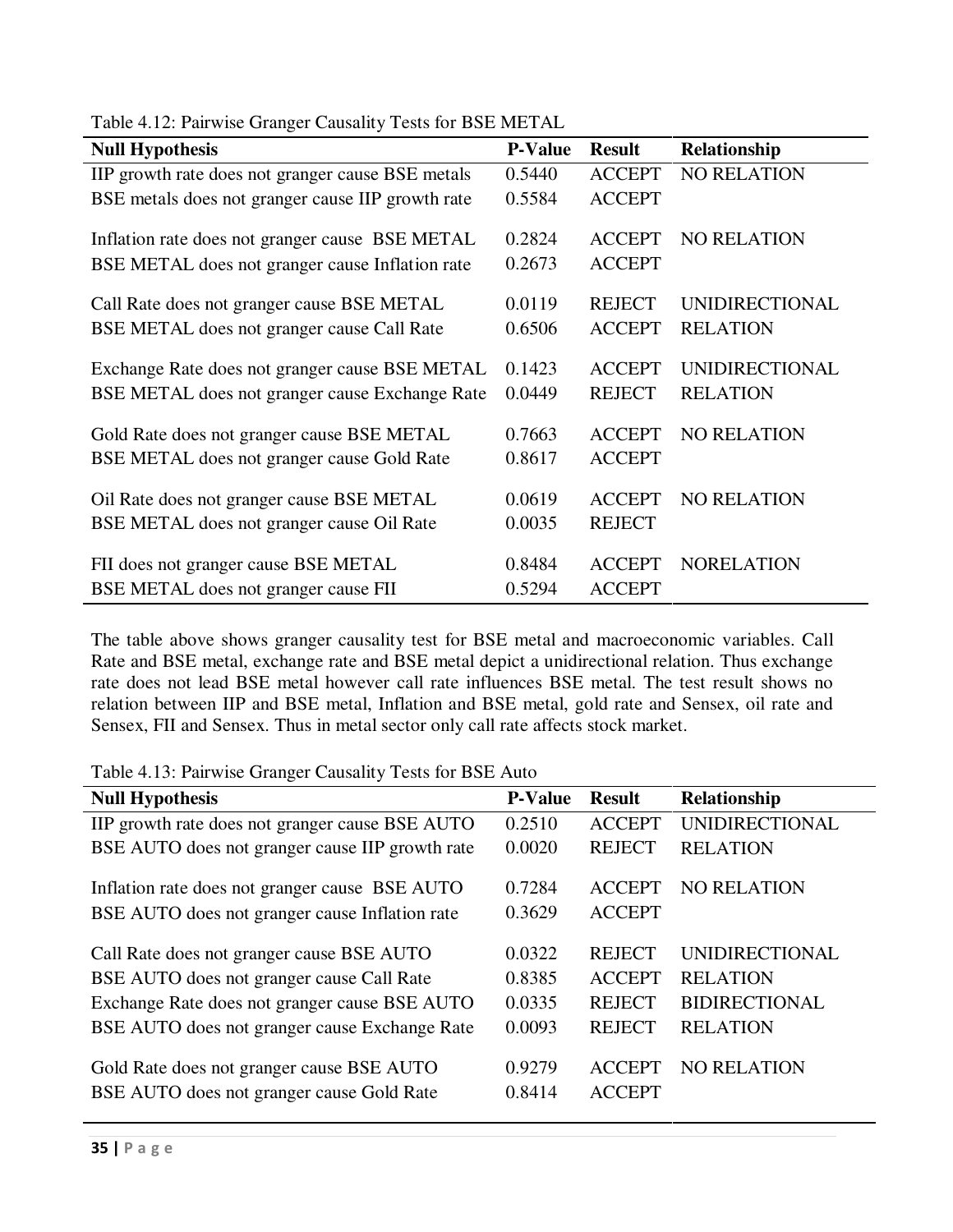| Oil Rate does not granger cause BSE AUTO | 0.2012 |               | ACCEPT NO RELATION |
|------------------------------------------|--------|---------------|--------------------|
| BSE AUTO does not granger cause Oil Rate | 0.1210 | ACCEPT        |                    |
|                                          |        |               |                    |
| FII does not granger cause BSE AUTO      | 0.1681 |               | ACCEPT NO RELATION |
| BSE AUTO does not granger cause FII      | 0.3707 | <b>ACCEPT</b> |                    |

The table above shows granger causality test for BSE auto and macroeconomic variables.IIP and BSE auto, Call rate and BSE auto shows a unidirectional relation. IIP does not lead stock market in this sector but stock market does lead IIP. On the other hand call rate influences BSE Auto but BSE Auto does not influence Call rate. Exchange rate and BSE auto shows a bidirectional relation. And Inflation and BSE auto, gold rate and BSE auto, oil rate and BSE auto, FII and BSE auto depict no relation. Thus in the auto mobile sector only call rate and exchange rate influences stock market.

Table 4.14: Pairwise Granger Causality Tests for BSE CG

| <b>Null Hypothesis</b>                        | <b>P-Value</b> | <b>Result</b> | Relationship          |
|-----------------------------------------------|----------------|---------------|-----------------------|
| IIP growth rate does not granger cause BSE CG | 0.7688         | <b>ACCEPT</b> | <b>NO RELATION</b>    |
| BSE CG does not granger cause IIP growth rate | 0.1199         | <b>ACCEPT</b> |                       |
| Inflation rate does not granger cause BSE CG  | 0.3175         | <b>ACCEPT</b> | <b>NO RELATION</b>    |
| BSE CG does not granger cause Inflation rate  | 0.4909         | <b>ACCEPT</b> |                       |
| Call Rate does not granger cause BSE CG       | 0.0046         | <b>REJECT</b> | <b>UNIDIRECTIONAL</b> |
| BSE CG does not granger cause Call Rate       | 0.5019         | <b>ACCEPT</b> | <b>RELATION</b>       |
| Exchange Rate does not granger cause BSE CG   | 0.0614         | <b>ACCEPT</b> | <b>UNIDIRECTIONAL</b> |
| BSE CG does not granger cause Exchange Rate   | 0.0426         | <b>REJECT</b> | <b>RELATION</b>       |
| Gold Rate does not granger cause BSE CG       | 0.8893         | <b>ACCEPT</b> | <b>NO RELATION</b>    |
| BSE CG does not granger cause Gold Rate       | 0.6441         | <b>ACCEPT</b> |                       |
| Oil Rate does not granger cause BSE CG        | 0.2229         | <b>ACCEPT</b> | <b>NO RELATION</b>    |
| BSE CG does not granger cause Oil Rate        | 0.1998         | <b>ACCEPT</b> |                       |
|                                               |                |               |                       |
| FII does not granger cause BSE CG             | 0.7186         | <b>ACCEPT</b> | <b>NO RELATION</b>    |
| BSE CG does not granger cause FII             | 0.1702         | <b>ACCEPT</b> |                       |

The table above shows granger causality test for BSE CG and macroeconomic variables. Call Rate and BSE CG, exchange rate and BSE metal depict a unidirectional relation. Thus exchange rate does not lead BSE CG however call rate influences BSE CG. The test result shows no relation between IIP and BSE CG, Inflation and BSE CG, gold rate and Sensex, oil rate and Sensex, FII and Sensex. Thus in CG sector only call rate affects stock market.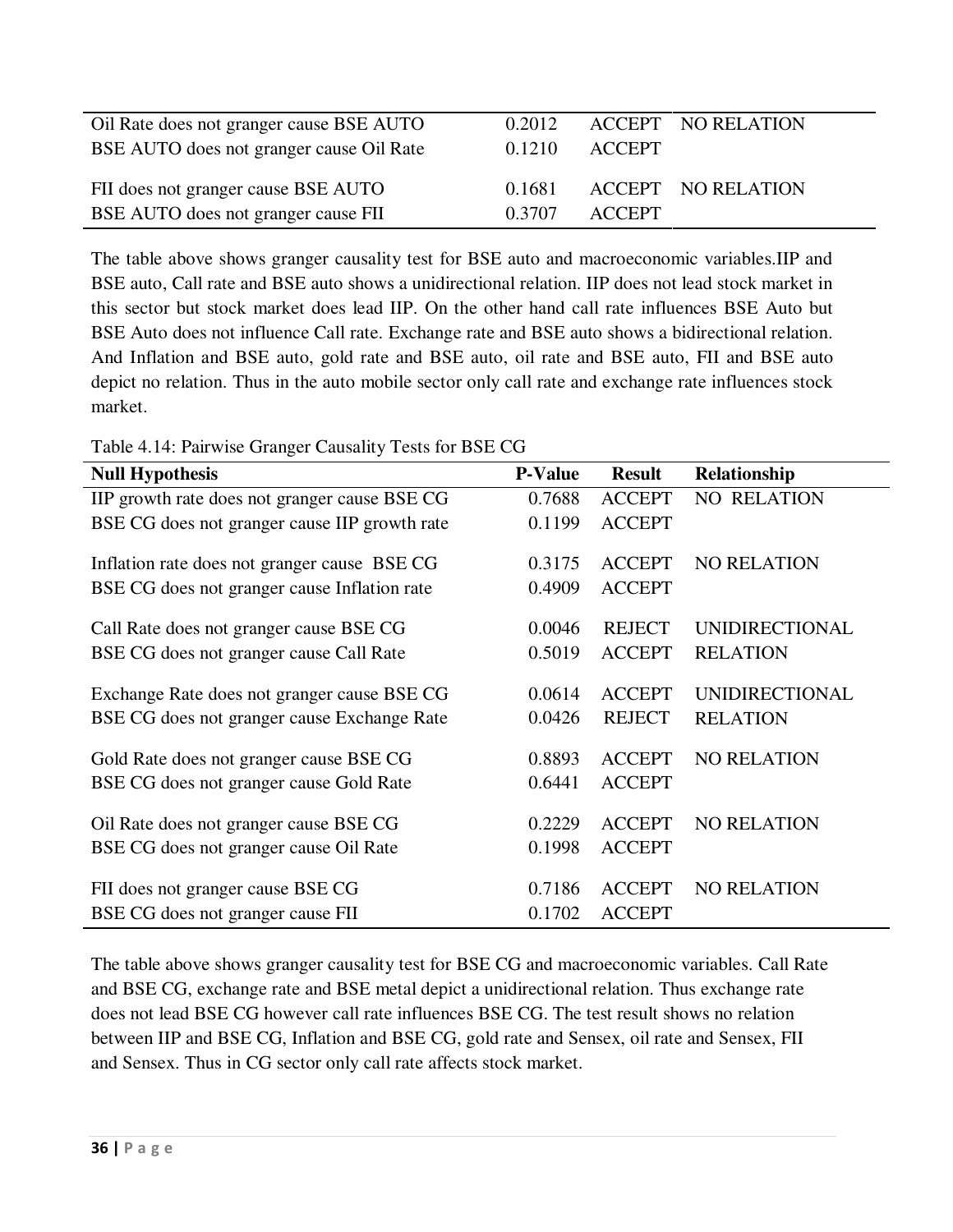| <b>Null Hypothesis</b>                          | <b>P-Value</b> | <b>Result</b> | <b>Relationship</b>   |
|-------------------------------------------------|----------------|---------------|-----------------------|
| IIP growth rate does not granger cause BSE FMCG | 0.3959         | <b>ACCEPT</b> | <b>NO RELATION</b>    |
| BSE FMCG does not granger cause IIP growth rate | 0.1902         | <b>ACCEPT</b> |                       |
| Inflation rate does not granger cause BSE FMCG  | 0.6619         | <b>ACCEPT</b> | <b>NO RELATION</b>    |
| BSE FMCG does not granger cause Inflation rate  | 0.6881         | <b>ACCEPT</b> |                       |
| Call Rate does not granger cause BSE FMCG       | 0.4105         | <b>ACCEPT</b> | <b>NO RELATION</b>    |
| BSE FMCG does not granger cause Call Rate       | 0.7121         | <b>ACCEPT</b> |                       |
| Exchange Rate does not granger cause BSE FMCG   | 0.1131         | <b>ACCEPT</b> | <b>NO RELATION</b>    |
| BSE FMCG does not granger cause Exchange Rate   | 0.5875         | <b>ACCEPT</b> |                       |
| Gold Rate does not granger cause BSE FMCG       | 0.9355         | <b>ACCEPT</b> | <b>NO RELATION</b>    |
| BSE FMCG does not granger cause Gold Rate       | 0.0874         | <b>ACCEPT</b> |                       |
| Oil Rate does not granger cause BSE FMCG        | 0.8042         | <b>ACCEPT</b> | <b>UNIDIRECTIONAL</b> |
| BSE FMCG does not granger cause Oil Rate        | 0.0318         | <b>REJECT</b> | <b>RELATION</b>       |
| FII does not granger cause BSE FMCG             | 0.0790         | <b>ACCEPT</b> | <b>NO RELATION</b>    |
| BSE FMCG does not granger cause FII             | 0.8999         | <b>ACCEPT</b> |                       |

Table 4.15: Pairwise Granger Causality Tests for BSE FMCG

The table above shows granger causality test for BSE FMCG and macroeconomic variables. Granger causality test in FMCG sector shows that there is a unidirectional relation between oil rate and BSE FMCG. Here, only BSE FMCG influences oil rate but oil rate does not affect BSE FMCG. Also there is no relation between IIP and BSE FMCG, CPI (inflation) and BSE FMCG, call rate and BSE FMCG, exchange rate and BSE FMCG, gold rate and BSE FMCG and FII and BSE FMCG. Thus in FMCG sector none of the macroeconomic variables affect stock market.

Table 4.16: Pairwise Granger Causality Tests for BSE CD

| <b>Null Hypothesis</b>                        | <b>P-Value</b> | <b>Result</b> | Relationship          |
|-----------------------------------------------|----------------|---------------|-----------------------|
| IIP growth rate does not granger cause BSE CD | 0.0321         | <b>REJECT</b> | <b>UNIDIRECTIONAL</b> |
| BSE CD does not granger cause IIP growth rate | 0.0841         | <b>ACCEPT</b> | <b>RELATION</b>       |
|                                               |                |               |                       |
| Inflation rate does not granger cause BSE CD  | 0.7179         | <b>ACCEPT</b> | <b>NO RELATION</b>    |
| BSE CD does not granger cause Inflation rate  | 0.2498         | <b>ACCEPT</b> |                       |
| Call Rate does not granger cause BSE CD       | 0.0018         | <b>REJECT</b> | UNIDIRECTIONAL        |
| BSE CD does not granger cause Call Rate       | 0.3539         | <b>ACCEPT</b> | <b>RELATION</b>       |
|                                               |                |               |                       |
| Exchange Rate does not granger cause BSE CD   | 0.0759         | <b>ACCEPT</b> | UNIDIRECTIONAL        |
| BSE CD does not granger cause Exchange Rate   | 0.0398         | <b>REJECT</b> | <b>RELATION</b>       |
|                                               |                |               |                       |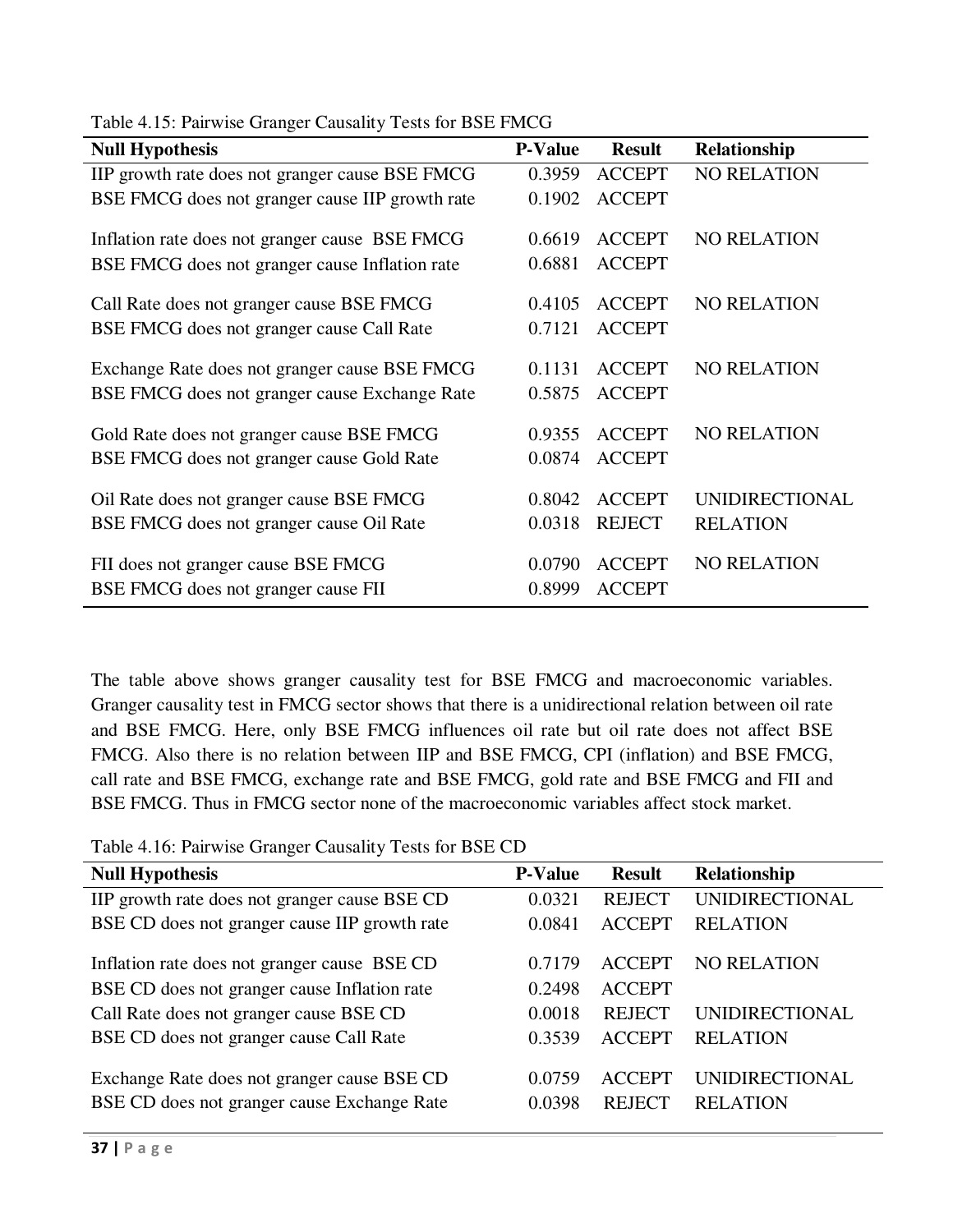| Gold Rate does not granger cause BSE CD | 0.8629 |               | ACCEPT NO RELATION |
|-----------------------------------------|--------|---------------|--------------------|
| BSE CD does not granger cause Gold Rate | 0.7550 | ACCEPT        |                    |
|                                         |        |               |                    |
| Oil Rate does not granger cause BSE CD  | 0.2139 |               | ACCEPT NO RELATION |
| BSE CD does not granger cause Oil Rate  | 0.1541 | <b>ACCEPT</b> |                    |
|                                         |        |               |                    |
| FII does not granger cause BSE CD       | 0.4194 |               | ACCEPT NO RELATION |
| BSE CD does not granger cause FII       | 0.0894 | <b>ACCEPT</b> |                    |

The table above shows granger causality test for BSE CD and macroeconomic variables. In the Consumer durables sector IIP growth rate and BSE CD, call rate and BSE CD, exchange rate and BSE CD shows a unidirectional relation. Here IIP and call rate lead the stock market but BSE CD does influence IIP and call rate. Also BSE CD leads exchange rate but exchange rate does not lead BSE CD. Thus BSE CD can be used to as a leading indicator of exchange rate .However, Oil rate and BSE CD, CPI (inflation) and BSE CD, gold rate and BSE CD and FII and BSE CD do not show any relation. Thus only IIP and call rate affects BSE Sensex in consumer durables sector.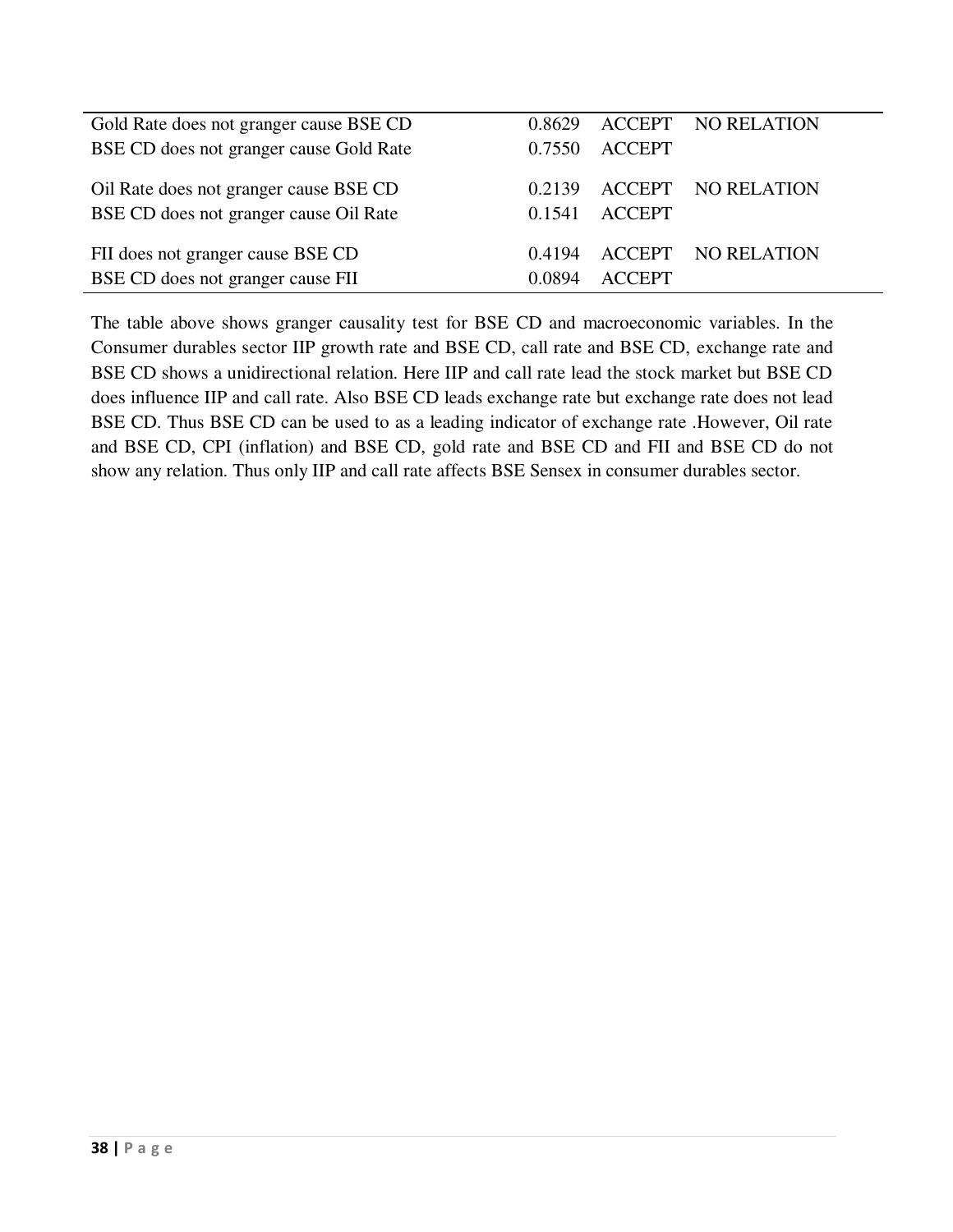# **CONCLUSION**

In this paper, the study performed necessary analyses to answer the research question of whether some of the identified macroeconomic factors can influence the Indian stock market. The macroeconomic variables are represented by the industrial production index, consumer price index, interest rate (call rate), exchange rate, gold price, oil price, foreign institutional investment. Indian stock market is represented by BSE SENSEX. The paper also includes sectoral analysis of five sectors (metal, auto, capital goods, FMCG, consumer durables). Monthly data for a time span of 7 years (from April 2005 – March 2012) was considered. The paper employed Granger causality test, regression analysis and correlation analysis to examine such relationships. The results are interesting and useful in understanding the Indian stock market pricing mechanism as well as its return generating process.

On the basis of overall analysis and sectoral analysis it can be concluded that three out of seven variables are relatively more significant and likely to influence Indian stock market. These factors are exchange rate, foreign institutional investment and call rate. There is a positive relation between FII and Sensex, call rate and Sensex whereas exchange rate and Sensex shows a negative relation. The result has been concluded on the bases of the granger causality test in which call rate has been seen as affecting BSE in almost all the sectors (except FMCG sector) and regression analysis in which exchange rate and FII is affecting all the sector. This simply concludes that in long term the Indian stock market is more driven by domestic macroeconomic factors rather than global factors.

The results of this analysis should not be treated as conclusive for an investment. Apart from understanding Indian stock market based on the contributions of the significant variables, there remain other important issues that affect the return generating process. These issues are the cost of equity capital, asset valuation, industry analysis, a firm's management and operational efficiency analysis, and so on. Any investor should consider all relevant sources of information when making an investment decision.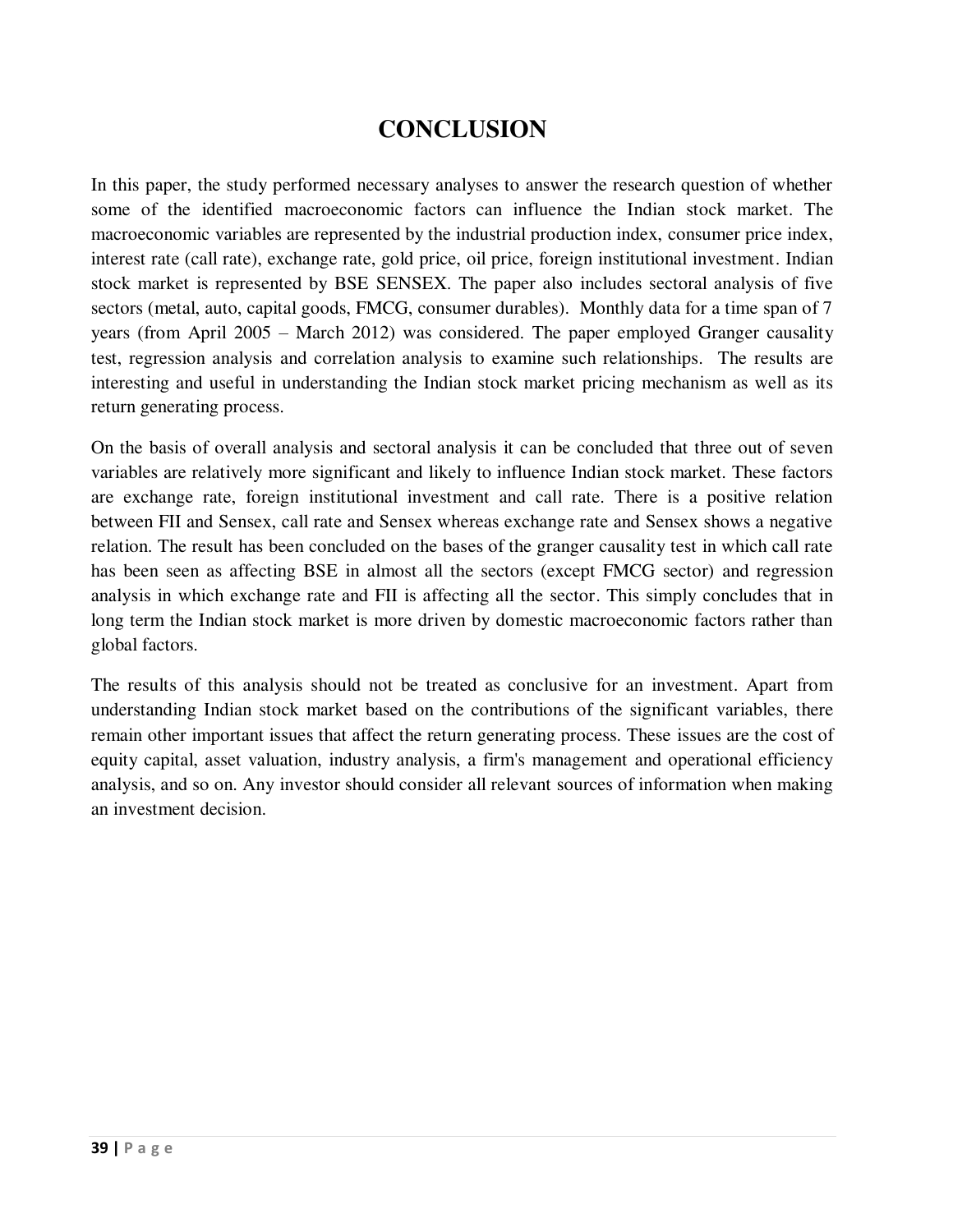# **REFERENCES**

Abdalla, I. S. A. and Murinde, V. (1997). "Exchange rate and stock price interactions in emerging financial markets: Evidence on India, Korea, Pakistan, and Philippines", Applied Financial Economics, 7: 25–35.

Abdullah, D. A. and S. C. Hayworth. (1993). "Macroeconometrics of Stock Price Fluctuations" Quarterly Journal of Business and Economics 32, 50–67.

 Aggarwal, R. (1981). Exchange Rates and Stock Prices: A study of U.S Capital Market under Floating Exchange Rates, Akron Business and Economic review, 7-12.

Ahmed, S. (2008). "Aggregate Economic Variables and Stock Markets In India", International Research Journal of Finance and Economics, 14.

Ajayi, R.A. and Mougoue, M. (1996). "On the Dynamic Relation between Stock Prices and Exchange rates", Journal of Financial Research 19, pp 193-207.

Bahmani-Oskooee, M. and Sohrabian, A. (1992), "Stock prices and the effective exchange rate of the dollar", Applied Economics, 24 (4): 459-64.

Barro, R. J. (1990). "The Stock Market and Investment", Review of Financial Studies 3, 115–131.

Barro, R. J. (1974). "Are Government Bonds Net Worth?", Journal of Political Economy 82, pp. 1095-1117.

Bhattacharya, B, Mukherjee, J. (2002). "The Nature of The Casual Relationship between Stock Market and Macroeconomic Aggregates in India: An Empirical Analysis", Paper presented in the 4<sup>th</sup> Annual Conference on Money and Finance, Mumbai, India.

Bulmash, S.B., Trivoli, G.W. (1991). Time-lagged interactions between stock prices and selected economic variables, Journal of Portfolio Management 17 (4), 61-67.

Cooper, R.V. (1974). "Efficient Capital Markets and the Quantity Theory of Money", Journal of Finance, 24, pp. 887-921.

Chen, Nai-Fu, Richard Roll and Stephen A. Ross. (1986). Economic Forces and the Stock Market. Journal of Business, 59, pp. 383-403.

Darat, A.F. and Mukherjee. T.K. (1987). "The Behaviour of a Stock Market in a Developing Economy", Economic Letters, 22, 273-278.

Darrat, A. F. (1990a). "Stock Returns, Money and Fiscal Deficits", Journal of Financial and Quantitative Analysis 25, 387-398.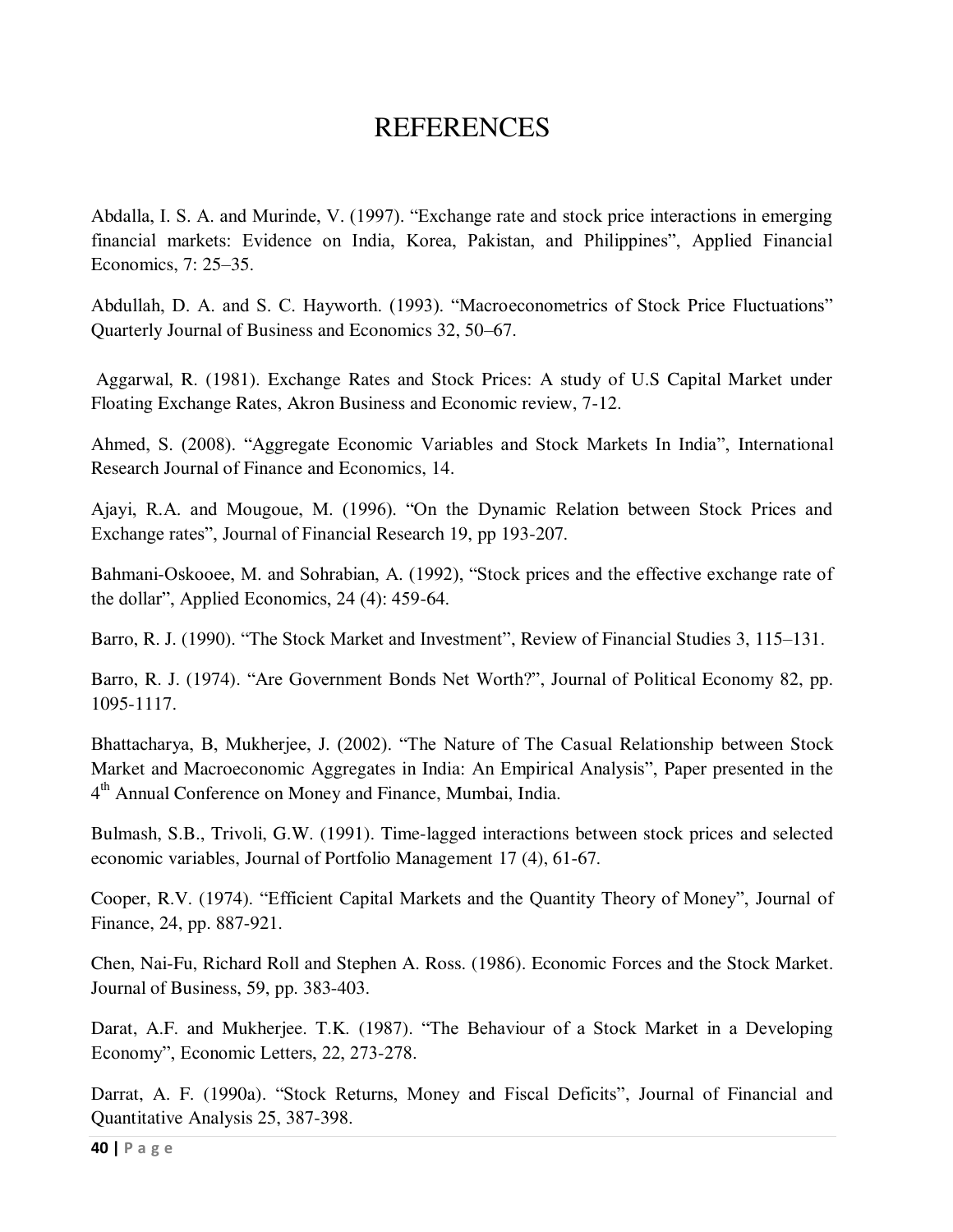Dhakal, D., M. Kandil, and S. C. Sharma. (1993). "Causality between the Money Supply and Share Prices: A VAR Investigation" Quarterly Journal of Business and Economics 32, 52–74.

Dickey, D.A, Fuller, W.A. (1979). "Distributions of the Estimators for Autoregressive Time Series with a Unit Root", Jornal of American Statistical Association 74:366, pp. 427-481.

Dickey, D.A. and W.A. Fuller. (1981). Likelihood Ratio Statistics for Autoregressive time Series with a Unit Root, Econometrica 49, 1057-1072.

Fama, E.F. (1981), Stock returns, real Activity, Inflation, and Money, American Economic Review, 71(4), 545-565.

Fama, E. F. and K. R. French (1989). "Business Conditions and Expected Returns on Stocks and Bonds" Journal of Financial Economics 25, 23–49.

Fama, E., F, (1990). Stock returns, expected returns, and real activity. Journal of Finance 45, 1089- 1108.

Gan, Christopher; Lee, Minsoo; Au Yong, Hua Hwa; and Zhang, Jun. (2006). Macroeconomic Variables And Stock Market Interactions: New Zealand Evidence, Investment Management and Financial Innovations, Vol. 3, Issue 4: 89.

Granger, C.W.J, (1969), Investigating Casual relations by Econometric Models and Cross-Spectral Models, Econometrica 37, 428-438.

Gujrati, D.N.(2003). Basic Econometrics, McGraw Hill, India.

Humpe, A, Peter, M.: (2009). Can Macroeconomic variables Explain Long Term Stock Market Movements? A Comparison of the US and Japan, Applied Financial Economics. 19, 111-119.

Ibrahim, Mansor H. (1999). "Macroeconomic Variables and the Malaysian Equity Market A View Through Rolling Subsamples", Journal of Economic Studies, 30:6-27.

Kuwornu and Nantwi (2011). "Macroeconomic variables and Stock Market Returns: Full Information Maximum Likelihood Information".

Kwon and Tai S. Shin (1999). "Cointegration and Causality between Macroeconomic Variables and Stock Market Returns", Global Finance Journal, 10:71-81.

Mukherjee. T.K. and Naka (1995), "Dynamic Relations between the Macroeconomic Variables and the Japanes Stock Market- An Application of a Vector Error Correction Model, Journal of Empirical research 18, 223-237.

Maysami, R. C. and Koh, T. S. (2000). "A Vector Error Correction Model of the Singapore Stock Market", International Review of Economics and Finance, 9, 79-156.